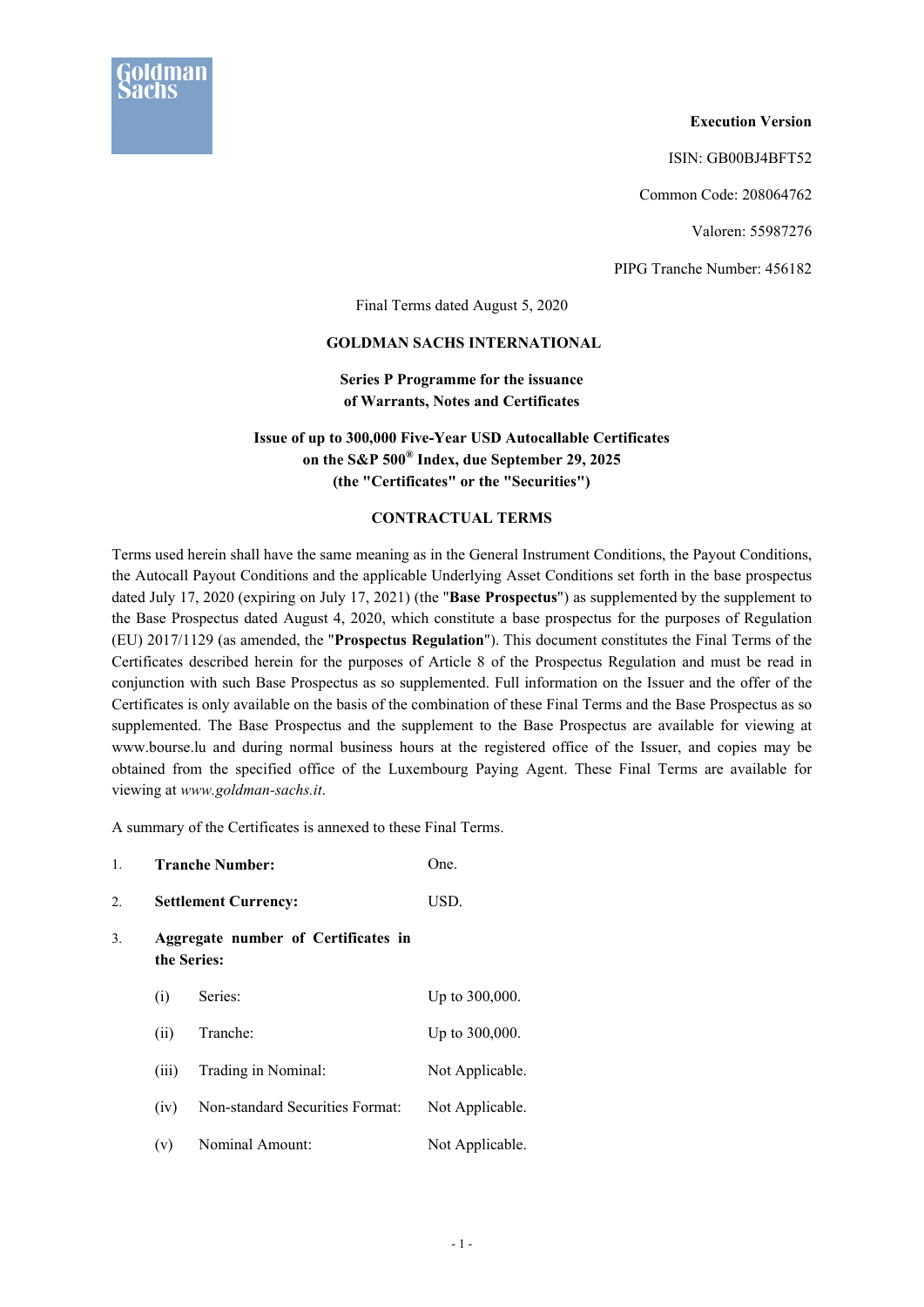| 4.  | <b>Issue Price:</b>        |                                                                                                                            | USD 100 per Certificate.                                                                                  |
|-----|----------------------------|----------------------------------------------------------------------------------------------------------------------------|-----------------------------------------------------------------------------------------------------------|
| 5.  | <b>Calculation Amount:</b> |                                                                                                                            | <b>USD 100.</b>                                                                                           |
| 6.  | <b>Issue Date:</b>         |                                                                                                                            | September 30, 2020.                                                                                       |
| 7.  |                            | <b>Maturity Date:</b>                                                                                                      | Scheduled Maturity Date is September 29, 2025.                                                            |
|     | (i)                        | Strike Date:                                                                                                               | September 28, 2020.                                                                                       |
|     | (ii)                       | Determination<br>Relevant<br>Date<br>(General<br>Instrument Condition<br>$2(a)$ :                                          | Final Reference Date.                                                                                     |
|     | (iii)                      | Scheduled Determination Date:                                                                                              | Not Applicable.                                                                                           |
|     | (iv)                       | First Maturity Date<br>Specific<br>Adjustment:                                                                             | Not Applicable.                                                                                           |
|     | (v)                        | Second Maturity Date Specific<br>Adjustment:                                                                               | Applicable.                                                                                               |
|     |                            | Specified Day(s) for the<br>of<br>"Second<br>purposes<br>Maturity Date<br>Specific<br>Adjustment":                         | Five Business Days.                                                                                       |
|     |                            | Maturity Date Business<br>Day Convention for the<br>of<br>"Second<br>purposes<br>Maturity Date<br>Specific<br>Adjustment": | Following Business Day Convention.                                                                        |
|     | (vi)                       | <b>Business Day Adjustment:</b>                                                                                            | Not Applicable.                                                                                           |
|     | (vii)                      | American Style Adjustment:                                                                                                 | Not Applicable.                                                                                           |
|     | (viii)                     | Maturity Date Roll on Payment<br>Date Adjustment:                                                                          | Not Applicable.                                                                                           |
| 8.  |                            | <b>Underlying Asset(s):</b>                                                                                                | The Index (as defined below).                                                                             |
|     |                            | <b>VALUATION PROVISIONS</b>                                                                                                |                                                                                                           |
| 9.  | <b>Valuation Date(s):</b>  |                                                                                                                            | September 21, 2021, September 21, 2022, September 21,<br>2023, September 23, 2024 and September 22, 2025. |
|     |                            | Final Reference Date:                                                                                                      | The Valuation Date scheduled to fall on September 22, 2025.                                               |
| 10. |                            | <b>Entry Level Observation Dates:</b>                                                                                      | Not Applicable.                                                                                           |
| 11. |                            | <b>Initial Valuation Date(s):</b>                                                                                          | September 28, 2020.                                                                                       |
| 12. | Averaging:                 |                                                                                                                            | Not Applicable.                                                                                           |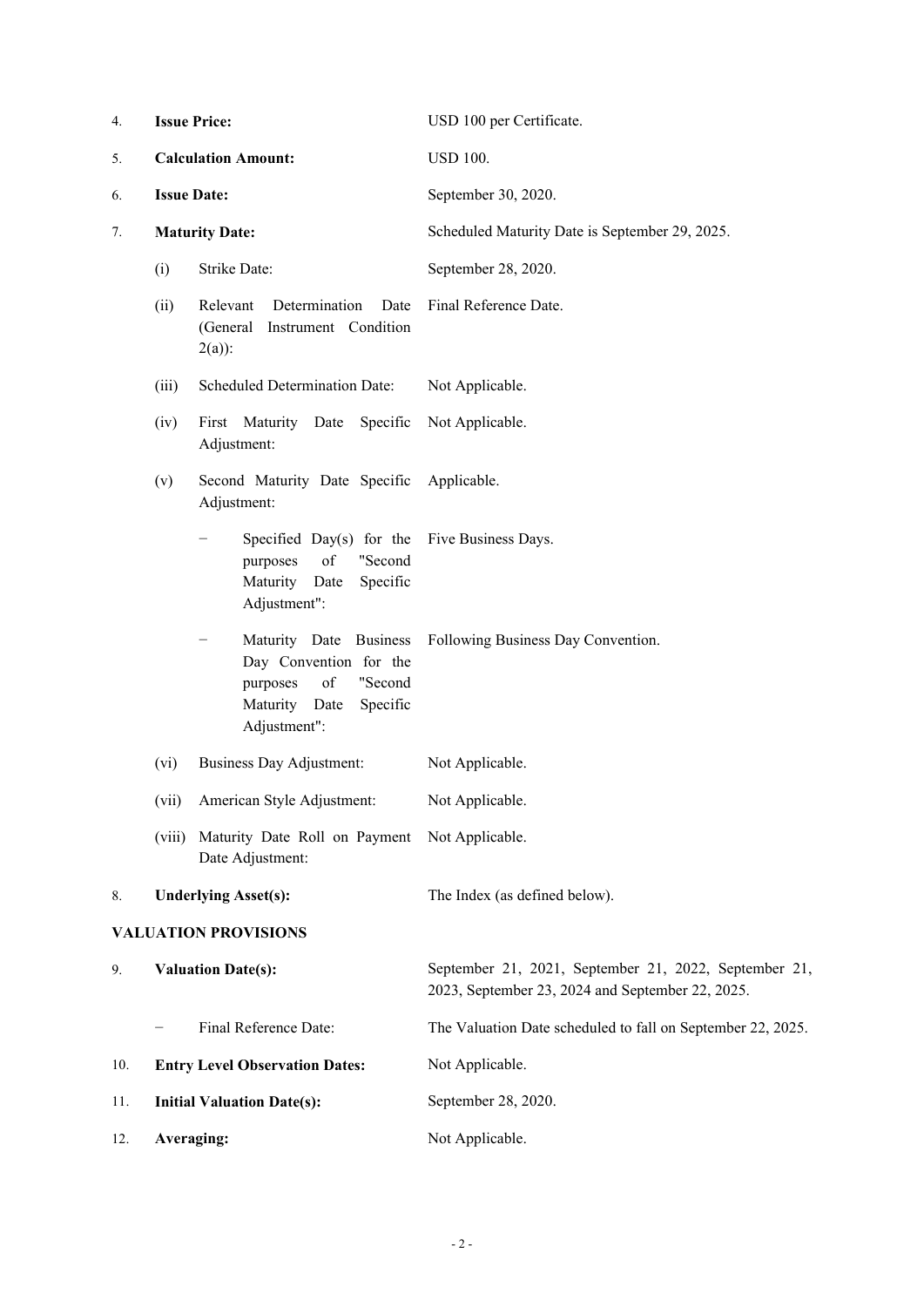13. **Asset Initial Price**: In respect of the Underlying Asset, the Initial Closing Price.

- 14. **Adjusted Asset Final Reference Date:** Not Applicable.
- 15. **Adjusted Asset Initial Reference Date:** Not Applicable.
- 16. **FX (Final) Valuation Date:** Not Applicable.
- 17. **FX (Initial) Valuation Date:** Not Applicable.
- 18. **Final FX Valuation Date:** Not Applicable.
- 19. **Initial FX Valuation Date:** Not Applicable.

# **COUPON PAYOUT CONDITIONS**

- 20. **Coupon Payout Conditions:** Not Applicable.
- 21. **Interest Basis:** Not Applicable.
- 22. **Interest Commencement Date:** Not Applicable.
- 23. **Fixed Rate Instrument Conditions (General Instrument Condition 13):** Not Applicable.
- 24. **BRL FX Conditions (Coupon Payout**  Not Applicable. **Condition 1.1(c))**:
- 25. **FX Security Conditions (Coupon Payout Condition 1.1(d))**: Not Applicable.
- 26. **Floating Rate Instrument Conditions (General Instrument Condition 14):** Not Applicable.
- 27. **Change of Interest Basis (General**  Not Applicable. **Instrument Condition 15):**
- 28. **Alternative Fixed Coupon Amount (Coupon Payout Condition 1.1):** Not Applicable.
- 29. **Conditional Coupon (Coupon Payout**  Not Applicable. **Condition 1.3):**
- 30. **Range Accrual Coupon (Coupon**  Not Applicable. **Payout Condition 1.4):**
- 31. **Performance Coupon (Coupon Payout**  Not Applicable. **Condition 1.5):**
- 32. **Dual Currency Coupon (Coupon**  Not Applicable. **Payout Condition 1.6):**

# **AUTOCALL PAYOUT CONDITIONS**

33. **Automatic Early Exercise (General** Applicable.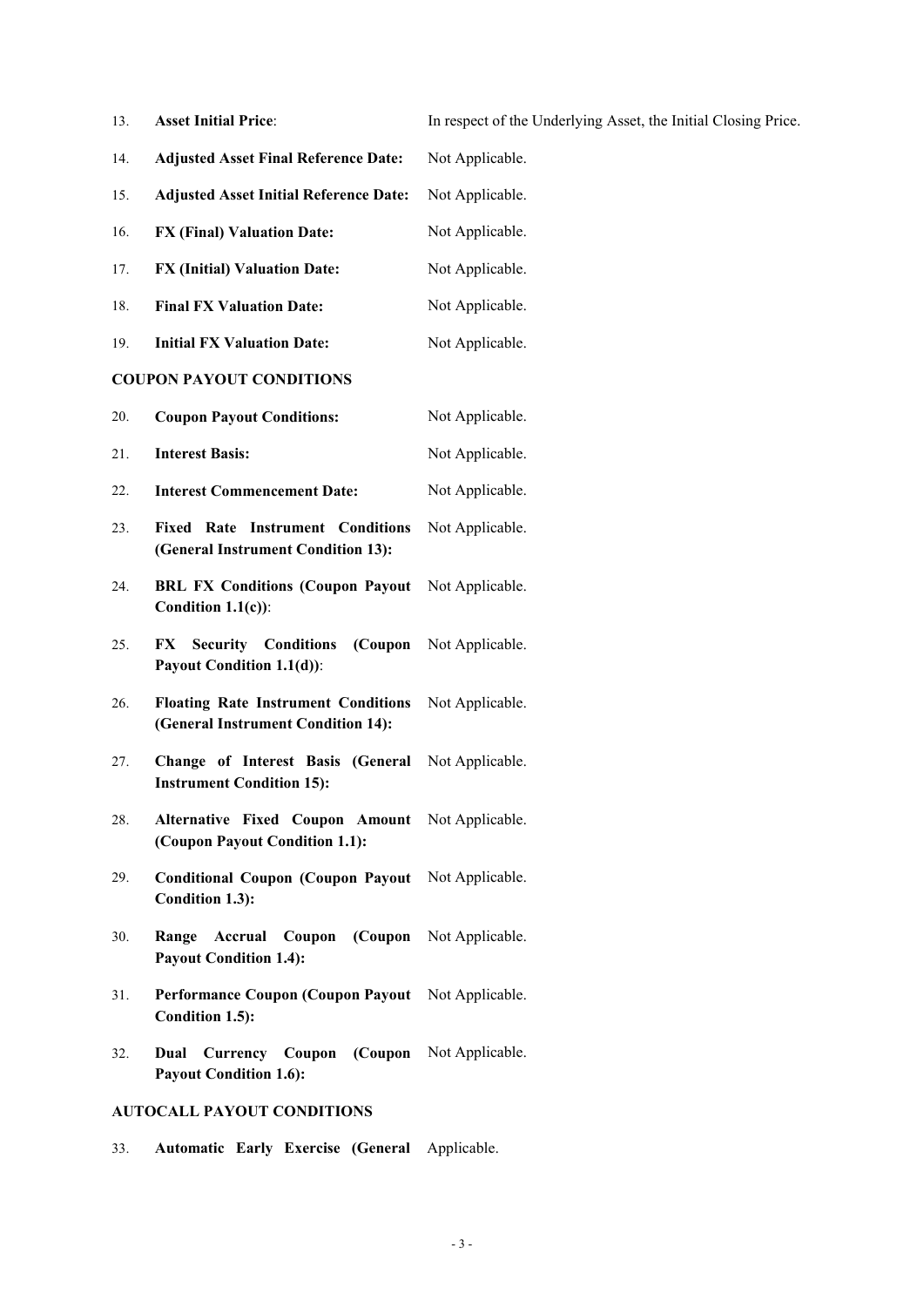# **Instrument Condition 17):**

|     | (i)   | Applicable Date(s):                                                                                                                                                    | Each Autocall Observation Date.                                                                                                                                                                                                                 |
|-----|-------|------------------------------------------------------------------------------------------------------------------------------------------------------------------------|-------------------------------------------------------------------------------------------------------------------------------------------------------------------------------------------------------------------------------------------------|
|     | (ii)  | Automatic<br>Exercise<br>Early<br>$Date(s)$ :                                                                                                                          | Each date set forth in the Autocall Table in the column<br>entitled "Automatic Early Exercise Date".                                                                                                                                            |
|     |       | Early<br>(a)<br>First<br>Automatic<br>Exercise Date<br>Specific<br>Adjustment:                                                                                         | Not Applicable.                                                                                                                                                                                                                                 |
|     |       | Second Automatic Early<br>(b)<br>Exercise Date<br>Specific<br>Adjustment:                                                                                              | Applicable.                                                                                                                                                                                                                                     |
|     |       | Automatic Early Exercise<br>$\qquad \qquad -$<br>Specified Day(s) for the<br>of<br>"Second<br>purposes<br>Automatic Early Exercise<br>Specific<br>Date<br>Adjustment": | Five Business Days.                                                                                                                                                                                                                             |
|     |       | Relevant Automatic Early<br>Exercise<br>Determination<br>Date:                                                                                                         | The Applicable Date corresponding to such Scheduled<br>Automatic Early Exercise Date.                                                                                                                                                           |
|     | (iii) | Automatic<br>Early<br>Exercise<br>Amount(s):                                                                                                                           | In respect of each Applicable Date, the Autocall Event<br>Amount corresponding to such Applicable Date.                                                                                                                                         |
| 34. |       | <b>Autocall Payout Conditions:</b>                                                                                                                                     | Applicable.                                                                                                                                                                                                                                     |
|     | (i)   | Autocall Event:                                                                                                                                                        | Applicable, for the purposes of the definition of "Autocall<br>Event" in the Autocall Payout Conditions, Autocall<br>Reference Value greater than or equal to the Autocall Level<br>is applicable in respect of each Autocall Observation Date. |
|     |       | N <sub>0</sub><br>Coupon<br>Amount<br>payable<br>following<br>Autocall Event:                                                                                          | Not Applicable.                                                                                                                                                                                                                                 |
|     | (ii)  | Daily Autocall Event Amount:                                                                                                                                           | Not Applicable.                                                                                                                                                                                                                                 |
|     | (iii) | Autocall Reference Value:                                                                                                                                              | Autocall Closing Price.                                                                                                                                                                                                                         |
|     | (iv)  | Autocall Level:                                                                                                                                                        | In respect of each Autocall Observation Date and the<br>Underlying Asset, 100 per cent. (100%) of the Asset Initial<br>Price.                                                                                                                   |
|     | (v)   | <b>TARN Amount:</b>                                                                                                                                                    | Not Applicable.                                                                                                                                                                                                                                 |
|     | (vi)  | Autocall Observation Date:                                                                                                                                             | Each date set forth in the Autocall Table in the column<br>entitled "Autocall Observation Date".                                                                                                                                                |
|     | (vii) | Autocall Observation Period:                                                                                                                                           | Not Applicable.                                                                                                                                                                                                                                 |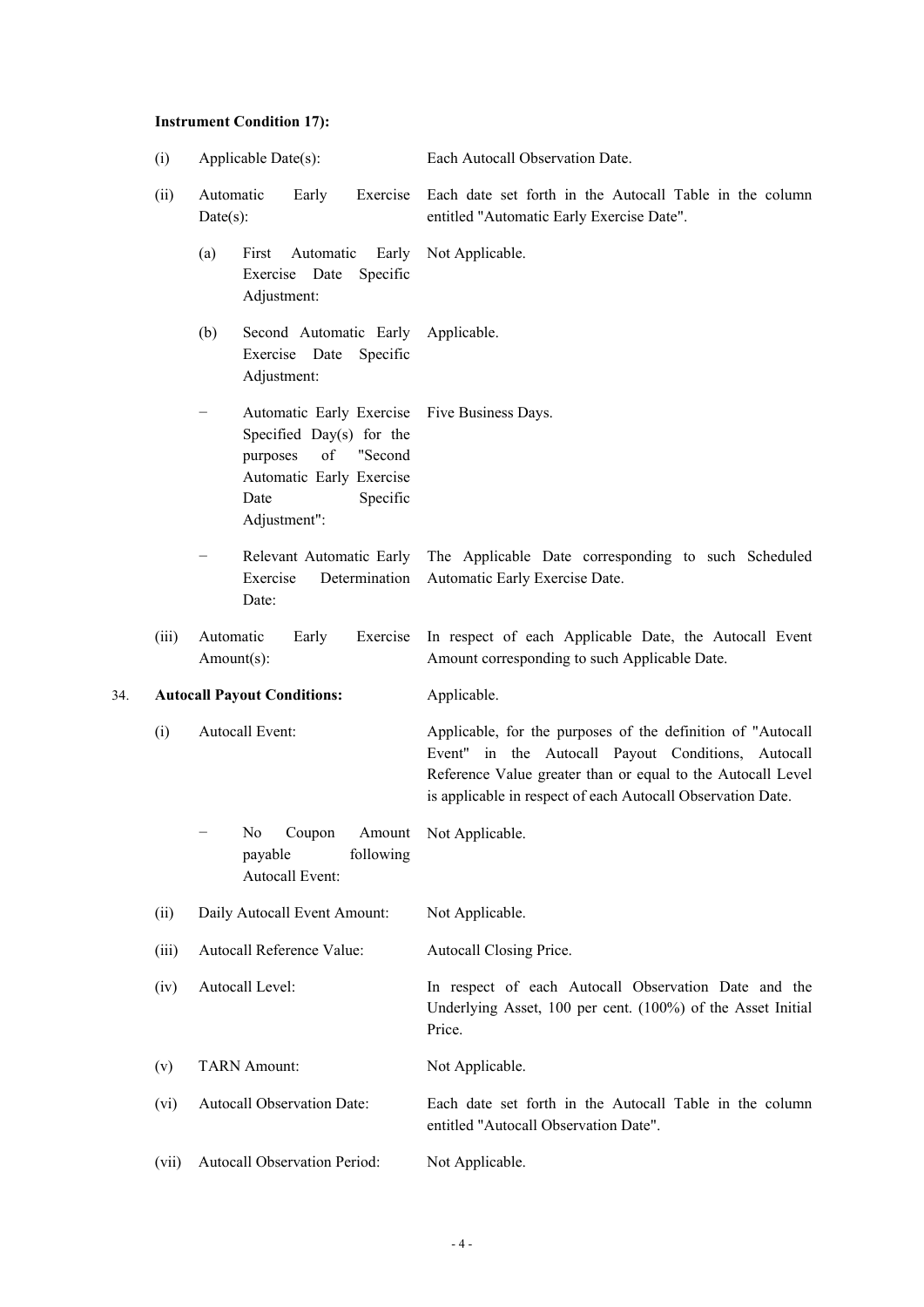(viii) Autocall Event Amount: In respect of each Autocall Observation Date, the amount set forth in the Autocall Table in the column "Autocall Event Amount" in the row corresponding to such Autocall Observation Date.

- $(ix)$  Simultaneous Conditions: Autocall Not Applicable.
- (x) Autocall Observation Period (Per Not Applicable. AOD):

| <b>AUTOCALL TABLE</b>                                         |                                      |                              |  |  |
|---------------------------------------------------------------|--------------------------------------|------------------------------|--|--|
| <b>Autocall Observation Date</b>                              | <b>Automatic Early Exercise Date</b> | <b>Autocall Event Amount</b> |  |  |
| The Valuation Date scheduled to<br>fall on September 21, 2021 | September 28, 2021                   | <b>USD 105.50</b>            |  |  |
| The Valuation Date scheduled to<br>fall on September 21, 2022 | September 28, 2022                   | <b>USD 111.00</b>            |  |  |
| The Valuation Date scheduled to<br>fall on September 21, 2023 | September 28, 2023                   | USD 116.50                   |  |  |
| The Valuation Date scheduled to<br>fall on September 23, 2024 | September 30, 2024                   | <b>USD 122.00</b>            |  |  |

# **SETTLEMENT AMOUNT AND PAYOUT CONDITIONS**

| 35. |                 | Settlement:     |                   |                                  |                            | Cash Settlement is applicable. |
|-----|-----------------|-----------------|-------------------|----------------------------------|----------------------------|--------------------------------|
| 36. | <b>Single</b>   | Condition 1.1): | Limb              | Payout                           |                            | (Payout Not Applicable.        |
| 37. | <b>Multiple</b> | Condition 1.2): | Limb              | Payout                           |                            | (Payout Applicable.            |
|     | (i)             | Trigger         |                   | Event<br>Condition $1.2(a)(i)$ : |                            | (Payout Applicable.            |
|     |                 | (a)             |                   | Trigger Payout 1:                |                            | Applicable.                    |
|     |                 | -               |                   | Trigger Percentage:              |                            | 127.50 per cent. (127.50%).    |
|     |                 | (b)             |                   | Trigger Payout 2:                |                            | Not Applicable.                |
|     |                 | (c)             |                   | Trigger Payout 3:                |                            | Not Applicable.                |
|     |                 | (d)             |                   | Trigger Cap:                     |                            | Not Applicable.                |
|     |                 | (e)             |                   | Trigger Floor:                   |                            | Not Applicable.                |
|     | (ii)            |                 | $1.2(b)(i)(A))$ : |                                  | Payout 1 (Payout Condition | Applicable.                    |
|     |                 |                 |                   | Redemption Percentage:           |                            | 100 per cent. (100%).          |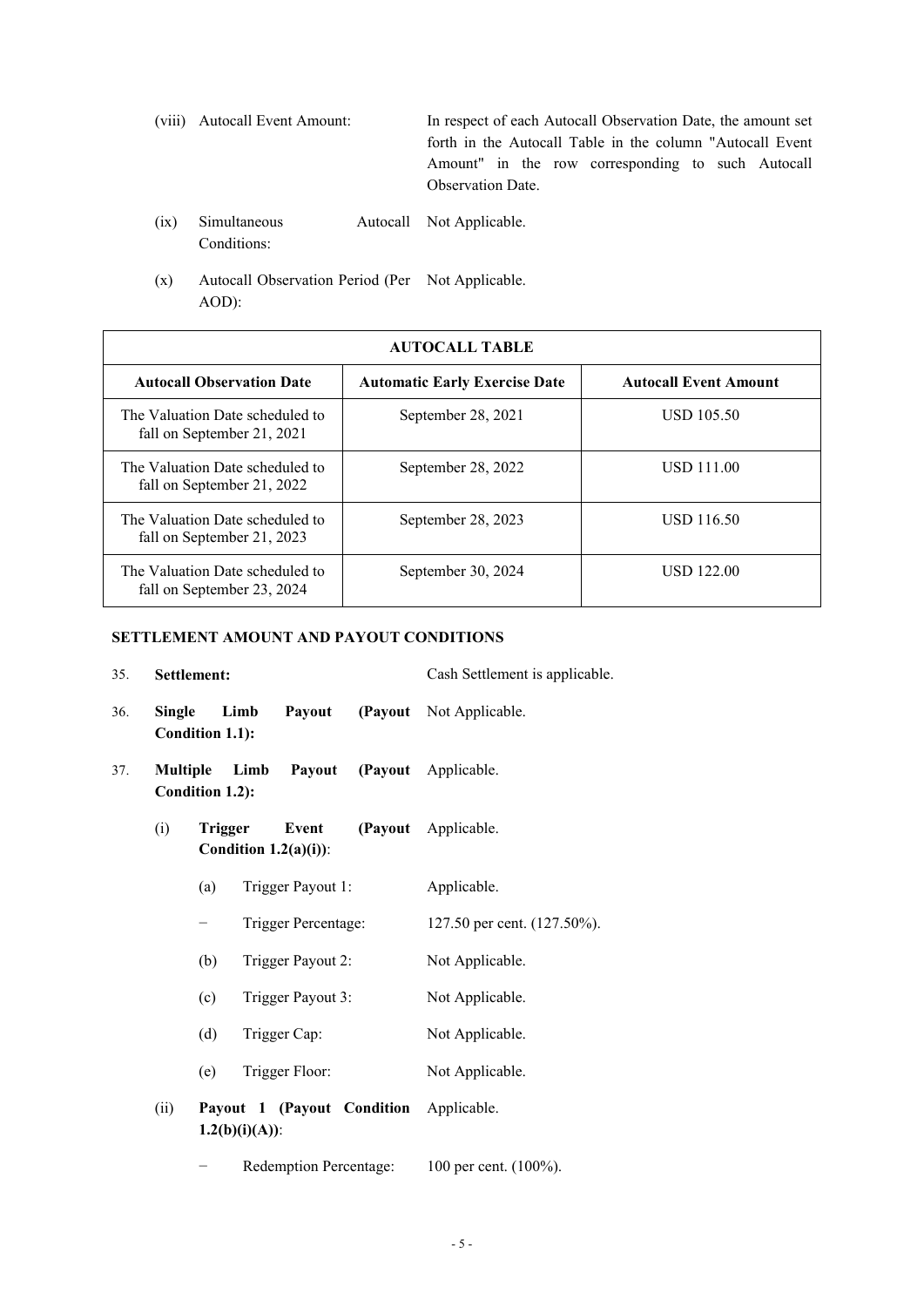| (iii) |                   |  | <b>Payout 2 (Payout Condition</b> Not Applicable. |
|-------|-------------------|--|---------------------------------------------------|
|       | $1.2(b)(i)(B))$ : |  |                                                   |

- (iv) **Payout 3 (Payout Condition**  Not Applicable. **1.2(b)(i)(C)):**
- (v) **Payout 4 (Payout Condition 1.2(b)(i)(D)):** Not Applicable.
- (vi) **Payout 5 (Payout Condition 1.2(b)(i)(E)):** Not Applicable.
- (vii) **Payout 6 (Payout Condition 1.2(b)(i)(F)):** Not Applicable.
- (viii) **Payout 7 (Payout Condition 1.2(b)(i)(G)):** Not Applicable.
- (ix) **Payout 8 (Payout Condition 1.2(b)(i)(H)):** Not Applicable.
- (x) **Payout 9 (Payout Condition 1.2(b)(i)(I)):** Not Applicable.
- (xi) **Payout 10 (Payout Condition 1.2(b)(i)(J)):** Not Applicable.
- (xii) **Payout 11 (Payout Condition 1.2(b)(i)(K)):** Not Applicable.
- (xiii) **Downside Cash Settlement (Payout Condition 1.2(c)(i)(A))**: Applicable, for the purpose of Payout Condition  $1.2(c)(i)(A)$ , Single Asset is applicable.
	- (a) Minimum Percentage: Not Applicable.
	- (b) Final Value: Final Closing Price.
	- (c) Initial Value: 100 per cent. (100%) of the Initial Closing Price.
	- (d) Downside Cap: Not Applicable.
	- (e) Downside Floor: Not Applicable.
	- (f) Final/Initial (FX): Not Applicable.
	- (g) Asset FX: Not Applicable.
	- (h) Buffer Level: Not Applicable.
	- (i) Reference Price (Final): For the purpose of Payout Condition  $1.2(c)(i)(A)$ , Not Applicable.
	- (i) Reference Price (Initial): For the purpose of Payout Condition  $1.2(c)(i)(A)$ , Not Applicable.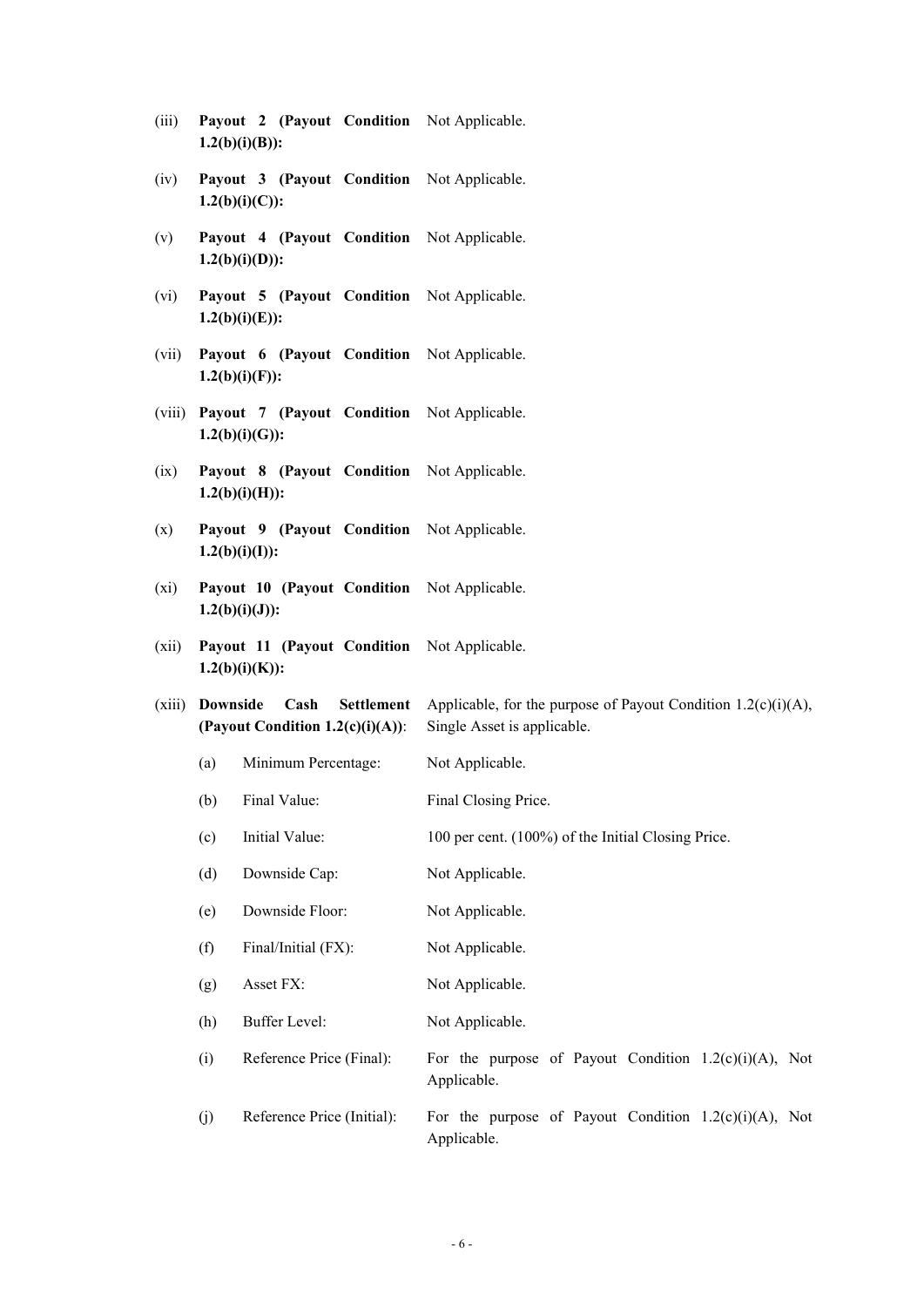|     |         | (k)                  | Perf:                                                                          | For the purpose of Payout Condition $1.2(c)(i)(A)$ , Not<br>Applicable.                                                                                              |
|-----|---------|----------------------|--------------------------------------------------------------------------------|----------------------------------------------------------------------------------------------------------------------------------------------------------------------|
|     |         | (1)                  | Strike:                                                                        | For the purpose of Payout Condition $1.2(c)(i)(A)$ , Not<br>Applicable.                                                                                              |
|     |         | (m)                  | Participation:                                                                 | For the purpose of Payout Condition $1.2(c)(i)(A)$ , Not<br>Applicable.                                                                                              |
|     |         | (n)                  | FXR:                                                                           | For the purpose of Payout Condition $1.2(c)(i)(A)$ , Not<br>Applicable.                                                                                              |
|     |         | $\left( 0 \right)$   | Reference<br>Value):                                                           | Value (Final Not Applicable.                                                                                                                                         |
|     |         | (p)                  | Reference Value (Initial Not Applicable.<br>Value):                            |                                                                                                                                                                      |
|     | (xiv)   |                      | Downside Physical Settlement Not Applicable.<br>(Payout Condition 1.2(c)(ii)): |                                                                                                                                                                      |
| 38. | Dual    | Condition 1.4):      | Currency<br>Payout                                                             | (Payout Not Applicable.                                                                                                                                              |
| 39. | $1.3$ : |                      | Warrants Payout (Payout Condition Not Applicable.                              |                                                                                                                                                                      |
| 40. |         | <b>Condition 2):</b> | Barrier Event Conditions (Payout Applicable.                                   |                                                                                                                                                                      |
|     | (i)     |                      | Barrier Event:                                                                 | Applicable, for the purposes of the definition of "Barrier<br>Event" in the Payout Conditions, Barrier Reference Value<br>less than the Barrier Level is applicable. |
|     | (ii)    |                      | Barrier Reference Value:                                                       | Barrier Closing Price is applicable.                                                                                                                                 |
|     | (iii)   |                      | Barrier Level:                                                                 | 70 per cent. (70%) of the Asset Initial Price.                                                                                                                       |
|     |         | (a)                  | Barrier Level 1:                                                               | Not Applicable.                                                                                                                                                      |
|     |         | (b)                  | Barrier Level 2:                                                               | Not Applicable.                                                                                                                                                      |
|     | (iv)    |                      | Barrier Observation Period:                                                    | Not Applicable.                                                                                                                                                      |
|     | (v)     |                      | Lock-In Event Condition:                                                       | Not Applicable.                                                                                                                                                      |
|     | (vi)    | Star Event:          |                                                                                | Not Applicable.                                                                                                                                                      |
| 41. |         | <b>Condition 3):</b> | Trigger Event Conditions (Payout                                               | Applicable.                                                                                                                                                          |
|     | (i)     |                      | Trigger Event:                                                                 | Applicable, for the purposes of the definition of "Trigger<br>Event" in the Payout Conditions, Trigger Reference Value                                               |

- 7 -

less than the Trigger Level is applicable.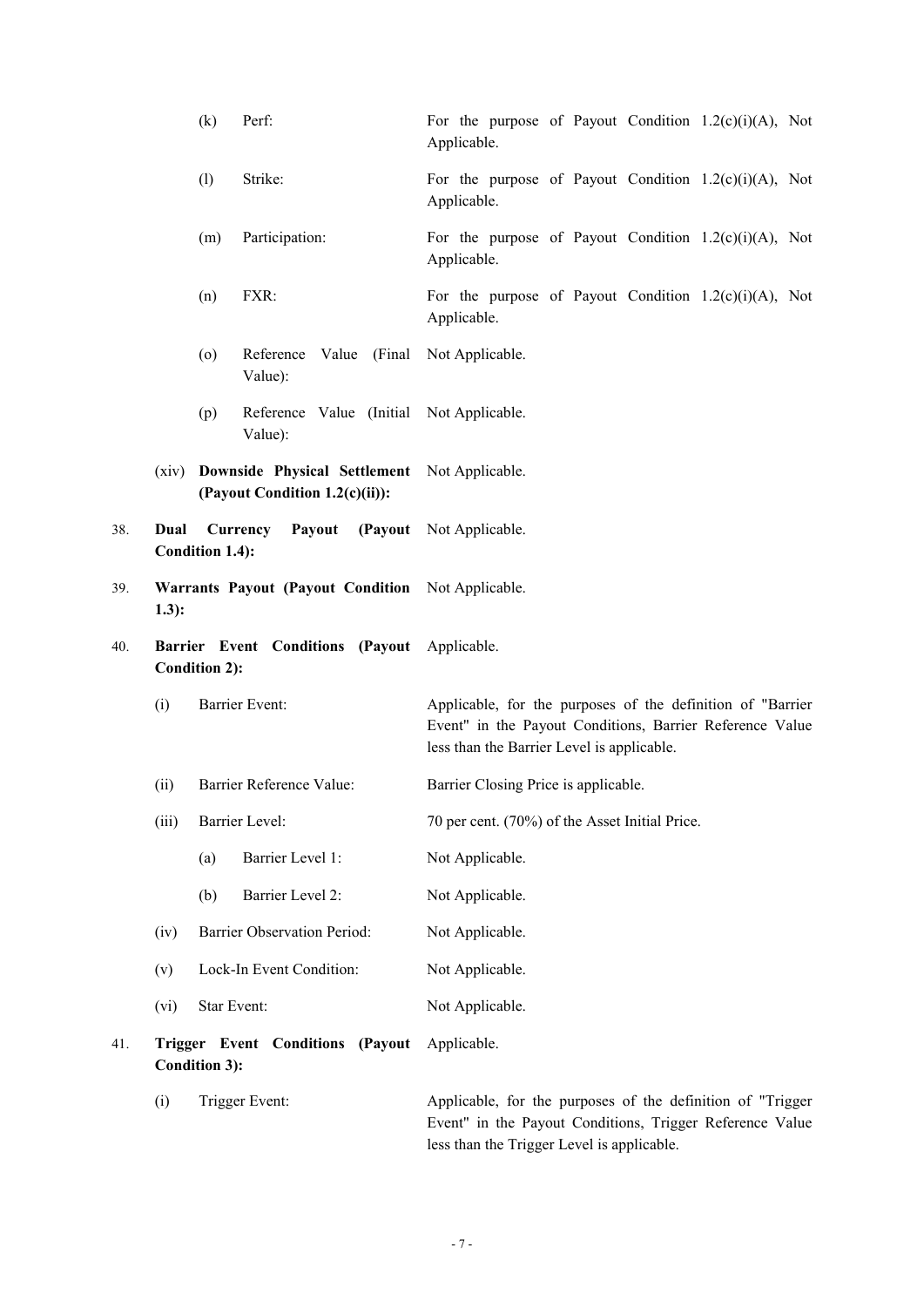|     | Trigger Reference Value:<br>(ii)                                                  | Trigger Closing Price.                                                                                                                                                          |  |
|-----|-----------------------------------------------------------------------------------|---------------------------------------------------------------------------------------------------------------------------------------------------------------------------------|--|
|     | Trigger Level:<br>(iii)                                                           | 100 per cent. (100%) of the Asset Initial Price.                                                                                                                                |  |
|     | Trigger Observation Period:<br>(iv)                                               | Not Applicable.                                                                                                                                                                 |  |
| 42. | <b>Currency Conversion:</b>                                                       | Not Applicable.                                                                                                                                                                 |  |
| 43. | Physical<br><b>Settlement</b><br>(General<br><b>Instrument Condition 9(e)):</b>   | Not Applicable.                                                                                                                                                                 |  |
| 44. | Non-scheduled<br>Early<br>Amount:                                                 | Repayment Fair Market Value.                                                                                                                                                    |  |
|     | Adjusted for Issuer Expenses and Applicable.<br>Costs:                            |                                                                                                                                                                                 |  |
|     | <b>EXERCISE PROVISIONS</b>                                                        |                                                                                                                                                                                 |  |
| 45. | <b>Exercise Style of Certificates (General</b><br><b>Instrument Condition 9):</b> | The Certificates are European Style Instruments. General<br>Instrument Condition 9(b) is applicable.                                                                            |  |
| 46. | <b>Exercise Period:</b>                                                           | Not Applicable.                                                                                                                                                                 |  |
| 47. | <b>Specified Exercise Dates:</b>                                                  | Not Applicable.                                                                                                                                                                 |  |
| 48. | <b>Expiration Date:</b>                                                           | If:                                                                                                                                                                             |  |
|     |                                                                                   | an Automatic Early Exercise Event does not occur on<br>(i)<br>any Applicable Date, the Final Reference Date; or                                                                 |  |
|     |                                                                                   | an Automatic Early Exercise Event occurs on any<br>(ii)<br>Applicable Date, such Applicable Date.                                                                               |  |
|     | Expiration<br>Date<br>1S<br>Business Day Adjusted:                                | Not Applicable.                                                                                                                                                                 |  |
| 49. | Redemption at the option of the Issuer<br>(General Instrument Condition 18):      | Not Applicable.                                                                                                                                                                 |  |
| 50. | Automatic<br><b>Exercise</b><br>(General<br><b>Instrument Condition 9(i)):</b>    | The Certificates are Automatic Exercise Instruments -<br>General Instrument Condition 9(i) is applicable, save that<br>General Instrument Condition 9(i)(ii) is not applicable. |  |
| 51. | Minimum Exercise Number (General<br><b>Instrument Condition 12(a)):</b>           | Not Applicable.                                                                                                                                                                 |  |
| 52. | Permitted<br><b>Multiple</b><br>(General<br><b>Instrument Condition 12(a)):</b>   | Not Applicable.                                                                                                                                                                 |  |
| 53. | <b>Maximum Exercise Number:</b>                                                   | Not Applicable.                                                                                                                                                                 |  |
| 54. | <b>Strike Price:</b>                                                              | Not Applicable.                                                                                                                                                                 |  |
| 55. | <b>Closing Value:</b>                                                             | Not Applicable.                                                                                                                                                                 |  |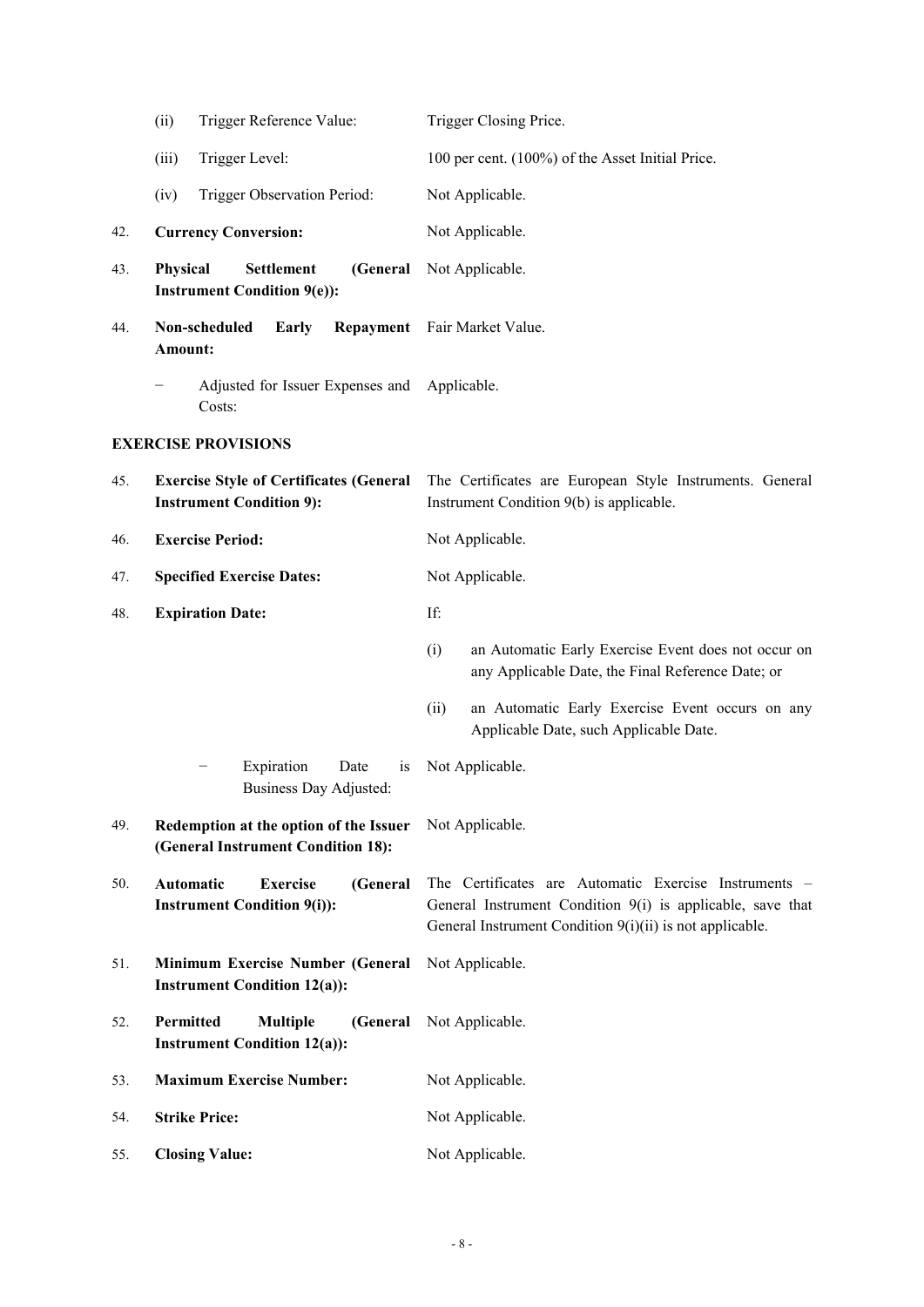# **SHARE LINKED INSTRUMENT / INDEX LINKED INSTRUMENT / COMMODITY LINKED INSTRUMENT / FX LINKED INSTRUMENT / INFLATION LINKED INSTRUMENT / FUND LINKED INSTRUMENT / MULTI-ASSET BASKET LINKED INSTRUMENT**

| 56. |        | <b>Type of Certificates:</b>                                                                                                                            | The Certificates are Index Linked Instruments - the Index<br>Linked Conditions are applicable.<br>Not Applicable. |  |
|-----|--------|---------------------------------------------------------------------------------------------------------------------------------------------------------|-------------------------------------------------------------------------------------------------------------------|--|
| 57. |        | <b>Share Linked Instruments:</b>                                                                                                                        |                                                                                                                   |  |
| 58. |        | <b>Index Linked Instruments:</b>                                                                                                                        | Applicable.                                                                                                       |  |
|     | (i)    | Single Index or Index Basket or<br>Multi-Asset Basket:                                                                                                  | Single Index.                                                                                                     |  |
|     | (ii)   | Name of Index(ices):                                                                                                                                    | S&P $500^{\circ}$ Index ( <i>Bloomberg: SPX <index>; Reuters: SPX</index></i> )<br>(the "Index").                 |  |
|     | (iii)  | Type of Index:                                                                                                                                          | Multi-Exchange Index.                                                                                             |  |
|     | (iv)   | Exchange(s):                                                                                                                                            | As specified in Index Linked Condition 7.                                                                         |  |
|     | (v)    | Related Exchange(s):                                                                                                                                    | All Exchanges.                                                                                                    |  |
|     | (vi)   | Options Exchange:                                                                                                                                       | Not Applicable.                                                                                                   |  |
|     | (vii)  | Index Sponsor:                                                                                                                                          | S&P Dow Jones Indices LLC.                                                                                        |  |
|     | (viii) | Relevant Screen Page:                                                                                                                                   | Not Applicable.                                                                                                   |  |
|     | (ix)   | Valuation Time:                                                                                                                                         | Default Valuation Time.                                                                                           |  |
|     | (x)    | Index-Linked<br>Derivatives<br><b>Contract Provisions:</b>                                                                                              | Not Applicable.                                                                                                   |  |
|     | (xi)   | Single Index and Reference Dates<br>- Consequences of Disrupted<br>Days:                                                                                | Applicable in respect of each Reference Date – as specified<br>in Index Linked Condition 1.1.                     |  |
|     |        | Maximum<br>(a)<br>Days<br>of<br>Disruption:                                                                                                             | As specified in Index Linked Condition 8.                                                                         |  |
|     |        | No Adjustment:<br>(b)                                                                                                                                   | Not Applicable.                                                                                                   |  |
|     | (xii)  | Single<br>Index and Averaging<br>Reference Dates - Consequences<br>of Disrupted Days:                                                                   | Not Applicable.                                                                                                   |  |
|     | (xiii) | Reference<br>Index<br>Basket<br>and<br><b>Basket</b><br>Valuation<br>Dates<br>Scheduled Trading<br>(Individual<br>Day and Individual Disrupted<br>Day): | Not Applicable.                                                                                                   |  |
|     | (xiv)  | Index Basket and Averaging<br>Reference<br>Dates<br><b>Basket</b><br>$\overline{\phantom{0}}$                                                           | Not Applicable.                                                                                                   |  |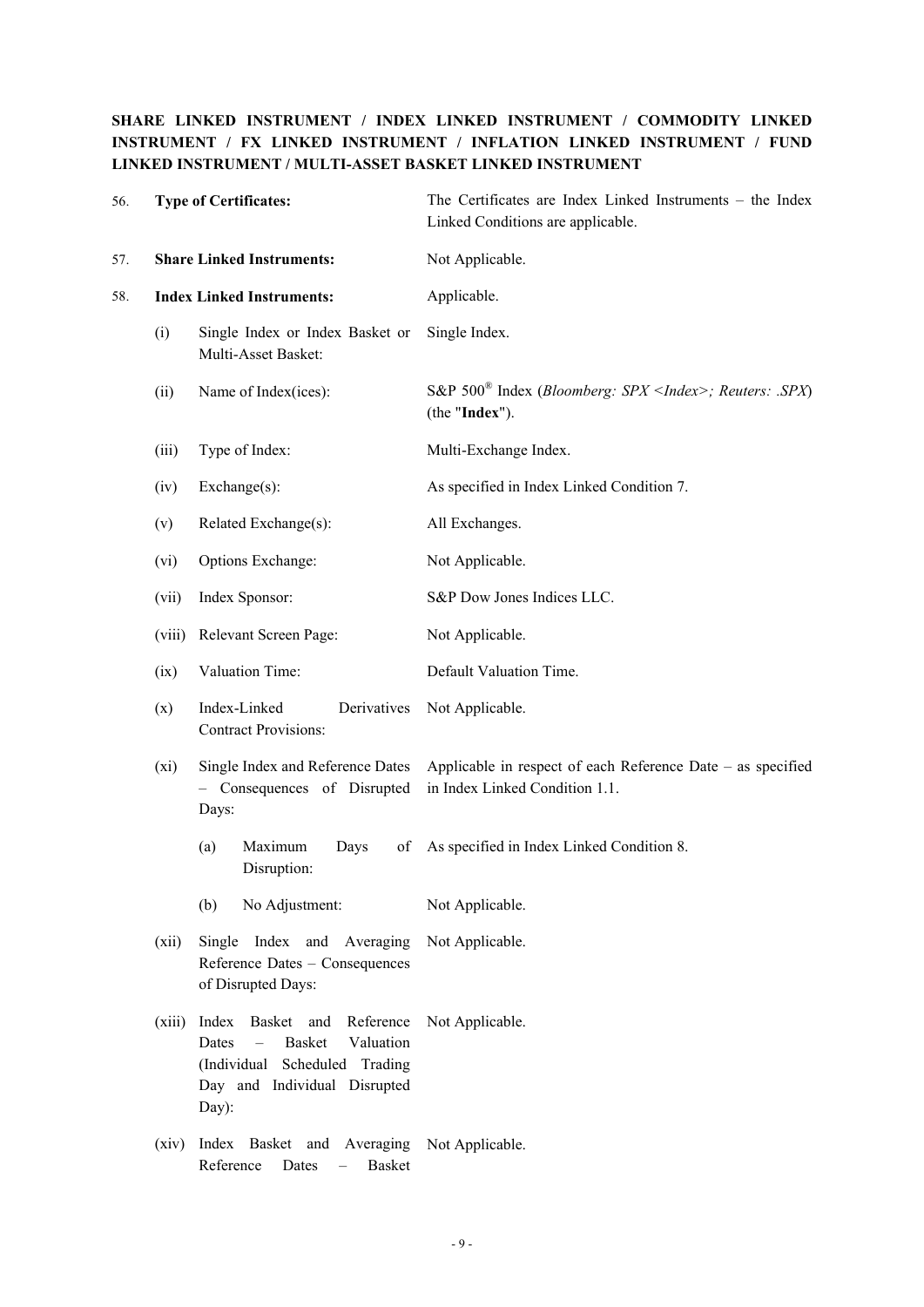Valuation (Individual Scheduled Trading Day and Individual Disrupted Day):

- (xv) Index Basket and Reference Dates – Basket Valuation (Common Scheduled Trading Day but Individual Disrupted Day): Not Applicable.
- (xvi) Index Basket and Averaging Reference Dates – Basket Valuation (Common Scheduled Trading Day but Individual Disrupted Day): Not Applicable.
- (xvii) Index Basket and Reference Dates – Basket Valuation (Common Scheduled Trading Day and Common Disrupted Day): Not Applicable.
- (xviii) Index Basket and Averaging Reference Dates – Basket Valuation (Common Scheduled Trading Day and Common Disrupted Day): Not Applicable.
- (xix) Fallback Valuation Date: Not Applicable.
- (xx) Specified Number of Strategy Business Days: Not Applicable.
- (xxi) Index Modification: Calculation Agent Adjustment.
- (xxii) Index Cancellation: Calculation Agent Adjustment.
- (xxiii) Index Disruption: Calculation Agent Adjustment.
- (xxiv) Administrator/Benchmark Event: Calculation Agent Adjustment.
- (xxv) Change in Law: Applicable.
- (xxvi) Correction of Index Level: Applicable.
- (xxvii)Correction Cut-off Date: Default Correction Cut-off Date is applicable in respect of:
- each Reference Date.
- (xxviii) Index Disclaimer: Applicable to an Index.
- 59. **Commodity Linked Instruments (Single Commodity or Commodity Basket):** Not Applicable.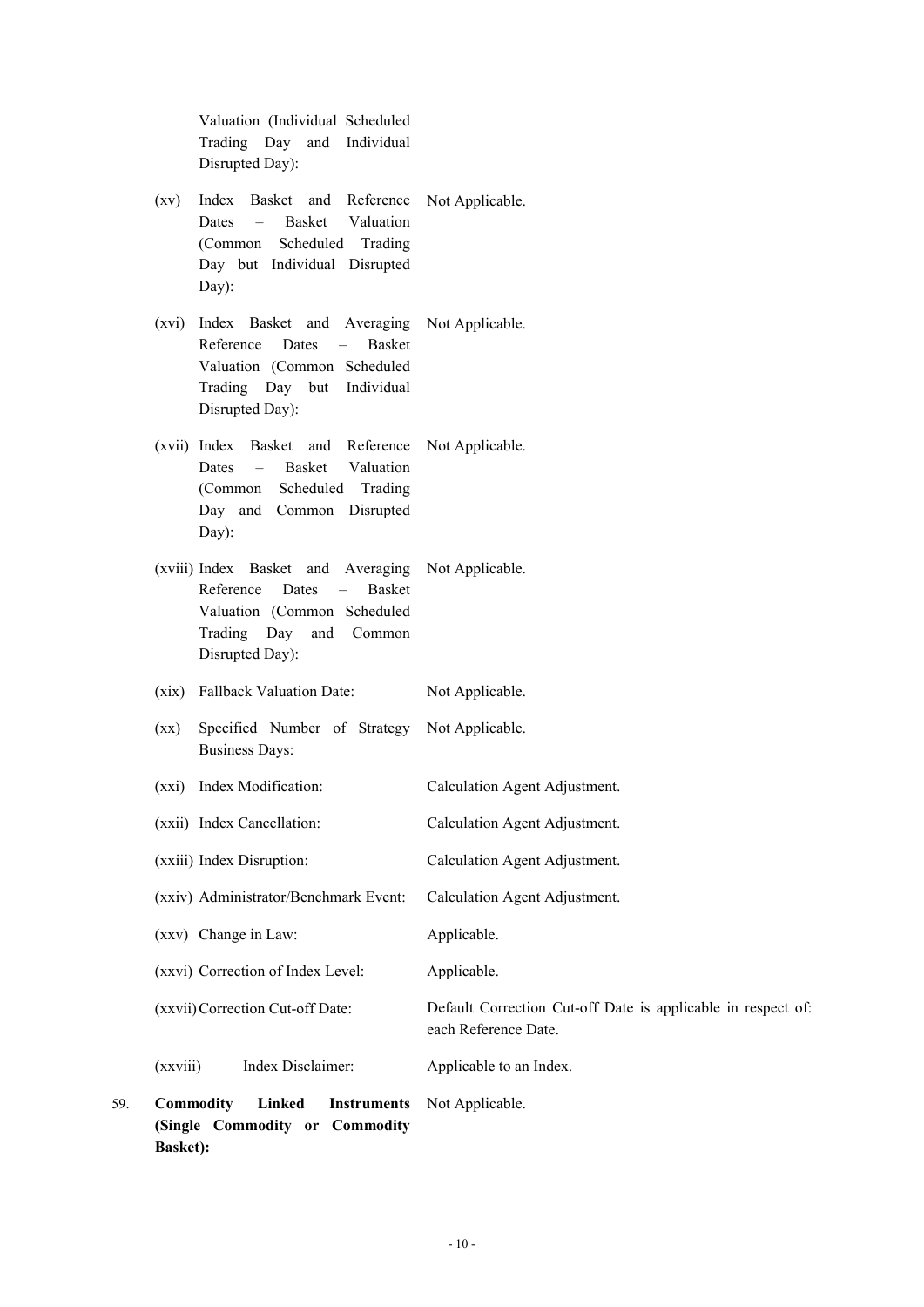- 60. **Commodity Linked Instruments**  Not Applicable. **(Single Commodity Index or Commodity Index Basket):**
- 61. **FX Linked Instruments:** Not Applicable.

62. **Inflation Linked Instruments:** Not Applicable.

- 63. **Fund-Linked Instruments:** Not Applicable.
- 64. **Multi-Asset Basket Instruments:** Linked Not Applicable.

# **GENERAL PROVISIONS APPLICABLE TO THE CERTIFICATES**

| 65. | FX                                                                        | <b>Disruption</b><br>Event/CNY<br>FX<br><b>Disruption</b><br><b>Event/Currency</b><br>Conversion<br><b>Disruption</b><br>Event<br>(General Instrument Condition 16): | FX Disruption Event is applicable to the Instruments $-$<br>General Instrument Condition 16 and FX Linked Condition 4<br>shall apply. |
|-----|---------------------------------------------------------------------------|----------------------------------------------------------------------------------------------------------------------------------------------------------------------|---------------------------------------------------------------------------------------------------------------------------------------|
|     | (i)                                                                       | Base Currency:                                                                                                                                                       | Settlement Currency.                                                                                                                  |
|     | (ii)                                                                      | Reference Currency:                                                                                                                                                  | USD.                                                                                                                                  |
|     | (iii)                                                                     | Reference Country:                                                                                                                                                   | The United States of America and the United Kingdom.                                                                                  |
|     | (iv)                                                                      | CNY Financial Centre(s):                                                                                                                                             | Not Applicable.                                                                                                                       |
|     | (v)                                                                       | <b>USD/CNY Exchange Rate:</b>                                                                                                                                        | Not Applicable.                                                                                                                       |
|     | (vi)                                                                      | Currency Conversion Reference<br>Country:                                                                                                                            | Not Applicable.                                                                                                                       |
|     | (vii)                                                                     | USD/Affected<br>Currency<br>FX<br>Rate:                                                                                                                              | Not Applicable.                                                                                                                       |
|     | (viii)                                                                    | Trade Date:                                                                                                                                                          | Not Applicable.                                                                                                                       |
| 66. | <b>Rounding</b><br>(General<br><b>Instrument</b><br><b>Condition 27):</b> |                                                                                                                                                                      |                                                                                                                                       |
|     | (i)                                                                       | Non-Default<br>Rounding<br>—<br>calculation<br>values<br>and<br>percentages:                                                                                         | Not Applicable.                                                                                                                       |
|     | (ii)                                                                      | Non-Default<br>Rounding<br>amounts due and payable:                                                                                                                  | Not Applicable.                                                                                                                       |
|     | (iii)                                                                     | Other Rounding Convention:                                                                                                                                           | Not Applicable.                                                                                                                       |
| 67. |                                                                           | <b>Additional Business Centre(s):</b>                                                                                                                                | TARGET.                                                                                                                               |
| 68. |                                                                           | <b>Principal Financial Centre:</b>                                                                                                                                   | The Principal Financial Centre in relation to USD is the State<br>of New York.                                                        |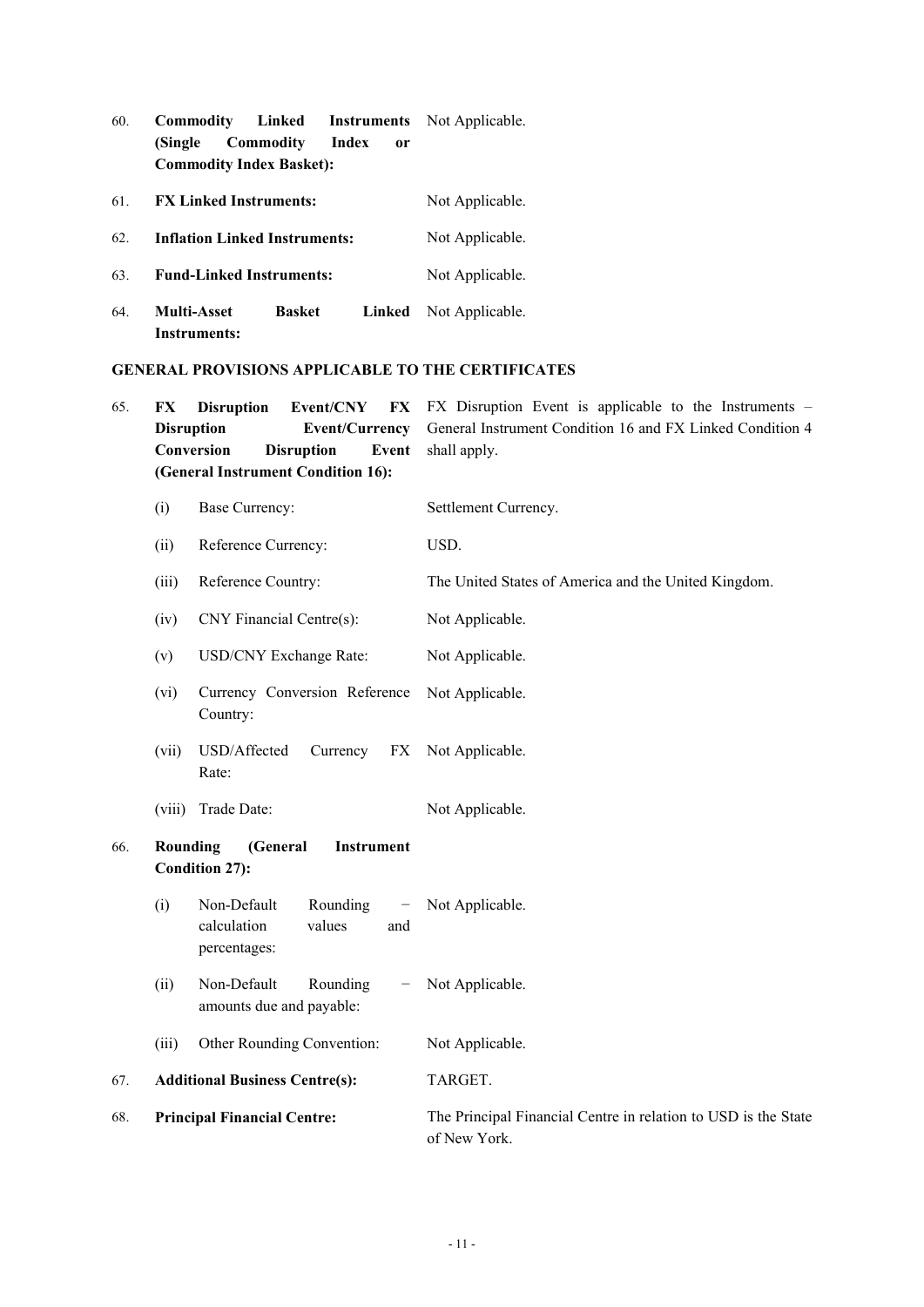|     | Non-Default Principal Financial<br>Centre:                                                                                    | Applicable.                                                                                                                                                                                                                                                                                                                                                                                                             |
|-----|-------------------------------------------------------------------------------------------------------------------------------|-------------------------------------------------------------------------------------------------------------------------------------------------------------------------------------------------------------------------------------------------------------------------------------------------------------------------------------------------------------------------------------------------------------------------|
| 69. | <b>Form of Certificates:</b>                                                                                                  | Euroclear/Clearstream Instruments.                                                                                                                                                                                                                                                                                                                                                                                      |
| 70. | <b>Representation of Holders:</b>                                                                                             | Not Applicable.                                                                                                                                                                                                                                                                                                                                                                                                         |
| 71. | <b>Identification information of Holders</b><br>in relation to French Law Instruments<br>(General Instrument Condition 3(d)): | Not Applicable.                                                                                                                                                                                                                                                                                                                                                                                                         |
| 72. | Minimum Trading Number (General<br><b>Instrument Condition 5(c)):</b>                                                         | One Certificate.                                                                                                                                                                                                                                                                                                                                                                                                        |
| 73. | <b>Permitted Trading Multiple (General</b><br><b>Instrument Condition 5(c)):</b>                                              | One Certificate.                                                                                                                                                                                                                                                                                                                                                                                                        |
| 74. | Calculation<br>Agent<br>(General<br><b>Instrument Condition 22):</b>                                                          | Goldman Sachs International.                                                                                                                                                                                                                                                                                                                                                                                            |
| 75. | <b>Governing Law:</b>                                                                                                         | English law.                                                                                                                                                                                                                                                                                                                                                                                                            |
|     | <b>DISTRIBUTION</b>                                                                                                           |                                                                                                                                                                                                                                                                                                                                                                                                                         |
| 76. | <b>Method of distribution:</b>                                                                                                | Non-syndicated.                                                                                                                                                                                                                                                                                                                                                                                                         |
|     | If<br>syndicated,<br>(i)<br>names<br>and<br>addresses of Managers<br>and<br>underwriting commitments:                         | Not Applicable.                                                                                                                                                                                                                                                                                                                                                                                                         |
|     | Date of Subscription Agreement:<br>(ii)                                                                                       | Not Applicable.                                                                                                                                                                                                                                                                                                                                                                                                         |
|     | If non-syndicated,<br>(iii)<br>name<br>and<br>address of Dealer:                                                              | Goldman Sachs International, Plumtree Court, 25 Shoe Lane,<br>London EC4A 4AU, England.                                                                                                                                                                                                                                                                                                                                 |
| 77. | Non-exempt Offer:                                                                                                             | An offer of the Certificates may be made by the placers other<br>than pursuant to Article $1(4)$ of the Prospectus Regulation in<br>the Republic of Italy (the "Public Offer Jurisdiction")<br>during the period commencing on (and including) August 5,<br>2020 and ending on (and including) September 25, 2020 (the<br>"Offer Period"). See further paragraph entitled "Terms and<br>Conditions of the Offer" below. |
| 78. | Prohibition of Sales to EEA and UK<br><b>Retail Investors:</b>                                                                | Not Applicable.                                                                                                                                                                                                                                                                                                                                                                                                         |
| 79. | <b>Prohibition of Offer to Private Clients</b><br>in Switzerland:                                                             | Applicable.                                                                                                                                                                                                                                                                                                                                                                                                             |
| 80. | Swiss withdrawal right pursuant to<br>article 63 para 5 FinSA:                                                                | Not Applicable.                                                                                                                                                                                                                                                                                                                                                                                                         |
| 81. | <b>Supplementary Provisions for Belgian</b><br><b>Securities:</b>                                                             | Not Applicable.                                                                                                                                                                                                                                                                                                                                                                                                         |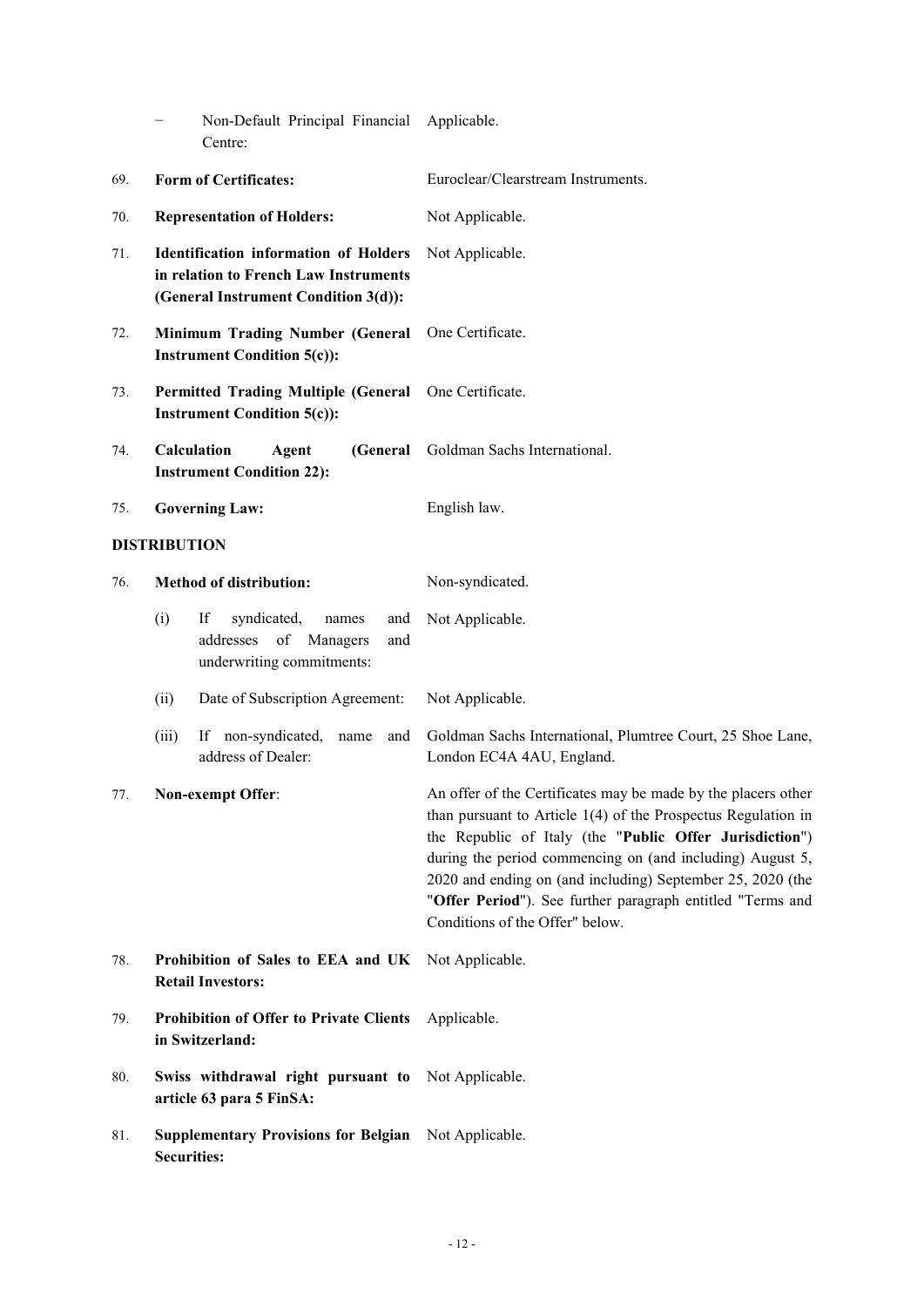Signed on behalf of Goldman Sachs International:

By: ................................................

Duly authorised

362819462(Ver5)/Ashurst(BJANG)/ABG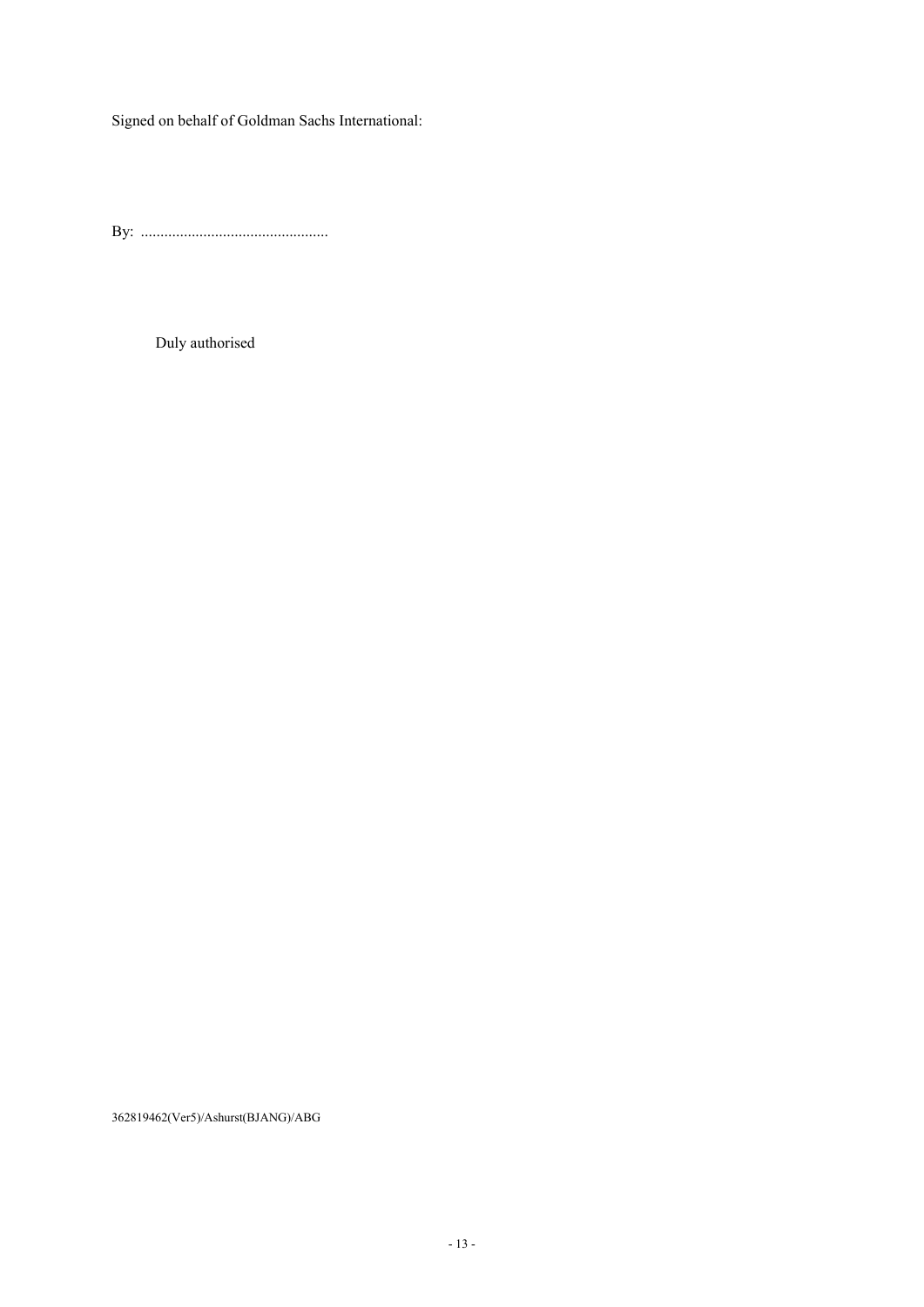1. **LISTING AND ADMISSION TO TRADING** Application will be made by the Issuer (or on its behalf) for the admission to trading of the Certificates on the EuroTLX market, a multilateral trading facility organised and managed by Borsa Italiana S.p.A. (formerly organised and managed by EuroTLX SIM S.p.A., merged with and into Borsa Italiana S.p.A.) (the "**EuroTLX Market**") The admission to trading of the Certificates is expected to be by the Issue Date. The effectiveness of the offer of the Certificates is conditional upon such admission to trading occurring by the Issue Date. In the event that admission to trading of the Certificates does not take place by the Issue Date for whatever reason, the Issuer will withdraw the offer, the offer will be deemed to be null and void and the Certificate will not be issued. The Issuer has no duty to maintain the trading (if any) of

the Certificates on the relevant stock exchange(s) over their entire lifetime. The Certificates may be suspended from trading and/or de-listed at any time in accordance with applicable rules and regulations of the relevant stock exchange(s).

- 2. **LIQUIDITY ENHANCEMENT**  Not Applicable. **AGREEMENTS**
- 3. **RATINGS** Not Applicable.

# 4. **INTERESTS OF NATURAL AND LEGAL PERSONS INVOLVED IN THE OFFER**

A placement commission per Certificate of up to 5.00 per cent. (5.00%) of the Issue Price will be paid by the Issuer to each placer in respect of the Certificates placed by such placer.

# 5. **REASONS FOR THE OFFER, ESTIMATED NET PROCEEDS AND TOTAL EXPENSES**

- (i) Reasons for the offer: Not Applicable.
- (ii) Estimated net proceeds: Not Applicable.
- (iii) Estimated total expenses: Not Applicable.

# 6. **PERFORMANCE AND VOLATILITY OF THE UNDERLYING ASSET**

Details of the past and further performance and volatility of the Underlying Asset may be obtained from Bloomberg and Reuters. However, past performance is not indicative of future performance.

See the section entitled "Examples" below for examples of the potential return on the Securities in various hypothetical scenarios.

# 7. **OPERATIONAL INFORMATION**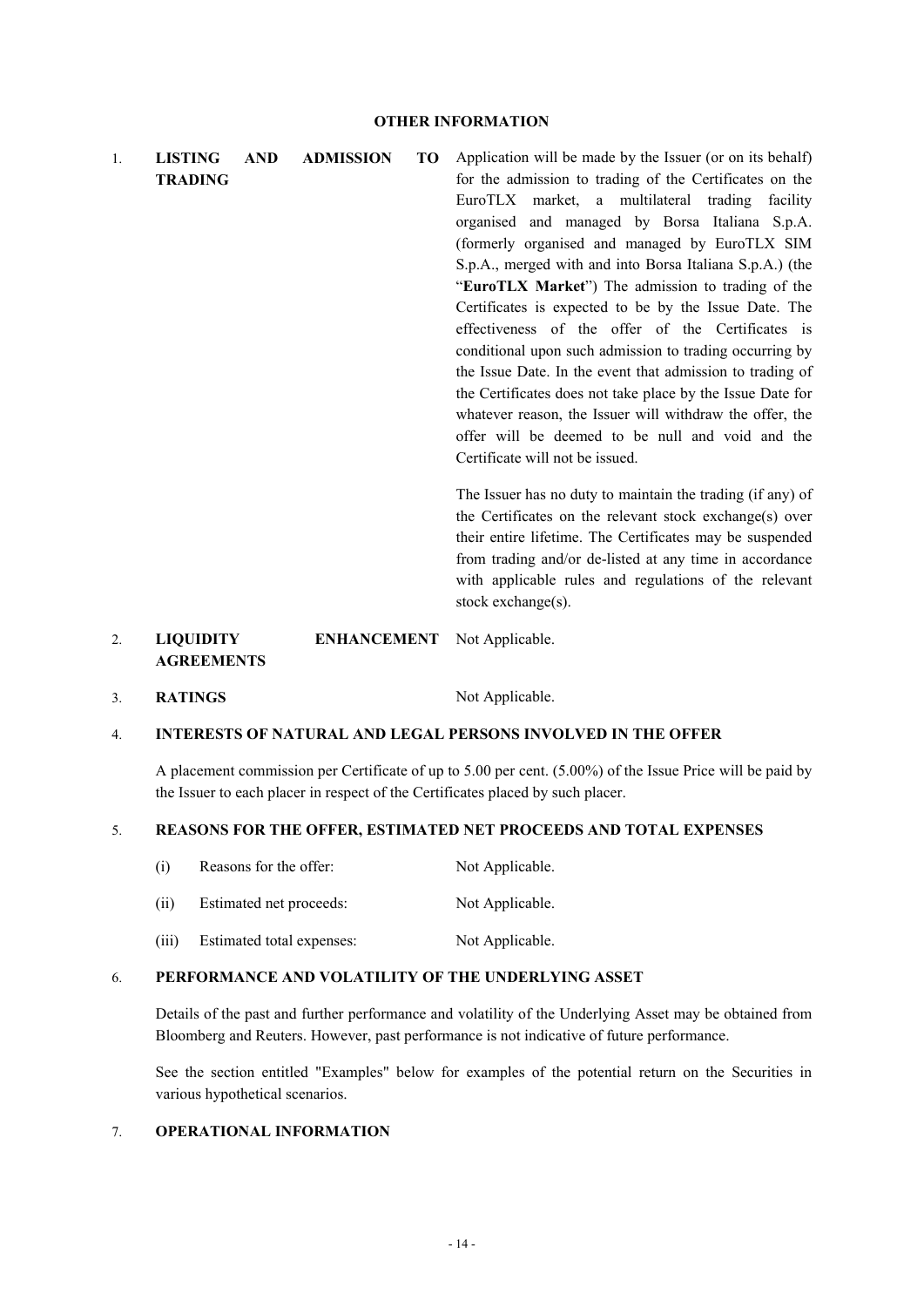| Any Clearing System(s) other than Euroclear Not Applicable.                      |                                             |
|----------------------------------------------------------------------------------|---------------------------------------------|
| Bank S.A./N.V. and Clearstream Banking                                           |                                             |
| the relevant identification<br>and<br>SA.                                        |                                             |
| $number(s)$ :                                                                    |                                             |
| Delivery:                                                                        | Delivery against payment.                   |
| Names and addresses of additional Paying Not Applicable.<br>Agent(s) $(if any):$ |                                             |
|                                                                                  |                                             |
| for<br>Operational<br>contact(s)                                                 | Principal eq-sd-operations $\omega$ gs.com. |
| Programme Agent:                                                                 |                                             |

# 8. **TERMS AND CONDITIONS OF THE OFFER**

Offer Period: An offer of the Certificates may be made by the placers other than pursuant to Article 1(4) of the Prospectus Regulation in the Public Offer Jurisdiction during the period commencing on (and including) August 5, 2020 and ending on (and including) September 25, 2020, subject to early termination or extension of the Offer Period as described below under "Terms and Conditions of the Offer—Conditions to which the offer is subject".

> Investors may apply for the subscription of the Certificates during normal Italian banking hours at the offices (*filiali*) of the relevant placer from (and including) August 5, 2020 to (and including) September 25, 2020, subject to early termination or extension of the Offer Period as described below under "Terms and Conditions of the Offer—Conditions to which the offer is subject".

> The Certificates may be placed in Italy outside the premises of the distributors ("**door-to-door**"), by means of financial advisors authorised to make off-premises offers (*consulenti finanziari abilitati all'offerta fuori sede*) pursuant to Article 30 of Legislative Decree No. 58 of February 24, 1998, as amended (the "**Financial Services Act**") from (and including) August 5, 2020 to (and including) September 18, 2020, subject to early termination or extension of the Offer Period as described below under "Terms and Conditions of the Offer— Conditions to which the offer is subject".

> Pursuant to Article 30, paragraph 6, of the Financial Services Act, the effects of the subscriptions made "door-to-door" are suspended for a period of seven days from the date of the subscription. During such period, investors have the right to withdraw from the subscription without any charge or fee, by means of notification to the relevant placer.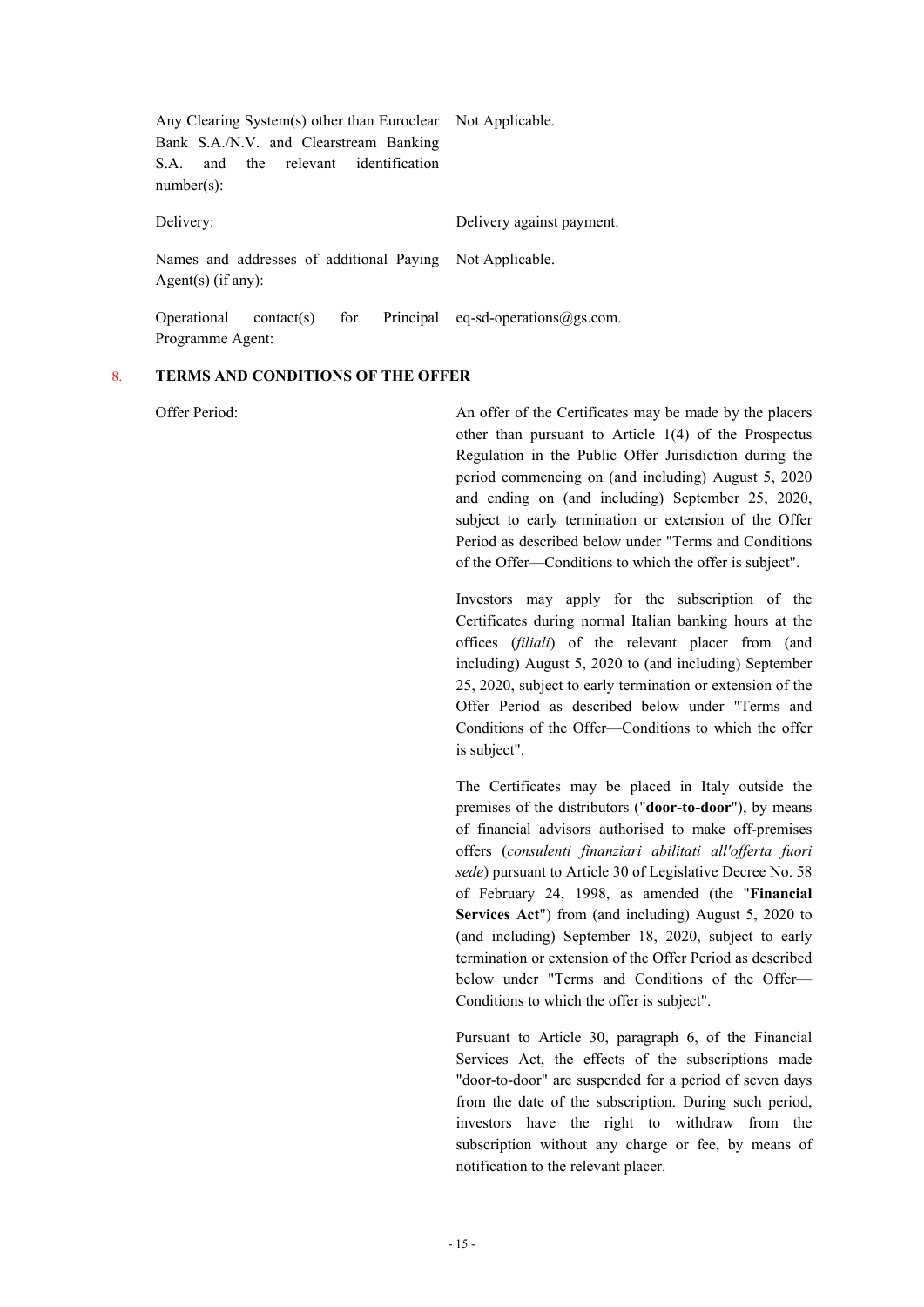The Certificates may be placed in Italy via distance communication techniques (*tecniche di comunicazione a distanza*) pursuant to article 32 of the Financial Services Act, including subscriptions made through a website, from (and including) August 5, 2020 to (and including) September 11, 2020, subject to early termination or extension of the Offer Period as described below under "Terms and Conditions of the Offer—Conditions to which the offer is subject".

Pursuant to Article 67-*duodecies* of Legislative Decree No. 206 of September 6, 2005, subscriptions made via distance communication techniques are suspended for a period of fourteen days from the date of acceptance of the subscription by the relevant placers. During such period, investors have the right to withdraw from the subscription without any charge or fee and without having to indicate any reasons thereof, by means of notification pursuant to the modalities set forth on the relevant website where the subscription was made.

The Offer Price includes the placement commission per Certificate of up to 5.00 per cent. (5.00%) of the Issue Price which will be paid by the Issuer to each placer in relation to the Securities placed by such placer.

Conditions to which the offer is subject: The offer of the Certificates for sale to the public in the Public Offer Jurisdiction is subject to the relevant regulatory approvals having been granted, and the Certificates being issued.

> The Issuer may, in agreement with the placers, at any time during the Offer Period terminate early the Offer Period and immediately suspend the acceptance of additional orders without any prior notice. If the Offer Period is terminated early, a notice to that effect will be made available during normal business hours at the registered office of the relevant placer and on *www.goldman-sachs.it*.

> The offer of Certificates may be withdrawn in whole or in part at any time before the Issue Date at the discretion of the Issuer and any such withdrawal will be set out in one or more notices to be made available during normal business hours at the registered office of the relevant placer and on *www.goldman-sachs.it*. For the avoidance of doubt, if any application has been made by a potential investor and the Issuer exercises such right, the relevant subscription applications will become void and have no effect and no potential investor will be entitled to receive

Offer Price: Issue Price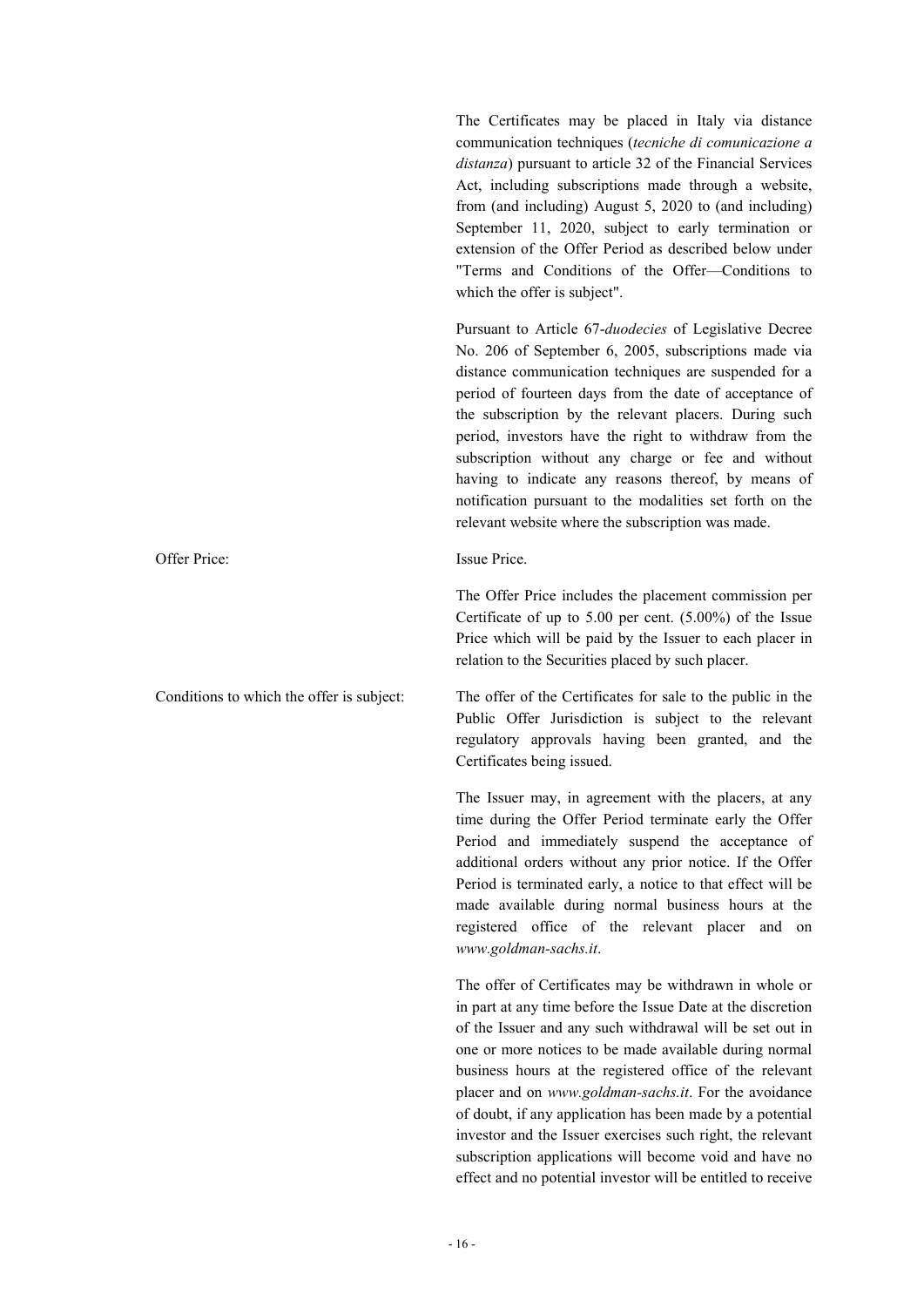the relevant Certificates.

The Issuer reserves the right, in agreement with the placers, to extend the Offer Period. If the Offer Period is extended, a notice to that effect will be made available during normal business hours at the registered office of the relevant placer and on *www.goldman-sachs.it*.

The Issuer reserves the right, in agreement with the placers, to increase the number of Certificates to be issued during the Offer Period. The Issuer will inform the public of the size increase by means of a notice to be published on *www.goldman-sachs.it*.

The effectiveness of the offer of the Certificates is conditional upon the admission to trading of the Certificates on the EuroTLX Market, occurring by the Issue Date. In the event that admission to trading of the Certificates does not take place by the Issue Date for whatever reason, the Issuer will withdraw the offer, the offer will be deemed to be null and void and the Certificates will not be issued.

The placers are responsible for the notification of any withdrawal right applicable in relation to the offer of the Certificates to potential investors.

Description of the application process: A prospective investor in the Certificates should contact the relevant placer for details of the application process in order to subscribe the Certificates during the Offer Period. A prospective investor in the Certificates will invest in accordance with the arrangements existing between the relevant placer and its customers relating to the placement and subscription of securities generally.

Description of possibility to reduce subscriptions and manner for refunding excess amount paid by applicants: Not Applicable.

Details of the minimum and/or maximum amount of application: The minimum amount of application per investor will be one Certificate.

> The maximum amount of application will be subject only to availability at the time of application.

Each subscriber shall pay the Issue Price to the relevant placer who shall pay the Issue Price reduced by the placement commission per Certificate of up to 5.00 per cent. (5.00%) of the Issue Price to the Issuer.

Each investor has been notified by the relevant placer of the settlement arrangement in respect of the Certificate at the time of such investor's application and payment for

Details of the method and time limits for paying up and delivering the Certificates: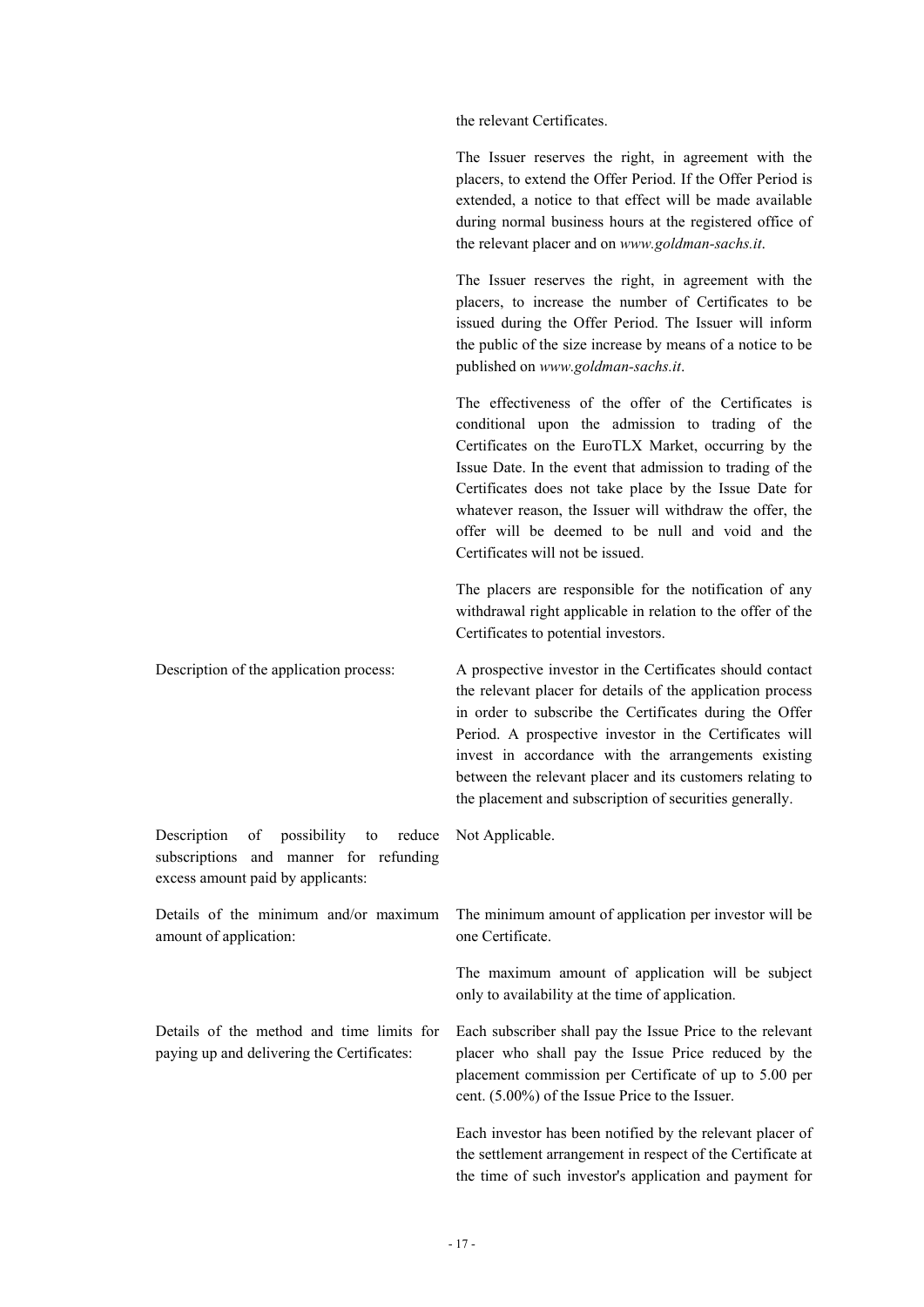the Certificates shall be made by the investor to the relevant placer in accordance with arrangements existing between the relevant placer and its customers relating to the subscription of securities generally.

The Issuer estimates that the Certificates will be delivered to the subscribers' respective book-entry securities account on or around the Issue Date.

Manner in and date on which results of the offer are to be made public:

Procedure for exercise of any right of preemption, negotiability of subscription rights and treatment of subscription rights not exercised:

Whether tranche(s) have been reserved for certain countries:

Process for notification to applicants of the amount allotted and the indication whether dealing may begin before notification is made:

Amount of any expenses and taxes specifically charged to the subscriber or purchaser. Where the Issuer is subject to Regulation (EU) No 1286/2014 or Directive 2014/65/EU and to the extent they are known, include those expenses contained in the price:

Name(s) and address(es), to the extent known to the Issuer, of the placers in the various countries where the offer takes place:

The results of the offering will be available on the website of the Issuer *www.goldman-sachs.it* on or around the Issue Date.

Not Applicable.

The Certificates will be offered to the public in the Public Offer Jurisdiction.

Offers may only be made by offerors authorised to do so in the Public Offer Jurisdiction. Neither the Issuer nor the Dealer has taken or will take any action specifically in relation to the Certificates referred to herein to permit a public offering of such Certificates in any jurisdiction other than the Public Offer Jurisdiction.

Notwithstanding anything else in the Base Prospectus, the Issuer will not accept responsibility for the information given in the Base Prospectus or these Final Terms in relation to offers of Certificates made by an offeror not authorised by the Issuer to make such offers.

Each placer will notify investors of amounts allotted to them following the publication of the notice of the results of the Offer.

Dealing in the Certificates may commence on the Issue Date.

Not Applicable.

Please refer to "Italian Tax Considerations" in the section entitled "Taxation" in the Base Prospectus.

Deutsche Bank S.p.A.: Piazza del Calendario, 3 – 20126 Milan, Italy will act as placer (the "**Distributor**"). and such other placers as may be notified to potential investors from time to time by publication on the Issuer's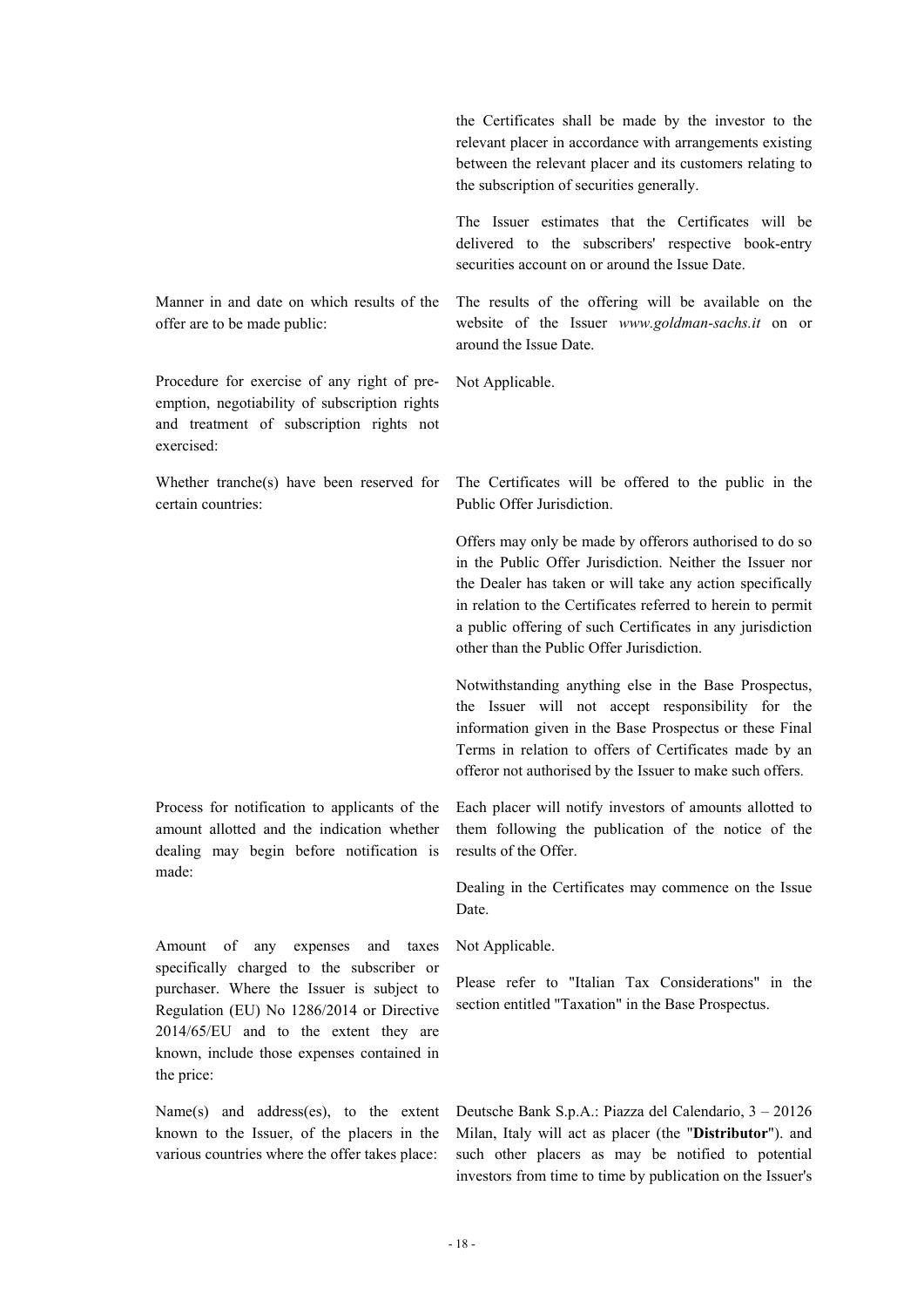website (*www.goldman-sachs.it*) in accordance with the applicable laws and regulations of the Public Offer Jurisdiction.

#### **Consent to use the Base Prospectus**

Identity of financial intermediary(ies) that are allowed to use the Base Prospectus:

The Distributor. Additionally, if the Issuer appoints additional financial intermediaries after the date of these Final Terms and publishes details in relation to them on its website (www.goldman-sachs.it), each financial intermediary whose details are so published, for as long as such financial intermediaries are authorised to place the Certificates under the Markets in Financial Instruments Directive (Directive 2014/65/EU) (each an "**Authorised Offeror**" and together the "**Authorised Offerors**").

Offer period during which subsequent resale or final placement of Instruments by financial intermediaries can be made:

The Offer Period.

Conditions attached to the consent: (a) The Issuer and the Distributor have entered into a distribution agreement with respect to the Certificates (the "**Distribution Agreement**"). Subject to the conditions that the consent is (i) only valid during the Offer Period and (ii) is subject to the terms and conditions of the Distribution Agreement, the Distributor has agreed to promote and place the Certificates in Italy.

> (b) The consent of the Issuer to the use of the Base Prospectus and these Final Terms by the Distributor and the other Authorised Offerors (the "**Managers**") is subject to the following conditions:

> > (i) the consent is only valid during the Offer Period; and

> > (ii) the consent only extends to the use of the Base Prospectus and these Final Terms to make Non-exempt Offers of the tranche of Certificates in the Republic of Italy.

The Issuer may (I) in agreement with the Distributor, at any time during the Offer Period terminate early the Offer Period, and/or (II) extend the Offer Period, and/or (III) increase the number of Certificates to be issued during the Offer Period and/or (IV) remove or add conditions attached to the consent under these Final Terms and/or (V) at its discretion, withdraw in whole or in part at any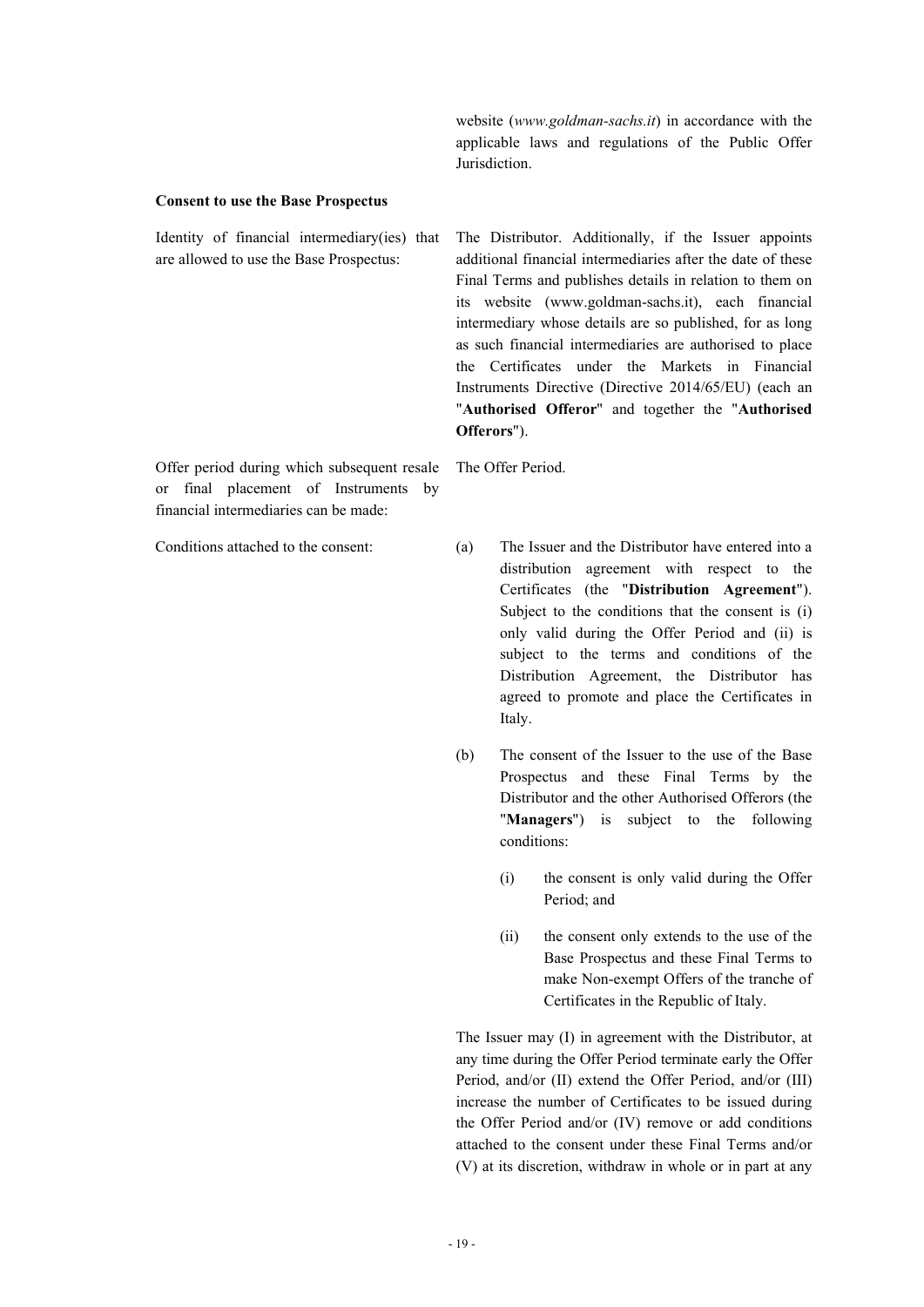time before the Issue Date the Offer, and, if it does so, any such information will be published by the Issuer on its website (*www.goldman-sachs.it*). Any additional information which is relevant in connection with the consent to the use of the Base Prospectus by the Distributor or any Authorised Offeror that is not known as of the date of these Final Terms will be published by the Issuer on its website (*www.goldman-sachs.it*).

#### 9. **UNITED STATES TAX CONSIDERATIONS**

#### **Section 871(m) Withholding Tax**

The U.S. Treasury Department has issued regulations under which amounts paid or deemed paid on certain financial instruments that are treated as attributable to U.S.-source dividends could be treated, in whole or in part depending on the circumstances, as a "dividend equivalent" payment that is subject to tax at a rate of 30 per cent. (or a lower rate under an applicable treaty). We have determined that, as of the issue date of the Certificates, the Certificates will not be subject to withholding under these rules. In certain limited circumstances, however, it is possible for United States alien holders to be liable for tax under these rules with respect to a combination of transactions treated as having been entered into in connection with each other even when no withholding is required. United States alien holders should consult their tax advisor concerning these regulations, subsequent official guidance and regarding any other possible alternative characterisations of their Certificates for United States federal income tax purposes. See "*United States Tax Considerations – Dividend Equivalent Payments*" in the Base Prospectus for a more comprehensive discussion of the application of Section 871(m) to the Certificates.

# 10. **BENCHMARKS REGULATION**

The S&P 500<sup>®</sup> Index is provided by S&P Dow Jones Indices LLC. As at the date of these Final Terms, S&P Dow Jones Indices LLC appears in the register of administrators and benchmarks established and maintained by ESMA pursuant to article 36 of the Benchmarks Regulation.

### 11. **INDEX DISCLAIMER**

# **S&P 500® Index (the "SPX")**

Standard & Poor's and S&P are registered trademarks of Standard & Poor's Financial Services LLC ("**S&P**") and Dow Jones is a registered trademark of Dow Jones Trademark Holdings LLC ("**Dow Jones**"). The trademarks have been licensed to S&P Dow Jones Indices LLC and have been sublicensed for use for certain purposes by Goldman Sachs and its affiliates ("**Licensee**"). The SPX is a product of S&P Dow Jones Indices LLC. The Licensee's Securities are not sponsored, endorsed, sold or promoted by S&P Dow Jones Indices LLC, Dow Jones, S&P, any of their respective affiliates (collectively, "**S&P Dow Jones Indices**"). S&P Dow Jones Indices makes no representation or warranty, express or implied, to the owners of the Licensee's Security(ies) or any member of the public regarding the advisability of investing in securities generally or in Licensee's Security(ies) particularly or the ability of the SPX to track general market performance. S&P Dow Jones Indices only relationship to Licensee with respect to the SPX is the licensing of the SPX and certain trademarks, service marks and/or trade names of S&P Dow Jones Indices. The SPX is determined, composed and calculated by S&P Dow Jones Indices without regard to Licensee or the Licensee's Security(ies). S&P Dow Jones Indices have no obligation to take the needs of Licensee or the owners of Licensee's Security(ies) into consideration in determining, composing or calculating SPX. S&P Dow Jones Indices is not responsible for and have not participated in the determination of the prices, and amount of Licensee's Security(ies) or the timing of the issuance or sale of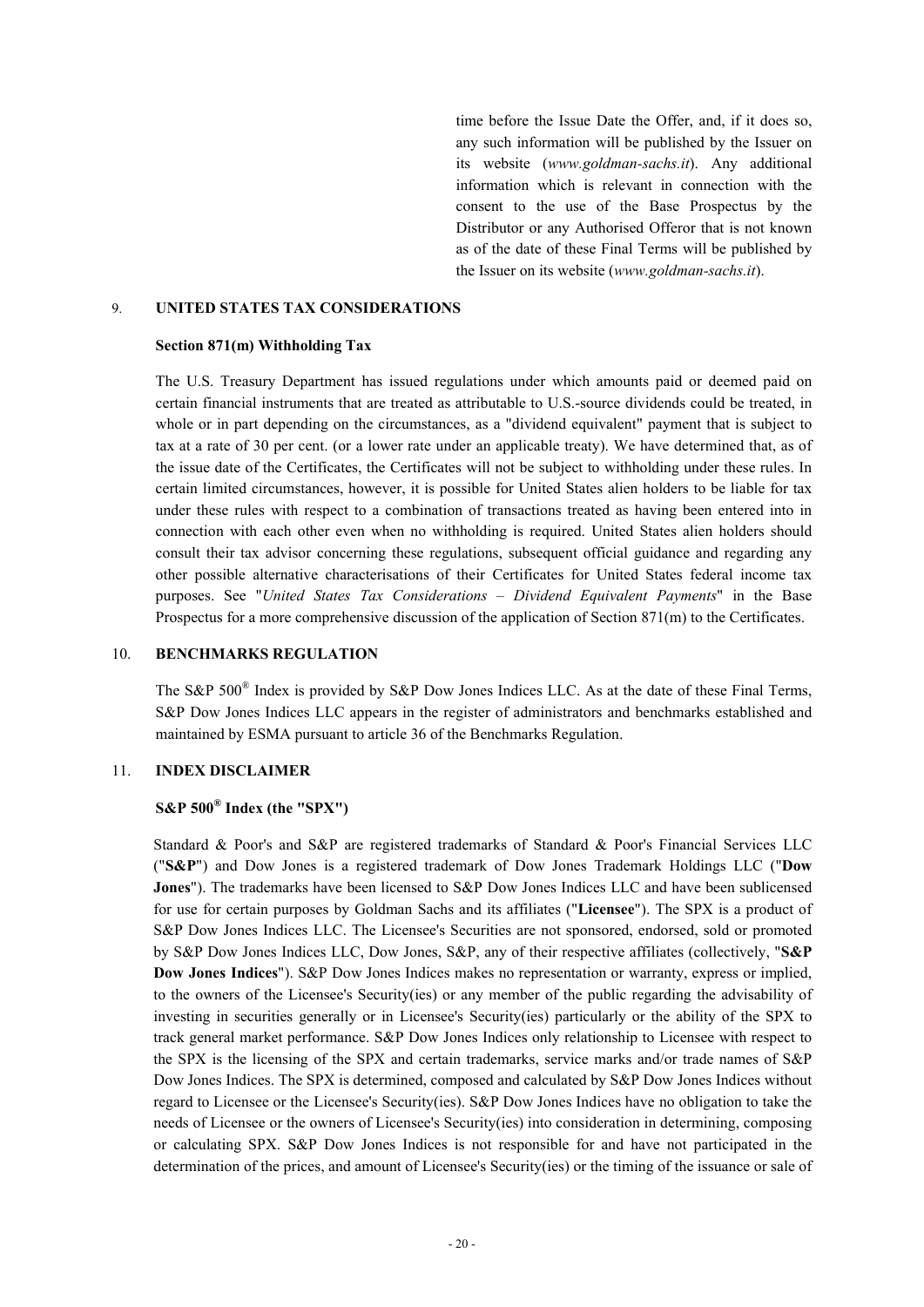Licensee's Security(ies) or in the determination or calculation of the equation by which Licensee's Security(ies) is to be converted into cash. S&P Dow Jones Indices has no obligation or liability in connection with the administration, marketing or trading of Licensee's Security(ies). There is no assurance that investment products based on the SPX will accurately track index performance or provide positive investment returns. S&P Dow Jones Indices LLC is not an investment advisor. Inclusion of a security within an index is not a recommendation by S&P Dow Jones Indices to buy, sell, or hold such security, nor is it considered to be investment advice.

S&P DOW JONES INDICES DOES NOT GUARANTY THE ADEQUACY, ACCURACY, TIMELINESS AND/OR THE COMPLETENESS OF THE SPX OR ANY DATA RELATED THERETO OR ANY COMMUNICATION, INCLUDING BUT NOT LIMITED TO, ORAL OR WRITTEN COMMUNICATION (INCLUDING ELECTRONIC COMMUNICATIONS) WITH RESPECT THERETO. S&P DOW JONES INDICES SHALL NOT BE SUBJECT TO ANY DAMAGES OR LIABILITY FOR ANY ERRORS, OMISSIONS, OR DELAYS THEREIN. S&P DOW JONES INDICES MAKES NO EXPRESS OR IMPLIED WARRANTIES, AND EXPRESSLY DISCLAIMS ALL WARRANTIES, OF MERCHANTABILITY OR FITNESS FOR A PARTICULAR PURPOSE OR USE OR AS TO RESULTS TO BE OBTAINED BY LICENSEE, OWNERS OF THE LICENSEE'S SECURITY(IES), OR ANY OTHER PERSON OR ENTITY FROM THE USE OF THE SPX OR WITH RESPECT TO ANY DATA RELATED THERETO. WITHOUT LIMITING ANY OF THE FOREGOING, IN NO EVENT WHATSOEVER SHALL S&P DOW JONES INDICES BE LIABLE FOR ANY INDIRECT, SPECIAL, INCIDENTAL, PUNITIVE, OR CONSEQUENTIAL DAMAGES INCLUDING BUT NOT LIMITED TO, LOSS OF PROFITS, TRADING LOSSES, LOST TIME OR GOODWILL, EVEN IF THEY HAVE BEEN ADVISED OF THE POSSIBILITY OF SUCH DAMAGES, WHETHER IN CONTRACT, TORT, STRICT LIABILITY, OR OTHERWISE. THERE ARE NO THIRD PARTY BENEFICIARIES OF ANY AGREEMENTS OR ARRANGEMENTS BETWEEN S&P DOW JONES INDICES AND LICENSEE, OTHER THAN THE LICENSORS OF S&P DOW JONES INDICES.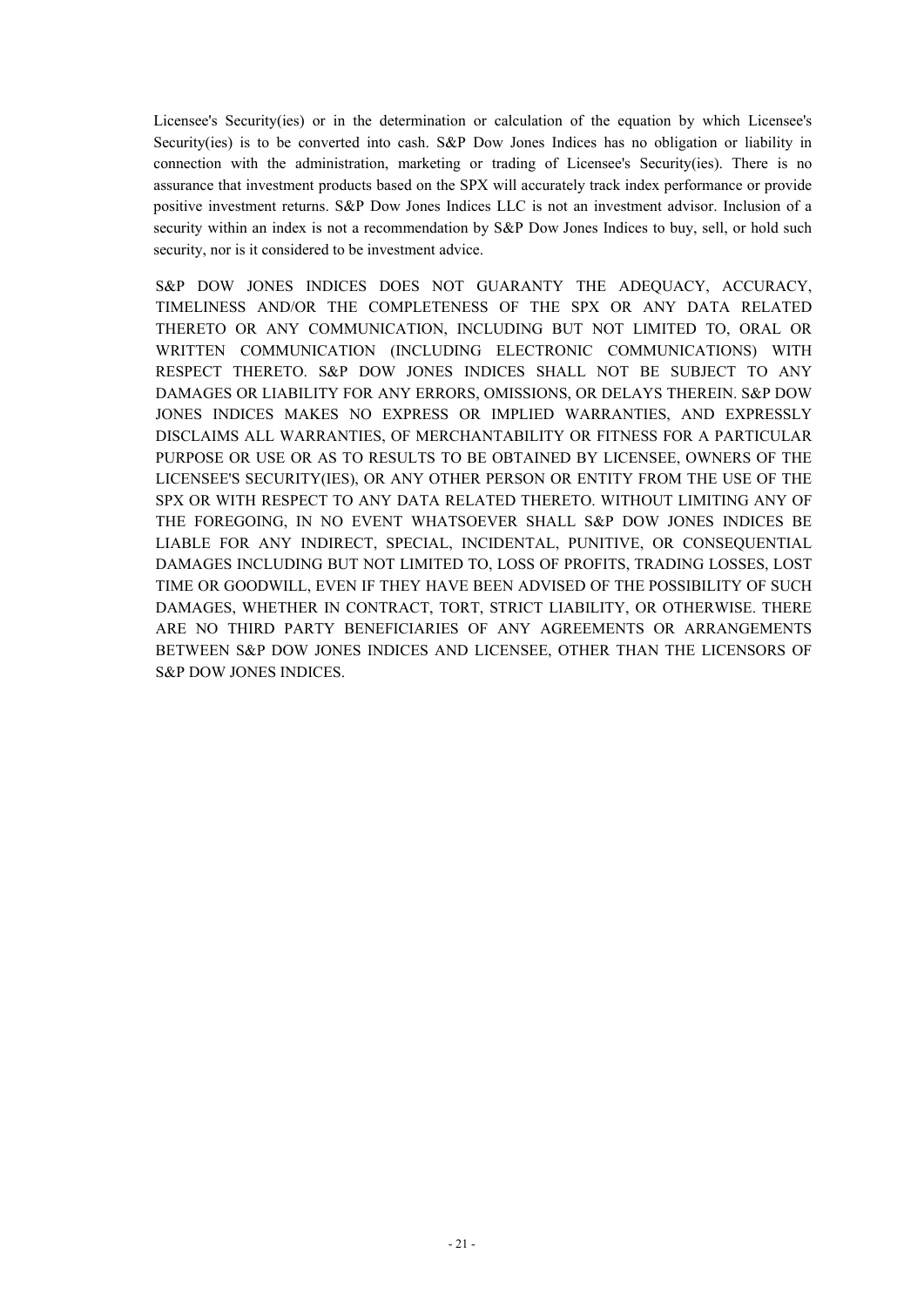# **EXAMPLES**

# **THE EXAMPLES PRESENTED BELOW ARE FOR ILLUSTRATIVE PURPOSES ONLY.**

For the purposes of each Example:

- (i) the Issue Price is USD 100 per Certificate and the Calculation Amount is USD 100;
- (ii) the Autocall Level is 100 per cent. (100%) of the Asset Initial Price, the Barrier Level is 70 per cent. (70%) of the Asset Initial Price and the Trigger Level is 100 per cent. (100%) of the Asset Initial Price; and
- (iii) the Autocall Event Amount for the first Valuation Date (scheduled to fall on September 21, 2021) is USD 105.50, the Autocall Event Amount for the third Valuation Date (scheduled to fall on September 21, 2023) is USD 116.50 and the Trigger Percentage is 127.50 per cent. (127.50%).

# **AUTOMATIC EARLY EXERCISE**

# **Example 1 – Automatic Early Exercise:** *The Reference Price of the Underlying Asset for the first Valuation Date is greater than or equal to the Autocall Level.*

In this Example, the Certificates will be exercised on such Valuation Date, and the Automatic Early Exercise Amount payable per Certificate on the Automatic Early Exercise Date immediately following such Valuation Date will be an amount in the Settlement Currency equal to the Autocall Event Amount for such Valuation Date, i.e., USD 105.50.

# **Example 2 – no Automatic Early Exercise:** *The Reference Price of the Underlying Asset for the first Valuation Date is less than the Autocall Level.*

In this Example, the Certificates will not be exercised on such Valuation Date.

# **Example 3 – Automatic Early Exercise:** *The Reference Price of the Underlying Asset for the third Valuation Date is greater than or equal to the Autocall Level.*

In this Example, the Certificates will be exercised on such Valuation Date, and the Automatic Early Exercise Amount payable per Certificate on the Automatic Early Exercise Date immediately following such Valuation Date will be an amount in the Settlement Currency equal to the Autocall Event Amount for such Valuation Date, i.e., USD 116.50.

# **Example 4 – no Automatic Early Exercise:** *The Reference Price of the Underlying Asset for the third Valuation Date is less than the Autocall Level.*

In this Example, the Certificates will not be exercised on such Valuation Date.

# **SETTLEMENT AMOUNT**

# **Example 5 – positive scenario:** *The Certificates have not been exercised on an Applicable Date and the Final Closing Price of the Underlying Asset is 100 per cent. (100%) or more of the Asset Initial Price.*

In this Example, the Settlement Amount payable in respect of each Certificate on the Maturity Date will be an amount in the Settlement Currency equal to the *product* of (i) the Calculation Amount, *multiplied* by (ii) the Trigger Percentage, i.e., USD 127.50.

# **Example 6 – neutral scenario:** *The Certificates have not been exercised on an Applicable Date and the Final Closing Price of the Underlying Asset is 70 per cent. (70%) of the Asset Initial Price.*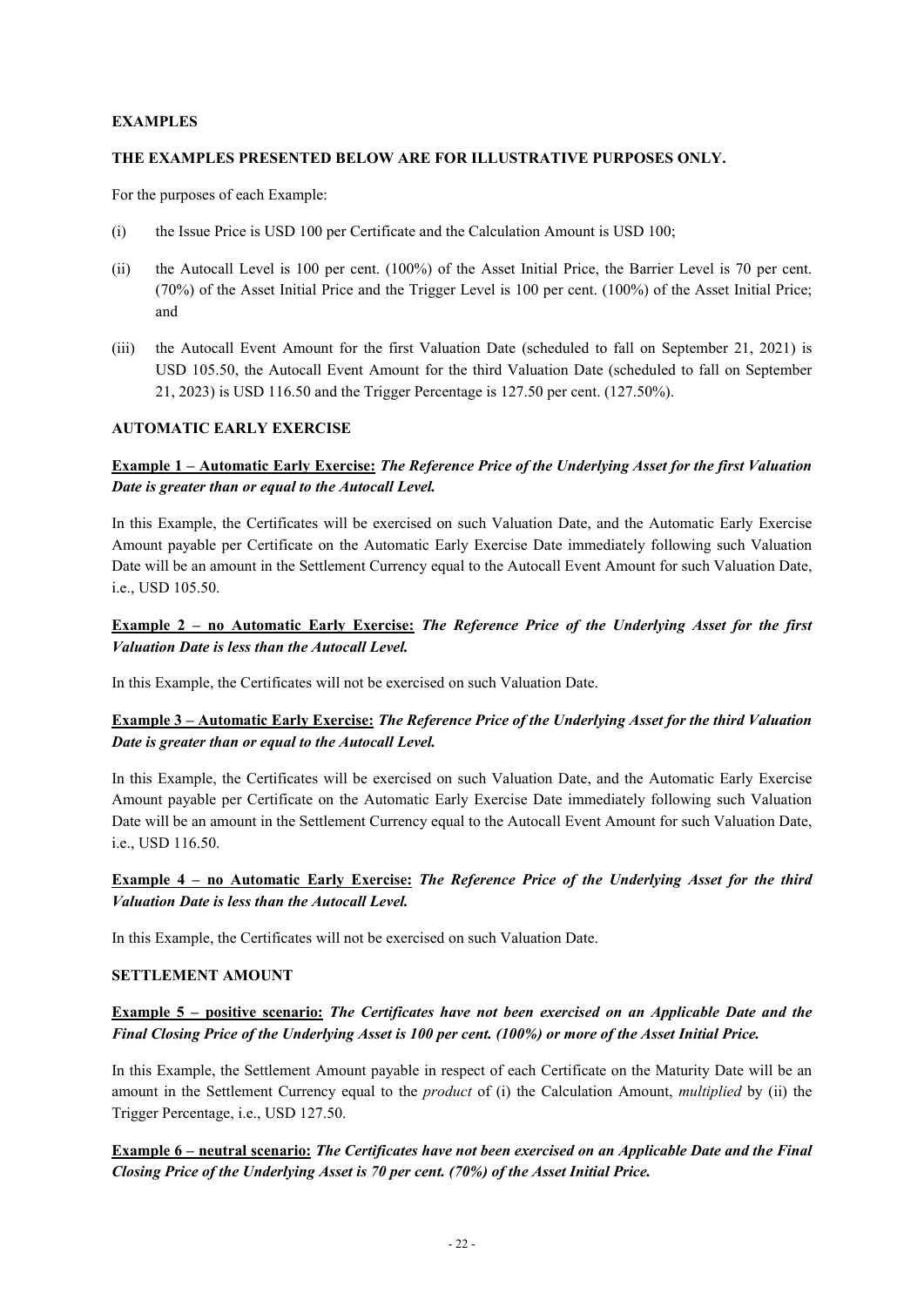In this Example, the Settlement Amount payable in respect of each Certificate on the Maturity Date will be an amount in the Settlement Currency equal to 100 per cent. (100%) of the Calculation Amount, i.e., USD 100.

# **Example 7 – negative scenario:** *The Certificates have not been exercised on an Applicable Date and the Final Closing Price of the Underlying Asset is 69 per cent. (69%) of the Asset Initial Price.*

In this Example, the Settlement Amount payable in respect of each Certificate on the Maturity Date will be an amount in the Settlement Currency equal to the *product* of (i) the Calculation Amount, *multiplied* by (ii) the *quotient* of (a) the Final Reference Value, *divided* by (b) the Initial Reference Value, i.e., USD 69. **In this Example, an investor who purchased the Certificates at the Issue Price will sustain a substantial loss of the amount invested in the Certificates.**

# **Example 8 – negative scenario:** *The Certificates have not been exercised on an Applicable Date and the Final Closing Price of the Underlying Asset is zero per cent. (0%) of the Asset Initial Price.*

In this Example, the Settlement Amount payable in respect of each Certificate on the Maturity Date will be an amount in the Settlement Currency equal to the *product* of (i) the Calculation Amount, *multiplied* by (ii) the *quotient* of (a) the Final Reference Value, *divided* by (b) the Initial Reference Value, i.e., zero. **In this Example, an investor will sustain a total loss of the amount invested in the Certificates.**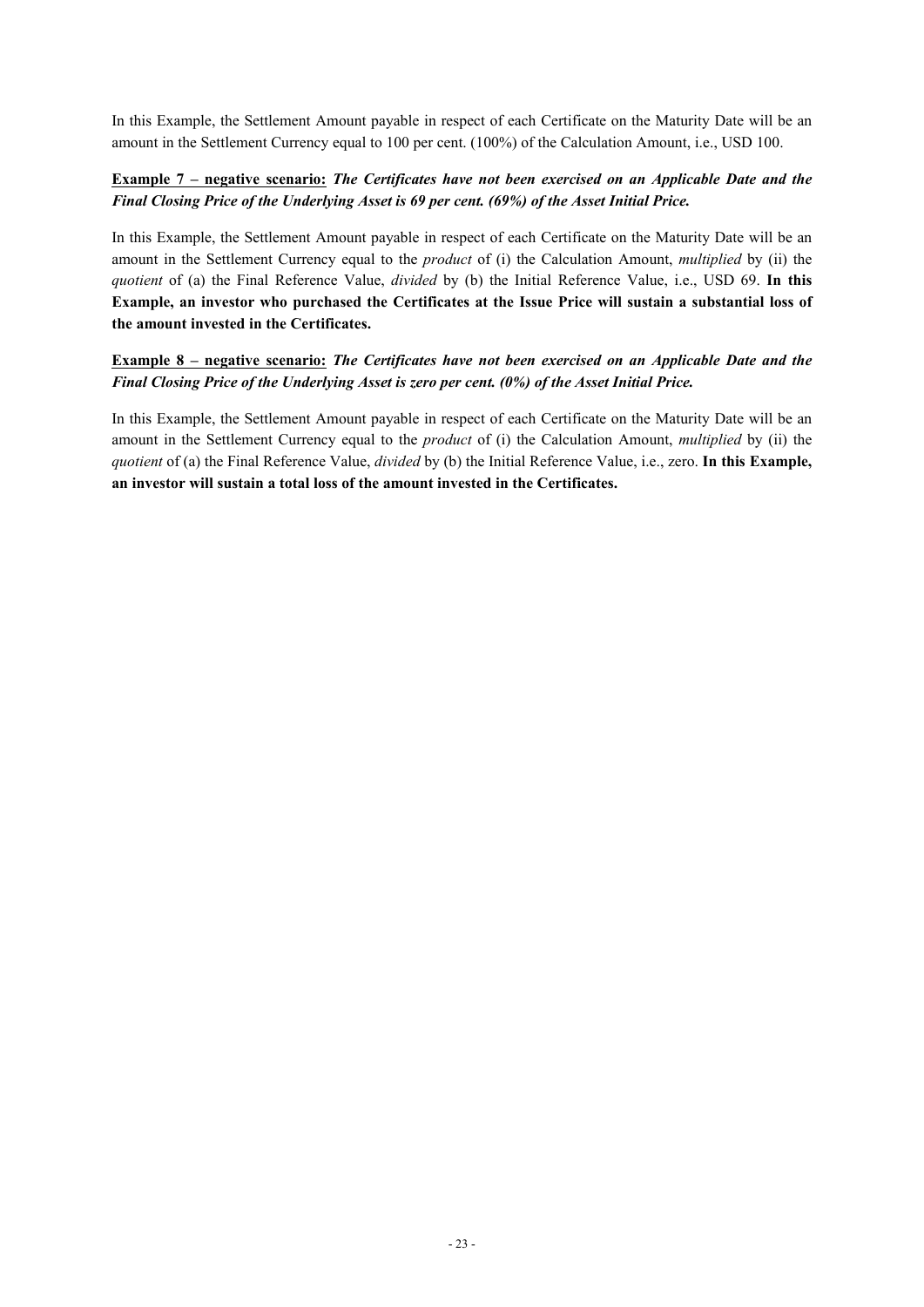# **ISSUE-SPECIFIC SUMMARY OF THE SECURITIES**

### **INTRODUCTION AND WARNINGS**

This Summary should be read as an introduction to the Prospectus (comprised of the Base Prospectus read together with the Final Terms). Any decision to invest in the Securities should be based on a consideration of the Prospectus as a whole by the investor. In certain circumstances, the investor could lose all or part of the invested capital. This Summary only provides key information in order for an investor to understand the essential nature and the principal risks of the Issuer and the Securities, and does not describe all the rights attaching to the Securities (and may not set out specific dates of valuation and potential payments or the adjustments to such dates) that are set out in the Prospectus as a whole. Where a claim relating to the information contained in the Prospectus is brought before a court, the plaintiff investor might, under the national law, have to bear the costs of translating the Prospectus before the legal proceedings are initiated. Civil liability attaches only to those persons who have tabled this summary including any translation thereof, but only where this Summary is misleading, inaccurate or inconsistent, when read together with the other parts of the Prospectus or where it does not provide, when read together with the other parts of the Prospectus, key information in order to aid investors when considering whether to invest in the Securities.

#### **You are about to purchase a product that is not simple and may be difficult to understand.**

Securities: Issue of up to 300,000 Five-Year USD Autocallable Certificates on the S&P 500<sup>®</sup> Index, due September 29, 2025 (ISIN: GB00BJ4BFT52) (the "**Securities**")

**Issuer:** Goldman Sachs International ("**GSI**"). Its registered office is Plumtree Court, 25 Shoe Lane, London EC4A 4AU and its Legal Entity Identifier ("**LEI**") is W22LROWP2IHZNBB6K528.

**Authorised Offeror:** The authorised offeror is Deutsche Bank S.p.A.: Piazza del Calendario, 3 – 20126 Milan, Italy. The Authorised Offeror is a S.p.A. incorporated in Italy mainly operating under Italian law. Its LEI is 815600E7975A37CB8139 (the "**Authorised Offeror**").

**Competent authority:** The Base Prospectus was approved on July 17, 2020 by the Luxembourg *Commission de Surveillance du Secteur Financier* of 283 Route d'Arlon, 1150 Luxembourg (Telephone number: (+352) 26 25 1-1; Fax number: (+352) 26 25 1 – 2601; Email: direction@cssf.lu).

### **KEY INFORMATION ON THE ISSUER**

### **Who is the Issuer of the Securities?**

**Domicile and legal form, law under which the Issuer operates and country of incorporation:** GSI is a private unlimited liability company incorporated under the laws of England and Wales and was formed on June 2, 1988. GSI is registered with the Registrar of Companies. Its LEI is W22LROWP2IHZNBB6K528.

**Issuer's principal activities:** GSI's business principally consists of securities underwriting and distribution, trading of corporate debt and equity securities, non-U.S. sovereign debt and mortgage securities, execution of swaps and derivative instruments, mergers and acquisitions, financial advisory services for restructurings, private placements and lease and project financings, real estate brokerage and finance, merchant banking and stock brokerage and research.

**Major shareholders, including whether it is directly or indirectly owned or controlled and by whom:** GSI is directly wholly-owned by Goldman Sachs Group UK Limited. Goldman Sachs Group UK Limited is an indirect wholly owned subsidiary of the Goldman Sachs Group, Inc. ("**GSG**").

**Key directors:** The directors of GSI are Jose M. D. Barroso, Sally A. Boyle, Richard J. Gnodde, Lord Anthony S. Grabiner, Nigel Harman, Esta E. Stecher, Dermot W. McDonogh, Marius O. Winkelman, Therese L. Miller and Catherine G. Cripps.

**Statutory auditors:** GSI's statutory auditor is PricewaterhouseCoopers LLP, of 7 More London Riverside, London, SE1 2RT, England.

#### **What is the key financial information regarding the Issuer?**

The following table shows selected key historical financial information prepared in accordance with United Kingdom Generally Accepted Accounting Practices (U.K. GAAP) in relation to the Issuer which is derived from the audited consolidated financial statements as of December 31, 2019 for each of the two years in the period ended November 30, 2019 and November 30, 2018 and the unaudited consolidated financial statements for the period ended February 29, 2020

| Summary information – income statement |                            |                          |                |                          |  |
|----------------------------------------|----------------------------|--------------------------|----------------|--------------------------|--|
| (in USD millions except)               | <b>Year ended November</b> | Year ended               | Three months   | Three months ended       |  |
| for share amounts)                     | 30, 2019 (audited)         | <b>November 30, 2018</b> | ended February | <b>February 28, 2019</b> |  |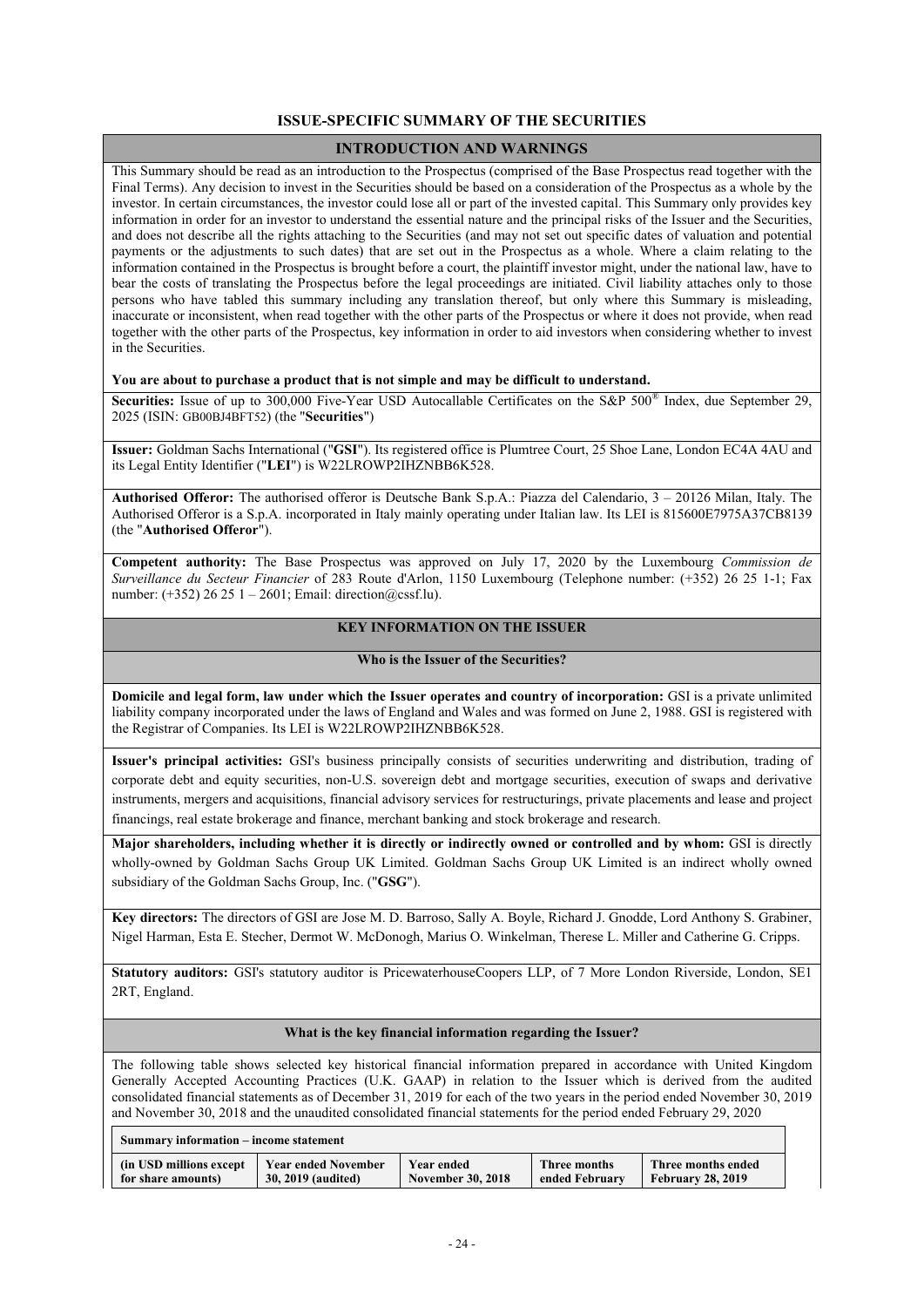|                                                  | (audited)                            |                                      | 29, 2020<br>(unaudited) | (unaudited)                            |
|--------------------------------------------------|--------------------------------------|--------------------------------------|-------------------------|----------------------------------------|
| <b>Selected income</b><br>statement data         |                                      |                                      |                         |                                        |
| Total interest income                            | 7,509                                | 6,580                                |                         | 1,442<br>1,983                         |
| Non-interest income <sup>1</sup>                 | 8,292                                | 8,061                                |                         | 2,044<br>1,789                         |
| Profit before taxation                           | 2,426                                | 3,030                                |                         | 419<br>341                             |
| Operating profit                                 | 2,656                                | 3,259                                |                         | 470<br>403                             |
| Dividend per share                               | 1.7                                  | 4.3                                  |                         | 0.0<br>0.0                             |
| Summary information - balance sheet              |                                      |                                      |                         |                                        |
| (in USD millions)                                | As at November 30, 2019<br>(audited) | As at November 30, 2018<br>(audited) |                         | As at February 29, 2020<br>(unaudited) |
| Total current assets                             | 1,040,845                            |                                      | 886,652                 | 1,193,510                              |
| Total unsecured borrowings <sup>2</sup>          | 87,450                               |                                      | 86,690                  | 78,264                                 |
| Amounts due from<br>broker/dealers and customers | 59,102                               |                                      | 52,084                  | 72,230                                 |
| Amounts due to<br>broker/dealers and customers   | 62,254                               |                                      | 53,647                  | 62,624                                 |
| Total shareholder's funds                        | 34,248                               |                                      | 33,917                  | 34,588                                 |
| (in per cent.)                                   |                                      |                                      |                         |                                        |
| Common Equity Tier 1<br>(CET1) capital ratio     | 11.6                                 |                                      | 11.6                    | 11.0                                   |
| Total capital ratio                              | 18.3                                 |                                      | 18.2                    | 17.2                                   |
| Tier 1 leverage ratio                            | 4.4                                  |                                      | 4.2                     | 4.2                                    |

**Qualifications in audit report on historical financial information:** Not applicable; there are no qualifications in the audit report of GSI on its historical financial information.

### **What are the key risks that are specific to the Issuer?**

The Issuer is subject to the following key risks:

1

- The payment of any amount due on the Securities is subject to the credit risk of the Issuer. The Securities are the Issuer's unsecured obligations. Investors are dependent on the Issuer's ability to pay all amounts due on the Securities, and therefore investors are subject to the Issuer's credit risk and to changes in the market's view of the Issuer's creditworthiness. The Securities are not bank deposits, and they are not insured or guaranteed by any compensation or deposit protection scheme. The value of and return on the Securities will be subject to the Issuer's credit risk and to changes in the market's view of the Issuer's creditworthiness.
- GSG and its consolidated subsidiaries ("**Goldman Sachs**") is a leading global investment banking, securities and investment management group and faces a variety of significant risks which may affect the Issuer's ability to fulfil their obligations under the Securities, including market and credit risks, liquidity risks, business activities and industry risks, operational risks and legal, regulatory and reputational risks.
- GSI is a wholly-owned subsidiary of the Goldman Sachs group and a key banking subsidiary of the Goldman Sachs group. As a result, it is subject to a variety of risks that are substantial and inherent in its businesses including risks relating to economic and market conditions, regulation, Brexit, market volatility, liquidity, credit markets, concentration of risk, credit quality, composition of client base, derivative transactions, operational infrastructure, cyber security, risk management, business initiatives, operating in multiple jurisdictions, conflicts of interest, competition, changes in underliers, personnel, negative publicity, legal liability, catastrophic events, climate change and the potential exercise by a resolution authority of its resolution powers in relation to GSI.
- GSI is subject to the Bank Recovery and Resolution Directive, which is intended to enable a range of actions to be taken by a resolution authority in relation to credit institutions and investment firms considered by the resolution authority to be at risk of failing and where such action is necessary in the public interest. The resolution powers available to the resolution authority include powers to (i) write down the amount owing, including to zero, or convert the Securities into other securities, including ordinary shares of the relevant institution (or a subsidiary) – the socalled "bail-in" tool; (ii) transfer all or part of the business of the relevant institution to a "bridge bank"; (iii) transfer impaired or problem assets to an asset management vehicle; and (iv) sell the relevant institution to a commercial

<sup>1</sup> "Fees and commissions" are included within "non-interest income" and therefore are not included as a single line item.

 $\overline{2}$ "Subordinated loans" are included within "total unsecured borrowings" and therefore are not included as a single line item.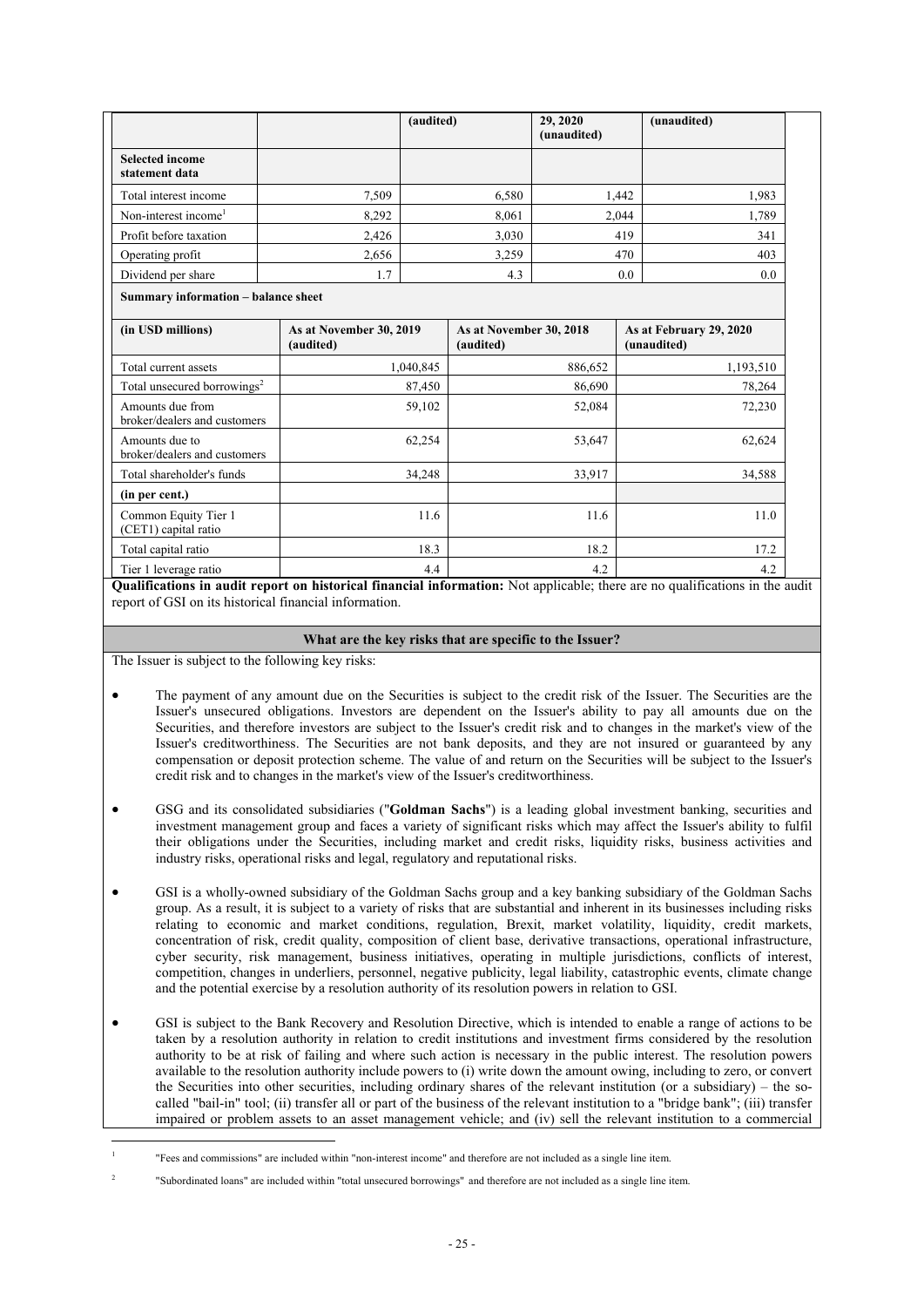purchaser. In addition, the resolution authority is empowered to modify contractual arrangements, suspend enforcement or termination rights that might otherwise be triggered. The resolution regime is designed to be triggered prior to insolvency, and holders of Securities may not be able to anticipate the exercise of any resolution power by the resolution authority. Further, holders of Securities would have very limited rights to challenge the exercise of powers by the resolution authority, even where such powers have resulted in the write down of the Securities or conversion of the Securities to equity.

### **KEY INFORMATION ON THE SECURITIES**

**What are the main features of the Securities?**

**Type and class of Securities being offered and security identification number(s):**

The Securities are cash settled Securities which are index-linked Securities in the form of Certificates.

The Securities will be cleared through Euroclear Bank S.A./N.V. and Clearstream Banking S.A.

The Issue Date of the Securities is September 30, 2020. The issue price of the Securities is USD 100 per Security (the "**Issue Price**").

ISIN: GB00BJ4BFT52; Common Code: 208064762; Valoren: 55987276.

**Currency, denomination, number of Securities issued and term of the Securities:** The currency of the Securities will be United States Dollar ("**USD**" or the "**Settlement Currency**"). The calculation amount is USD 100. The aggregate number of Securities is up to 300,000.

*Maturity Date*: September 29, 2025. This is the date on which the Securities are scheduled to be exercised, subject to adjustment in accordance with the terms and conditions and subject to an early exercise of the Securities.

**Rights attached to the Securities:** The Securities will give each investor the right to receive a return, together with certain ancillary rights such as the right to receive notice of certain determinations and events. The return on the Securities will comprise the potential payment of an Autocall Event Amount or the Settlement Amount, and the amounts payable will depend on the performance of the following Underlying Asset:

| <b>Underlying Asset or Index</b> | <b>Bloomberg / Reuters</b> | <b>Index Sponsor</b>       |
|----------------------------------|----------------------------|----------------------------|
| $S\&P 500^{\circ}$ Index         | SPX < Index > / .SPX       | S&P Dow Jones Indices LLC. |

**Autocall Event Amount**: on an Autocall Observation Date, if the Reference Price of the Underlying Asset is greater than or equal to the Autocall Level, then the Securities will be exercised early and the applicable Autocall Event Amount in respect of such Autocall Observation Date will be payable in respect of each Security on the following Autocall Payment Date.

**Settlement Amount**: unless previously exercised early, or purchased and cancelled, the Settlement Amount in USD payable in respect of each Security on the Maturity Date will be:

- if the Final Closing Price of the Underlying Asset is equal to or greater than the Trigger Level, USD 127.50;
- if the Final Closing Price of the Underlying Asset is less than the Trigger Level but equal to or greater than the Barrier Level, USD 100; or
- if the Final Closing Price of any Underlying Asset is less than the Barrier Level, an amount calculated in accordance with the following formula:

# $CA \times \frac{Final \, Reference \, Value}{Initial \, Reference \, Value}$ Initial Reference Value

**Non-scheduled Early Repayment Amount**: The Securities may be redeemed prior to the scheduled maturity: (i) at the Issuer's option (a) if the Issuer determines a change in applicable law has the effect that performance by the Issuer or its affiliates under the Securities or hedging transactions relating to the Securities has become (or there is a substantial likelihood in the immediate future that it will become) unlawful or impracticable (in whole or in part), or (b) where applicable, if the Calculation Agent determines that certain additional disruption events or adjustment events as provided in the terms and conditions of the Securities have occurred in relation to the underlying asset; or (ii) upon notice by a Holder declaring such Securities to be immediately repayable due to the occurrence of an event of default which is continuing.

In such case, the Non-scheduled Early Repayment Amount payable on such unscheduled early redemption shall be, for each Security, an amount representing the fair market value of the Security taking into account all relevant factors less all costs incurred by the Issuer or any of its affiliates in connection with such early redemption, including those related to unwinding of any underlying and/or related hedging arrangement. *The Non-scheduled Early Repayment Amount may be less than your initial investment and therefore you may lose some or all of your investment on an unscheduled early redemption.*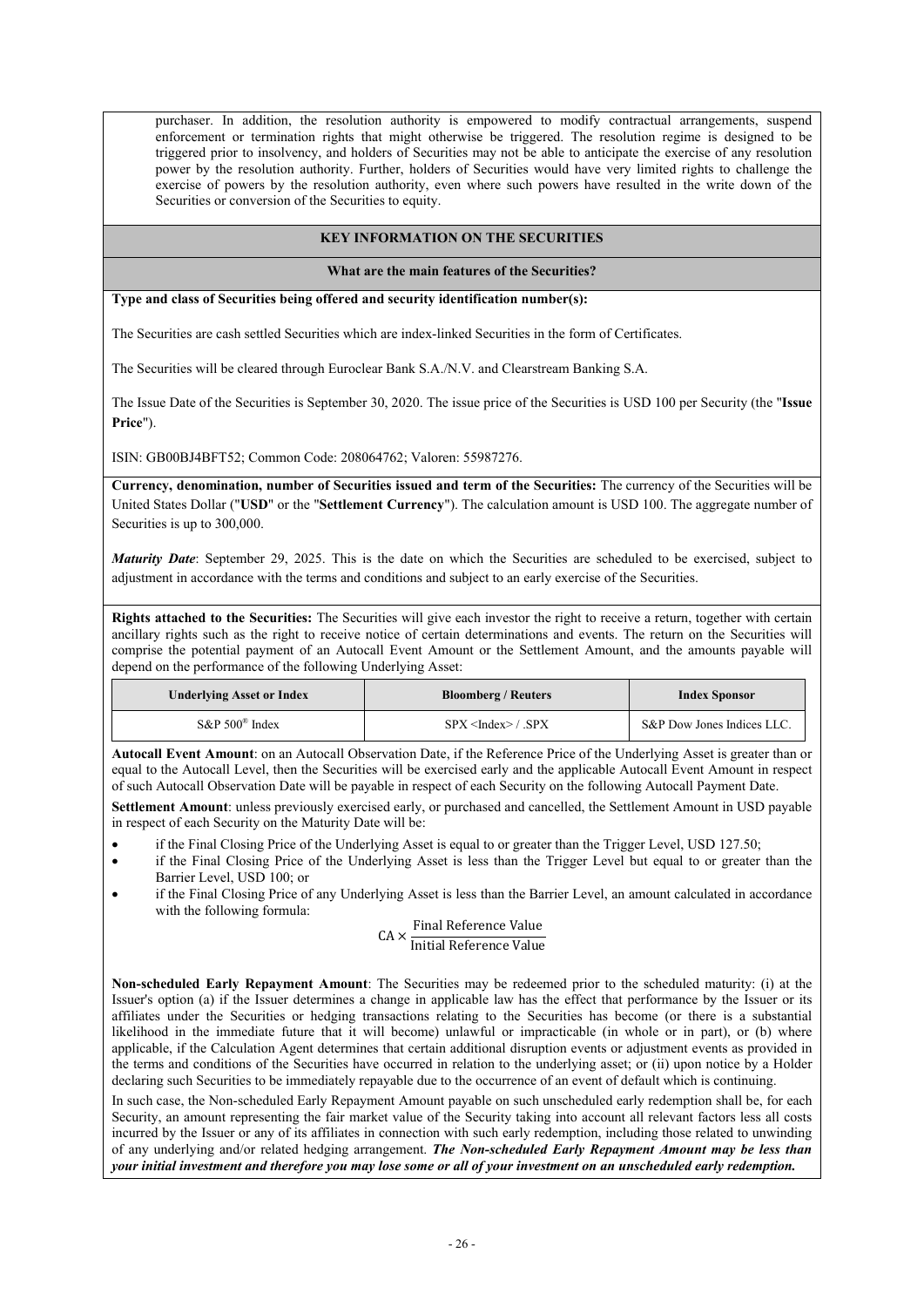### Defined terms:

- **Autocall Event Amount**: in respect of the Autocall Observation Dates scheduled to fall on (i) September 21, 2021, USD 105.50, (ii) September 21, 2022, USD 111.00, (iii) September 21, 2023, USD 116.50, and (iv) September 23, 2024, USD 122.00.
- **Autocall Level**: in respect of the Underlying Asset, 100 per cent. (100%) of its Initial Closing Price.
- **Autocall Observation Dates**: each of September 21, 2021, September 21, 2022, September 21, 2023 and September 23, 2024, in each case subject to adjustment in accordance with the terms and conditions.
- **Autocall Payment Date**: a date falling around 5 business days after each Autocall Observation Date.
- **Barrier Level**: in respect of the Underlying Asset, 70 per cent. (70%) of the Initial Closing Price.
- **CA**: Calculation Amount, USD 100.
- **Final Closing Price**: in respect of the Underlying Asset, the Reference Price on September 22, 2025, subject to adjustment in accordance with the terms and conditions.
- **Final Reference Value**: the Final Closing Price of the Underlying Asset.
- **Initial Closing Price**: in respect of the Underlying Asset, the Reference Price on September 28, 2020, subject to adjustment in accordance with the terms and conditions.
- **Initial Reference Value**: the Initial Closing Price of the Underlying Asset.
- **Reference Price**: the closing index level of the Index for the relevant date.
- **Trigger Level**: in respect of the Underlying Asset, 100 per cent. (100%) of the Initial Closing Price.

**Governing law:** The Securities are governed by English law.

#### **Status of the Securities:**

The Securities are unsubordinated and unsecured obligations of the Issuer and will rank equally among themselves and with all other unsubordinated and unsecured obligations of the Issuer from time to time outstanding.

The taking of any action under the Bank Recovery and Resolution Directive in relation to the Issuer could materially affect the value of, or any repayments linked to, the Securities, and/or risk a conversion into equity of the Securities.

#### **Description of restrictions on free transferability of the Securities:**

The Securities have not been and will not be registered under the U.S. Securities Act of 1933 (the "**Securities Act**") and may not be offered or sold within the United States or to, or for the account or benefit of, U.S. persons except in certain transactions exempt from the registration requirements of the Securities Act and applicable state securities laws.

No offers, sales or deliveries of the Securities, or distribution of any offering material relating to the Securities, may be made in or from any jurisdiction except in circumstances that will result in compliance with any applicable laws and regulations.

Subject to the above, the Securities will be freely transferable.

### **Where will the Securities be traded?**

Application has been made by the Issuer (or on its behalf) for the Securities to be listed on the EuroTLX market, a multilateral trading facility organised and managed by Borsa Italiana S.p.A. (formerly organised and managed by EuroTLX SIM S.p.A., merged with and into Borsa Italiana S.p.A.) (the "**EuroTLX market")** with effect from at the earliest the Issue Date.

#### **What are the key risks that are specific to the Securities?**

**Risk factors associated with the Securities:** The Securities are subject to the following key risks:

The value and quoted price of your Securities (if any) at any time will reflect many factors and cannot be predicted. Depending on the performance of the Underlying Asset, you may lose some or all of your investment.

#### **Risks relating to certain features of the Securities**:

 The terms and conditions of your Securities provide that the Securities are subject to a cap, so your ability to participate in any change in the value of the Underlying Asset over the term of the Securities will be limited, no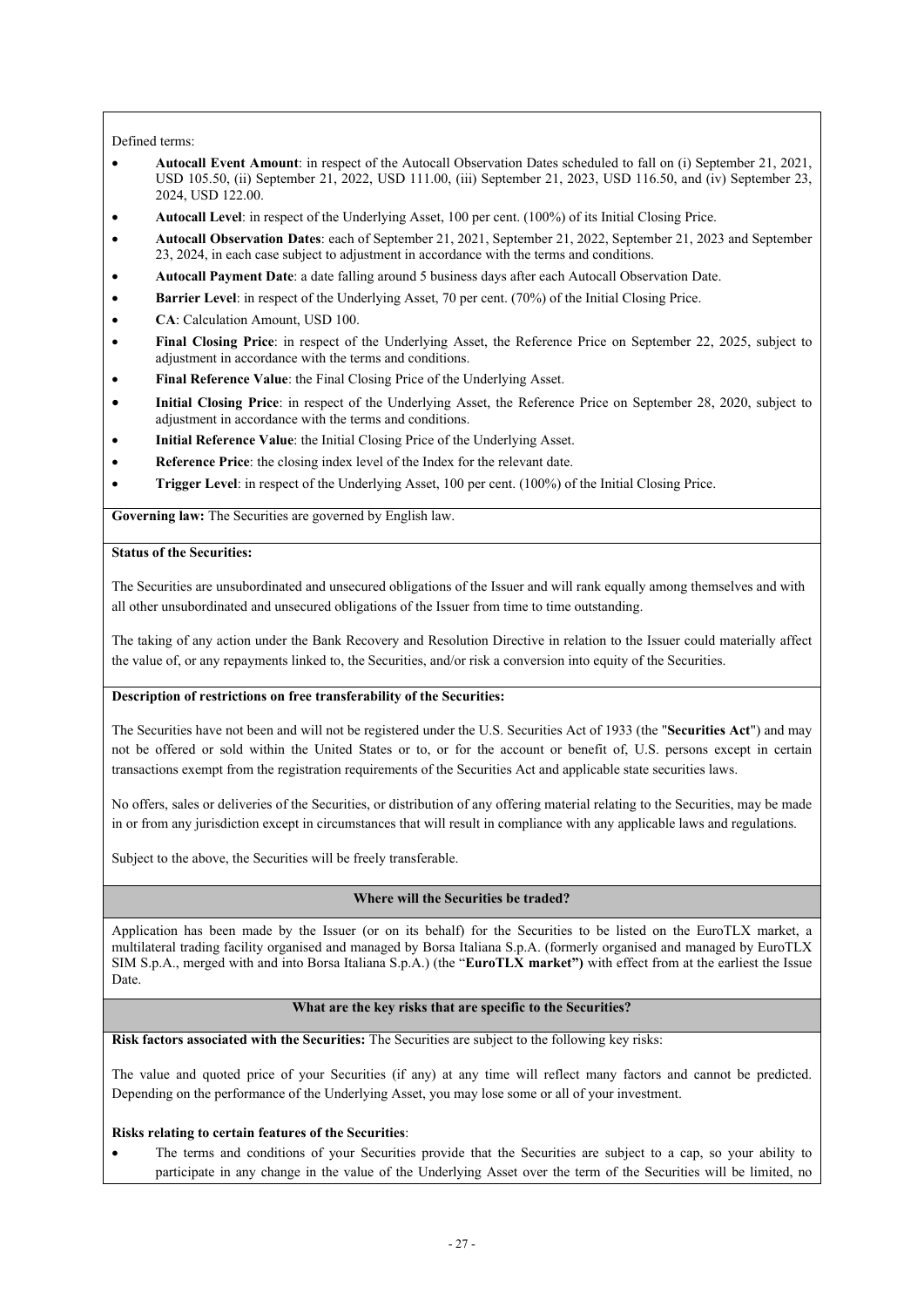matter how much the level, price, rate or other applicable value of the Underlying Asset may rise beyond the cap level over the life of the Securities. Accordingly, the return on your Securities may be significantly less than if you had purchased the Underlying Asset directly.

**Risks relating to the Underlying Asset:**

*The value of and return on your Securities depends on the performance of the Underlying Asset*

The return on your Securities depends on the performance of the Underlying Asset. The level, price, rate, net asset value or other applicable value of the Underlying Asset may be subject to unpredictable change over time. This degree of change is known as "volatility". The volatility of an Underlying Asset may be affected by national and international financial, political, military or economic events, including governmental actions, or by the activities of participants in the relevant markets. Any of these events or activities could adversely affect the value of and return on the Securities. Volatility does not imply direction of the level, price, rate, net asset value or other applicable value, though an Underlying Asset that is more volatile is likely to increase or decrease in value more often and/or to a greater extent than one that is less volatile.

*Past performance of an Underlying Asset is not indicative of future performance*

You should not regard any information about the past performance of the Underlying Asset as indicative of the range of, or trends in, fluctuations in the Underlying Asset that may occur in the future. Underlying Asset may perform differently (or the same) as in the past, and this could have material adverse effect on the value of and return on your **Securities** 

 Equity indices are comprised of a synthetic portfolio of shares, and as such, the performance of the Index is dependent upon the macroeconomic factors relating to the shares that underlie such Index, such as interest and price levels on the capital markets, currency developments, political factors as well as company-specific factors such as earnings position, market position, risk situation, shareholder structure and distribution policy, as well as the index composition, which may change over time.

# **KEY INFORMATION ON THE OFFER OF THE SECURITIES TO THE PUBLIC AND/OR THE ADMISSION TO TRADING ON A REGULATED MARKET**

#### **Under which conditions and timetable can I invest in this Security?**

**Terms and conditions of the offer:**

An offer of the Securities may be made by other than pursuant to Article 1(4) of the Prospectus Regulation in the Republic of Italy (the "**Public Offer Jurisdiction**") by the Authorised Offeror during the period commencing on (and including) August 5, 2020 and ending on (and including) September 25, 2020 (the "**Offer Period**"), subject to early termination or extension of the Offer Period.

Investors may apply for the subscription of the Certificates during normal Italian banking hours at the offices (*filiali*) of the Authorised Offeror from (and including) August 5, 2020 to (and including) September 25, 2020, subject to early termination or extension of the Offer Period.

The Securities may be placed in Italy outside the premises of the distributors ("**door-to-door**"), by means of financial advisors authorised to make off-premises offers (*consulenti finanziari abilitati all'offerta fuori sede*), pursuant to Article 30 of Legislative Decree No. 58 of February 24, 1998, as amended (the "**Financial Services Act**") from (and including) August 5, 2020 to (and including) September 18, 2020, subject to early termination or extension of the Offer Period.

Pursuant to Article 30, paragraph 6, of the Financial Services Act, the effects of the subscriptions made "door-to-door" are suspended for a period of seven days from the date of the subscription. During such period, investors have the right to withdraw from the subscription without any charge or fee, by means of notification to the relevant placer.

The Certificates may be placed in Italy via distance selling techniques (*tecniche di comunicazione a distanza*) pursuant to article 32 of the Financial Services Act, including subscriptions made through a website, from (and including) August 5, 2020 to (and including) September 11, 2020, subject to early termination or extension of the Offer Period.

Pursuant to Article 67-*duodecies* of Legislative Decree No. 206 of September 6, 2005, subscriptions made via distance communication techniques are suspended for a period of fourteen days from the date of acceptance of the subscription by the relevant placers. During such period, investors have the right to withdraw from the subscription without any charge or fee and without having to indicate any reasons thereof, by means of notification pursuant to the modalities set forth on the relevant website where the subscription was made.

The Offer Price is USD 100 per Security (the "**Issue Price**").

The Issuer reserves the right, in agreement with the Authorised Offerors, to increase the number of Securities to be issued during the Offer Period.

The Offer of Securities is conditional on their issue and is subject to the admission to trading of the Securities on the EuroTLX Market, which is not a regulated market for the purposes of Directive 2014/65/EU on Markets in Financial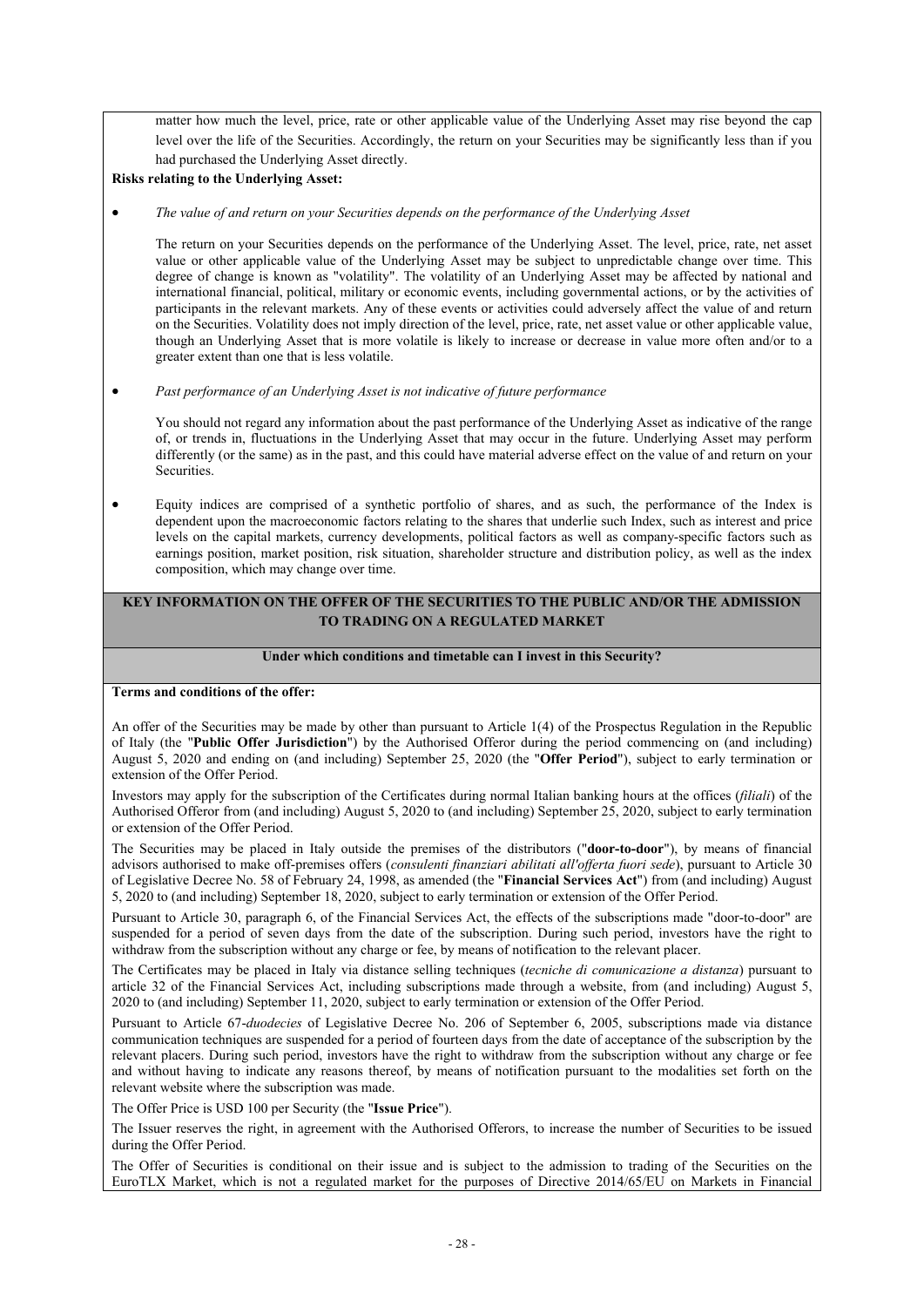Instruments) occurring by the issue date, being September 30, 2020. As between each Authorised Offeror and its customers, offers of the Securities are further subject to such conditions as may be agreed between them and/or as is specified in the arrangements in place between them.

**Estimated expenses charged to the investor by the Issuer/offeror:** The Issue Price of USD 100 per Security includes a selling commission of up to 5.00 per cent. (5.00%) of the Issue Price which has been paid by the Issuer.

### **Who is the offeror and/or the person asking for admission to trading?**

See the item entitled "Authorised Offeror(s)" above. The Issuer is the entity requesting for the admission to trading on a regulated market of the Securities.

### **Why is this Prospectus being produced?**

**Reasons for the offer or for the admission to trading on a regulated market, estimated net proceeds and use of proceeds:** The net proceeds of the offer will be used by the Issuer to provide additional funds for its operations and for other general corporate purposes (i.e., for making profit and/or hedging certain risks).

**Underwriting agreement on a firm commitment basis:** The offer of the Securities is not subject to an underwriting agreement on a firm commitment basis.

### **Material conflicts pertaining to the issue/offer:**

Fees shall be payable to the Distributor.

The Issuer is subject to a number of conflicts of interest between its own interests and those of holders of Securities, including: (a) in making certain calculations and determinations, there may be a difference of interest between the investors and the Issuer, (b) in the ordinary course of its business the Issuer (or an affiliate) may effect transactions for its own account and may enter into hedging transactions with respect to the Securities or the related derivatives, which may affect the market price, liquidity or value of the Securities, and (c) the Issuer (or an affiliate) may have confidential information in relation to the Underlying Asset or any derivative instruments referencing them, but which the Issuer is under no obligation (and may be subject to legal prohibition) to disclose.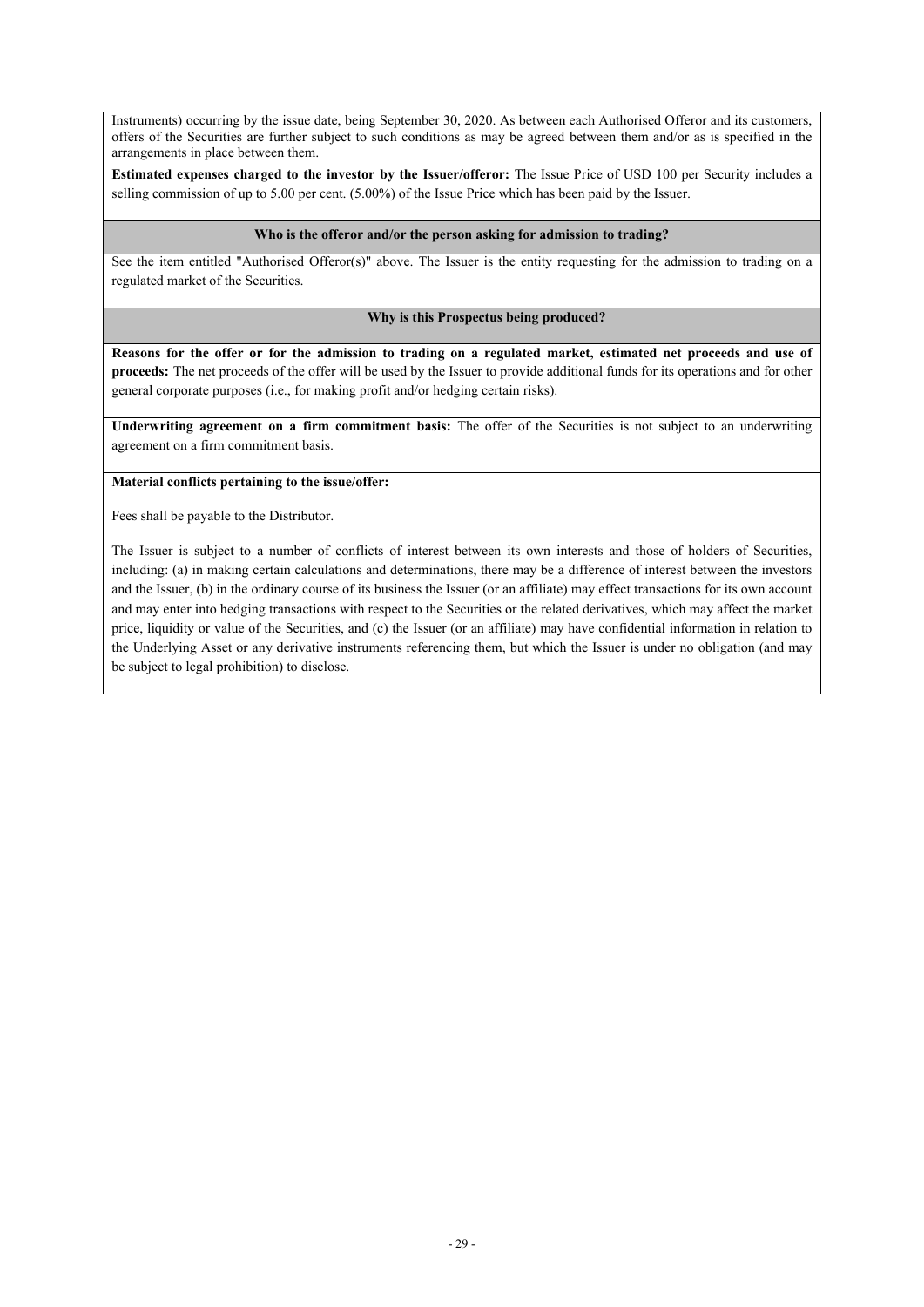#### **NOTA DI SINTESI DELLA SPECIFICA EMISSIONE**

#### **INTRODUZIONE E AVVERTENZE**

La presente Nota di Sintesi va letta quale introduzione al Prospetto di Base. Qualsiasi decisione di investire negli Strumenti Finanziari dovrà basarsi sulla valutazione del Prospetto nel suo complesso da parte dell'investitore. In talune circostanze, l'investitore potrebbe subire la perdita della totalità o di parte del capitale investito. Qualora sia proposta un'azione legale avente ad oggetto le informazioni contenute nel Prospetto di Base dinnanzi un tribunale, l'investitore ricorrente potrebbe, ai sensi di legge, essere tenuto a sostenere i costi di traduzione del Prospetto di Base prima che l'azione legale abbia inizio. La responsabilità civile ricade unicamente sulle persone che hanno presentato la presente nota di sintesi, comprese eventuali traduzioni, unicamente nel caso in cui tale Nota di Sintesi risulti fuorviante, inesatta o incoerente, se letta congiuntamente alle altre parti del Prospetto di Base oppure se letta insieme con le altre parti del Prospetto di Base, non contenga informazioni chiave che possano aiutare l'investitore a decidere se investire o meno negli Strumenti Finanziari.

*State per acquistare un prodotto che non è semplice e che potrebbe essere di difficile comprensione.* 

*Strumenti Finanziari:* Emissione fino ad un massimo di 300.000 Certificati USD *Autocallable* (Rimborsabili Anticipatamente Automaticamente) collegati all'Indice S&P 500® con scadenza 29 settembre 2020 (ISIN: GB00BJ4BFT52) (gli "**Strumenti Finanziari**").

# *Emittente:*

Goldman Sachs International ("**GSI**"). La sua sede legale è situata in Plumtree Court, 25 Shoe Lane, Londra EC4A 4AU e il suo *Legal Entity Identifier* (identificativo dell'entità giuridica) - "**LEI**") corrisponde al n. W22LROWP2IHZNBB6K528 (l'"**Emittente**").

*Offerente(i) Autorizzato(i):* L'offerente autorizzato è Deutsche Bank S.p.A., Piazza del Calendario, 3 - 20126 Milano, Italia (l'"**Offerente Autorizzato**"). L'Offerente Autorizzato è una S.p.A. costituita in Italia e operante principalmente secondo la legge italiana. Il relativo LEI è 815600E7975A37CB8139.

*Autorità Competente:* Il Prospetto di Base è stato approvato in data 17 luglio 2020 dalla *Commission de Surveillance du Secteur Financier* (Commissione di Vigilanza del Settore Finanziario) del Lussemburgo sita in 283 Route d'Arlon, 1150 Lussemburgo (Contatto telefonico:  $(+352)$  26 25 1-1; Fax:  $(+352)$  26 25 1 – 2601; Email: direction@cssf.lu).

#### **INFORMAZIONI CHIAVE RIGUARDANTI L'EMITTENTE**

#### **Chi è l'Emittente degli Strumenti Finanziari?**

*Domicilio e forma giuridica, legislazione in base alla quale l'Emittente opera e paese di costituzione:* GSI è una società privata a responsabilità illimitata costituita ai sensi della legge dell'Inghilterra e del Galles in data 2 giugno 1988. GSI è iscritta al Registro delle Imprese (*Registrar of Companies*). Il suo LEI è W22LROWP2IHZNBB6K528.

*Attività principali dell'Emittente:* Le attività principali di GSI consistono nella sottoscrizione e nella distribuzione di titoli; nel commercio di titoli obbligazionari societari e di capitale societario; debito sovrano e titoli garantiti da ipoteca non USA, esecuzione di contratti di *swap* e relativi a strumenti derivati, fusioni e acquisizioni; servizi di consulenza finanziaria per le ristrutturazioni collocamenti privati, *leasing e project finance*, intermediazione e finanza immobiliare, attività di *merchant banking*, intermediazione di titoli azionari e ricerca.

*Principali azionisti, indicare se la società è direttamente o indirettamente detenuta o controllata e indicare il relative nome:* GSI è interamente detenuta, direttamente, da Goldman Sachs Group UK Limited. Goldman Sachs Group UK Limited è una società controllata interamente detenuta, indirettamente, da Goldman Sachs Group, Inc. ("**GSG**").

*Amministratori chiave:* Gli amministratori di GSI sono Jose M. D. Barroso, Sally A. Boyle, Richard J. Gnodde, Lord Anthony S. Grabiner, Nigel Harman, Esta E. Stecher, Dermot W. McDonogh, Marius O. Winkelman, Therese L. Miller e Catherine G. Cripps.

*Revisori Legali:* il revisore legale di GSI è Pricewaterhouse Coopers LLP, sito in 7 More London Riverside, Londra, SE1 2RT, Inghilterra.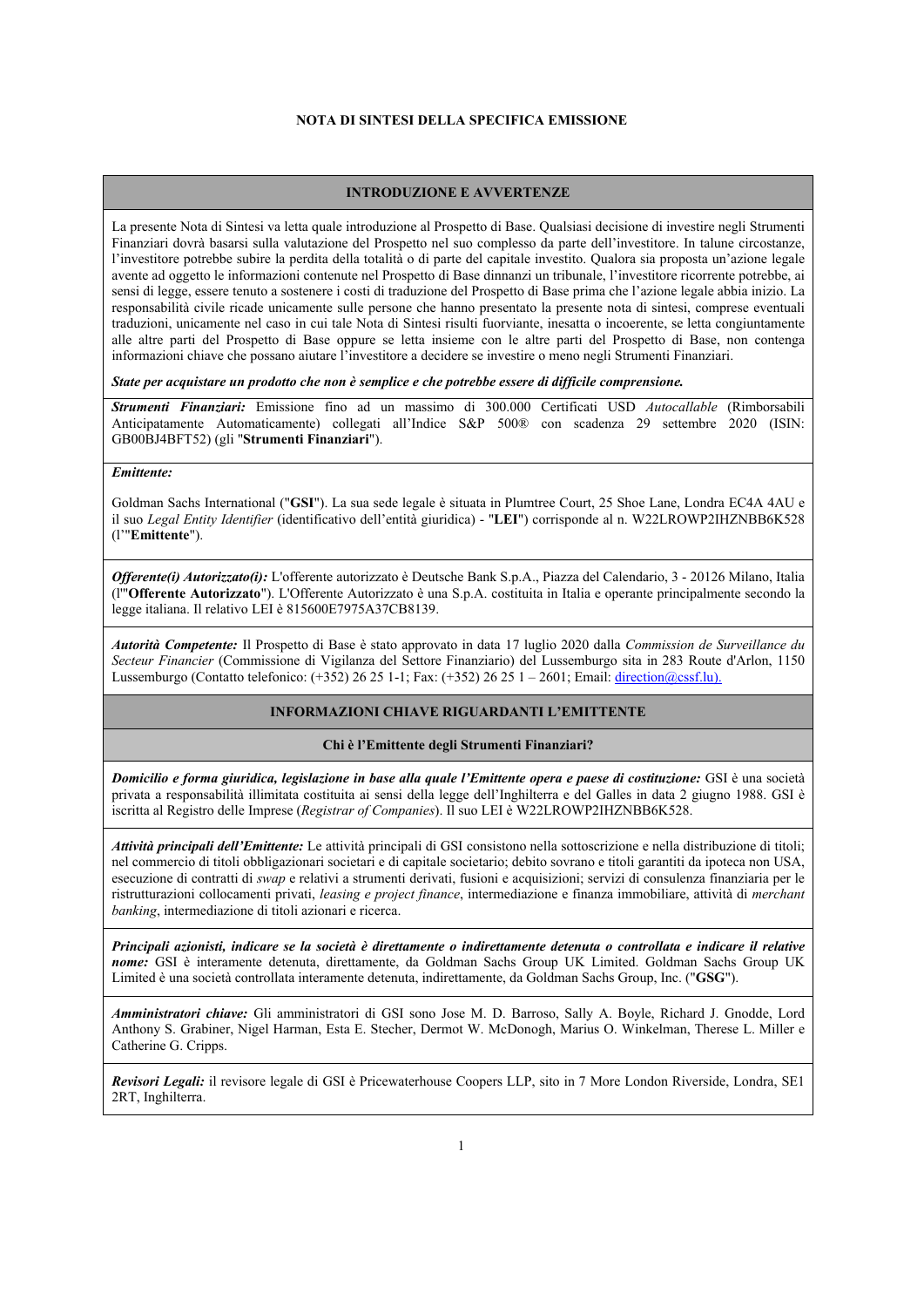#### **Quali sono le informazioni finanziarie relative all'Emittente?**

La seguente tabella mostra informazioni finanziarie storiche selezionate preparate ai sensi delle *United Kingdom Generally Accepted Accounting Practices (U.K. GAAP)* (Prassi di Contabilità Generalmente Accettate nel Regno Unito) per il Emittente, che sono derivate dal bilancio consolidato, sottoposto a revisione, al 31 dicembre 2019 per ciascuno dei due anni nel periodo che si è concluso il 30 novembre 2019 e il 30 novembre 2018, e per le informazioni finanziarie consolidate non sottoposte a revisione contabile per il periodo conclusosi il 29 febbraio 2020.

| Informazioni sintetiche – conto economico                          |                                                                |                                                                                                                                              |         |                                                             |                                                                                |                                                     |  |
|--------------------------------------------------------------------|----------------------------------------------------------------|----------------------------------------------------------------------------------------------------------------------------------------------|---------|-------------------------------------------------------------|--------------------------------------------------------------------------------|-----------------------------------------------------|--|
| (in milioni di USD salvo<br>che per l'ammontare delle<br>azioni)   | Anno chiuso al 30<br>novembre 2019 (sottoposto<br>a revisione) | Anno chiuso al 30<br>Trimestre chiuso al<br>novembre 2018<br>29 febbraio 2020<br>(sottoposto a revisione)<br>(non sottoposto a<br>revisione) |         |                                                             | <b>Trimestre chiuso al 28</b><br>febbraio 2019 (non<br>sottoposto a revisione) |                                                     |  |
| Dati del conto economico<br>selezionati                            |                                                                |                                                                                                                                              |         |                                                             |                                                                                |                                                     |  |
| Ricavi totali degli interessi                                      | 7.509                                                          | 6.580                                                                                                                                        |         | 1.442                                                       |                                                                                | 1.983                                               |  |
| derivanti da<br>Ricavi non<br>interessi <sup>1</sup>               | 8.292                                                          | 8.061                                                                                                                                        |         | 2.044                                                       |                                                                                | 1.789                                               |  |
| Profitto al lordo di imposte                                       | 2.426                                                          | 3.030                                                                                                                                        |         | 419                                                         |                                                                                | 341                                                 |  |
| Utile operativo                                                    | 2.656                                                          |                                                                                                                                              | 3.259   | 470                                                         |                                                                                | 403                                                 |  |
| Dividendi per azione                                               | 1,7                                                            |                                                                                                                                              | 4,3     | 0.0                                                         |                                                                                | 0.0                                                 |  |
| Informazioni sintetiche - stato patrimoniale                       |                                                                |                                                                                                                                              |         |                                                             |                                                                                |                                                     |  |
| (in milioni di USD)                                                |                                                                | Anno chiuso al 30 novembre<br>2019 (sottoposto a revisione)                                                                                  |         | Anno chiuso al 30 novembre<br>2018 (sottoposto a revisione) |                                                                                | Al 29 febbraio 2020 (non<br>sottoposto a revisione) |  |
| Attivo totale corrente                                             | 1.040.845                                                      |                                                                                                                                              | 886.652 |                                                             | 1.193.510                                                                      |                                                     |  |
| Prestiti non garantiti totali $^2$                                 | 87.450                                                         |                                                                                                                                              | 86.690  |                                                             | 78.264                                                                         |                                                     |  |
| Importi dovuti da brokers/dealers<br>e clienti                     | 59.102                                                         |                                                                                                                                              | 52.084  |                                                             | 72.230                                                                         |                                                     |  |
| Importi dovuti a brokers/dealers e<br>clienti                      | 62.254                                                         |                                                                                                                                              | 53.647  |                                                             | 62.624                                                                         |                                                     |  |
| Fondi totali degli azionisti                                       | 34.248                                                         |                                                                                                                                              | 33.917  |                                                             |                                                                                | 34.588                                              |  |
| (in percentuale)                                                   |                                                                |                                                                                                                                              |         |                                                             |                                                                                |                                                     |  |
| Capitale primario di classe 1<br>(CET 1) coefficiente patrimoniale | 11,6                                                           |                                                                                                                                              | 11,6    |                                                             |                                                                                | 11,0                                                |  |
| Coefficiente patrimoniale totale                                   | 18,3                                                           |                                                                                                                                              | 18,2    |                                                             |                                                                                | 17,2                                                |  |
| Coefficiente di leva di classe 1                                   | 4,4                                                            |                                                                                                                                              | 4,2     |                                                             |                                                                                | 4,2                                                 |  |

*Rilievi contenuti nella relazione di revisione in merito alle informazioni finanziarie relative agli esercizi passati:* Non applicabile; non vi sono rilievi nella relazione di revisione di GSI in merito alle informazioni finanziarie relative agli esercizi passati.

#### **Quali sono i principali rischi che sono specifici per l'Emittente?**

L'Emittente è soggetto ai seguenti rischi principali:

-.

 Il pagamento di qualsiasi importo dovuto sugli Strumenti Finanziari è soggetto al rischio di credito dell'Emittente. Gli Strumenti Finanziari sono obbligazioni non garantite dell'Emittente. Gli investitori dipendono dalla capacità dell'Emittente di versare tutti gli importi dovuti sugli Strumenti Finanziari, e pertanto gli investitori sono soggetti al rischio di credito dell'Emittente e ai cambiamenti nella visione di mercato del merito di credito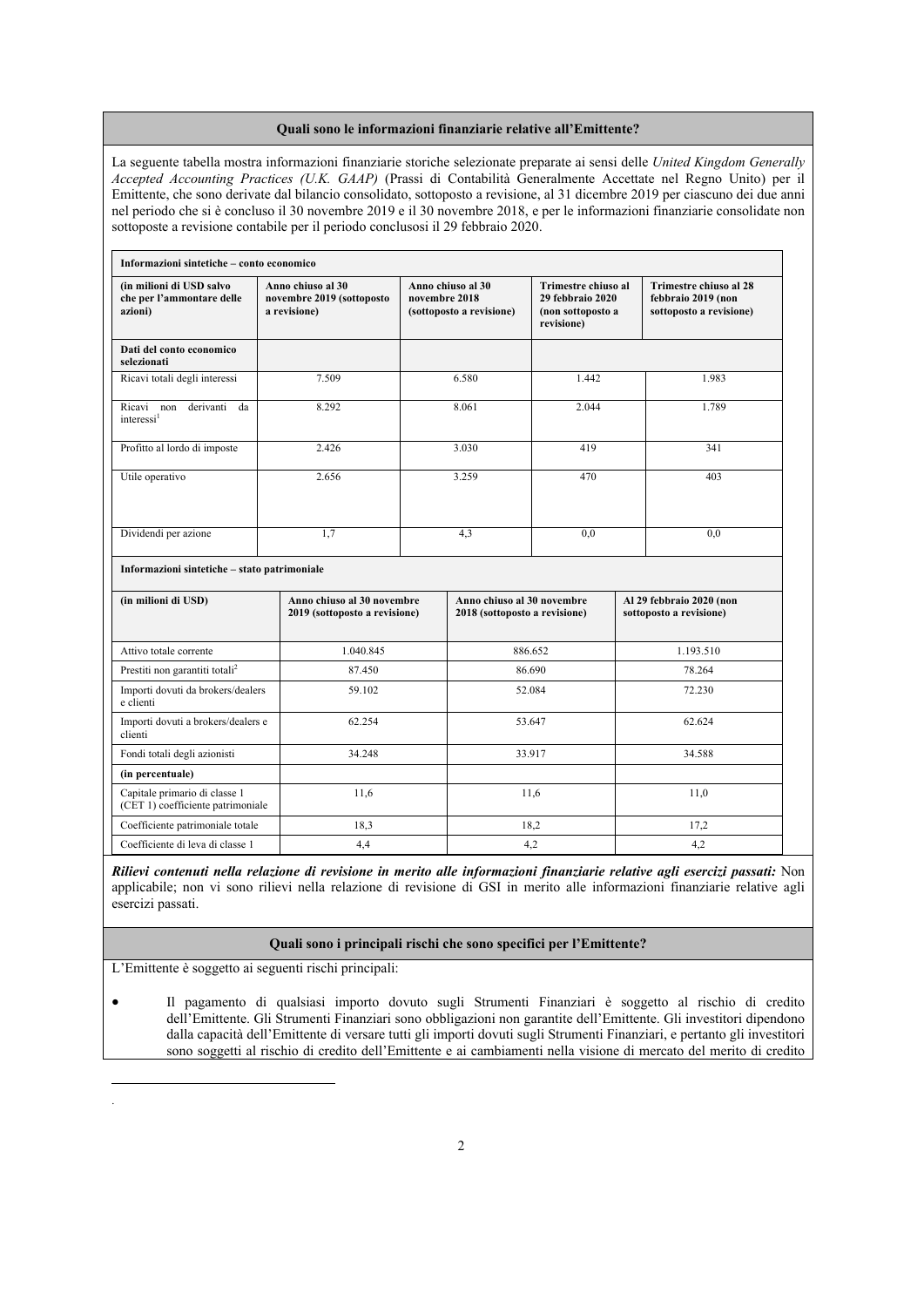dell'Emittente. Gli Strumenti Finanziari non sono depositi bancari, e non sono assicurati o garantiti da alcuno schema di protezione di compensazione o deposito. Il valore e il rendimento sugli Strumenti Finanziari saranno soggetti al rischio di credito dell'Emittente e ai cambiamenti nella visione di mercato del merito di credito dell'Emittente.

- GSG e le sue controllate consolidate ("**Goldman Sachs**") costituiscono un gruppo leader mondiale nell'investment banking, negli Strumenti Finanziari e gestione degli investimenti e fanno fronte ad una varietà di importanti rischi che potrebbero pregiudicare la capacità dell'Emittente di adempiere ai propri obblighi relativi agli Strumenti Finanziari, inclusi i rischi di mercato e di credito, rischi di liquidità, rischi legati all'attività e all'industria, rischi operative e rischi legali, regolamentari e reputazionali.
- GSI è una società controllata interamente detenuta dal gruppo Goldman Sachs e una società bancaria controllata principale del gruppo Goldman Sachs. Di conseguenza, è soggetta ad una varietà di rischi che sono sostanziali e inerenti alle proprie attività, compresi i rischi legati alle condizioni economiche e di mercato, di regolamentazione, a *Brexit*, alla volatilità del mercato, liquidità, mercati di credito, concentrazione del rischio, qualità del credito, composizione della base di clientela, operazioni di strumenti derivati, infrastrutture operative, sicurezza informatica, la gestione del rischio, iniziative imprenditoriali, operatività in multiple giurisdizioni, conflitti di interessi, concorrenza, cambiamenti nelle attività sottostanti, personale, pubblicità negative, responsabilità legale, eventi catastrofici e cambiamento climatico.
- GSI è soggetta alla *Bank Recovery and Resolution Directive* (Direttiva sul Risanamento e la Risoluzione delle Crisi Bancarie), che ha lo scopo di consentire una serie di azioni da parte di un'autorità di risoluzione delle crisi in relazione agli enti creditizi e alle imprese di investimento che l'autorità di risoluzione delle crisi considera a rischio di fallimento e quando tale azione è necessaria nell'interesse pubblico. I poteri di risoluzione delle crisi di cui dispone l'autorità di risoluzione delle crisi comprendono il potere di (i) svalutare l'importo dovuto, anche a zero, o convertire i titoli in altri titoli, comprese le azioni ordinarie dell'ente interessato (o di una controllata) - il cosiddetto strumento del "bail-in"; (ii) trasferire tutta o parte dell'attività dell'ente interessato a una "banca ponte"; (iii) trasferire attività deteriorate o problematiche a un veicolo di gestione patrimoniale; e (iv) vendere l'ente interessato a un acquirente commerciale. Inoltre, l'autorità di risoluzione delle crisi ha la facoltà di modificare gli accordi contrattuali, sospendere i diritti di esecuzione o di recesso che potrebbero altrimenti essere attivati. Il regime di risoluzione delle crisi è concepito per essere attivato prima dell'insolvenza e i detentori di titoli possono non essere in grado di anticipare l'esercizio del potere di risoluzione delle crisi da parte dell'autorità di risoluzione delle crisi. Inoltre, i detentori degli Strumenti Finanziari avrebbero diritti molto limitati di contestare l'esercizio dei poteri da parte dell'autorità di risoluzione, anche nel caso in cui tali poteri abbiano portato alla svalutazione degli Strumenti Finanziari o alla conversione degli Strumenti Finanziari in capitale.

### **INFORMAZIONI PRICIPALI SUGLI STRUMENTI FINANZIARI**

#### **Quali sono le caratteristiche principali degli Strumenti Finanziari?**

*Tipologia e categoria degli Strumenti Finanziari offerti e numero(i) di identificazione dello strumento finanziario*:

Gli Strumenti Finanziari sono Strumenti Finanziari pagati in contanti e sono legati ad indice in forma di certificati.

Gli Strumenti Finanziari saranno autorizzati tramite Euroclear Bank S.A./N.V. e Clearstream Banking S.A.

La data di emissione degli Strumenti Finanziari è il 30 settembre 2020. Il prezzo di emissione degli Strumenti Finanziari è USD 100 per Certificato (il "**Prezzo di emissione**").

ISIN: GB00BJ4BFT52; Common Code: 208064762; Valoren: 55987276.

*Valuta, denominazione, numero degli Strumenti Finanziari emessi e durata degli Strumenti Finanziari*: La valuta degli Strumenti Finanziari sarà il Dollaro Statunitense ("**USD**" o la "**Valuta di Regolamento**"). L'importo di calcolo è USD 100. L'ammontare aggregato degli Strumenti Finanziari è fino a 300.000.

*Data di Scadenza*: 29 settembre 2025. Questa è la data in cui è previsto l'esercizio degli Strumenti Finanziari soggetto ad aggiustamento in conformità ai termini e alle condizioni e soggetto all'esercizio anticipato degli Strumenti Finanziari.

*Diritti connessi agli Strumenti Finanziari:* 

Gli Strumenti Finanziari daranno a ciascun investitore il diritto di ricevere un rendimento, insieme ad alcuni diritti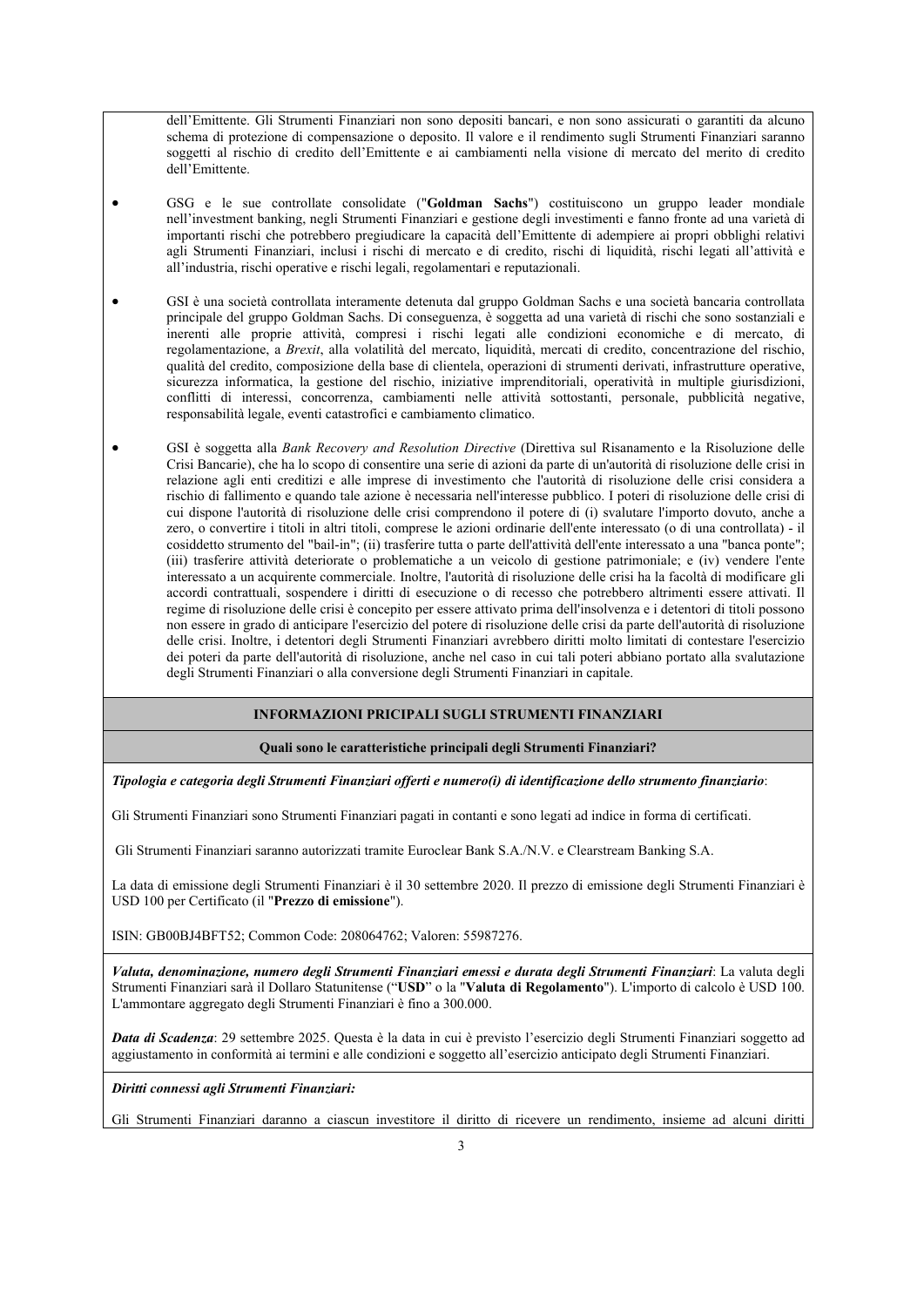accessori, come il diritto di ricevere la notifica di specifiche determinazioni ed eventi. Il rendimento degli Strumenti Finanziari comprenderà il potenziale pagamento di Importo di Evento Autocall e/o l'Importo di Regolamento, e gli importi pagabili dipenderanno dall'andamento della seguente Attività Sottostante:

| Attività Sottostante o l'Indice | <b>Bloomberg/Reuters/ISIN</b> | <b>Sponsor dell'Indice</b> |
|---------------------------------|-------------------------------|----------------------------|
| Indice S&P $500^{\circ}$        | SPX < Index > / SPX           | S&P Dow Jones Indices LLC. |

**Importo di Evento Autocall**: in una Data di Osservazione Autocall, se il Prezzo di Riferimento dell'Attività Sottostante è maggiore o uguale al suo Livello Autocall, allora gli Strumenti Finanziari saranno esercitati anticipatamente e l'Importo di Evento Autocall applicabile in relazione a tale Data di Osservazione Autocall sarà pagabile in relazione a ciascuno Strumento Finanziario alla successiva Data di Pagamento Autocall.

**Importo di Regolamento:** salvo che siano stati esercitati anticipatamente, o acquistati e cancellati, l'Importo di Regolamento in USD pagabile in relazione a ciascuno Strumento Finanziario alla Data di Scadenza sarà:

- se il Prezzo di Chiusura Finale dell'Attività Sottostante è uguale o superiore al Livello Trigger, USD 127,50.
- se il Prezzo di Chiusura Finale dell'Attività Sottostante è inferiore al suo Livello Trigger ma pari o superiore al Livello Barriera, USD 100; o
- se il Prezzo di Chiusura Finale di qualsiasi Attività Sottostante è inferiore al Livello Barriera, un importo calcolato secondo la formula riportata di seguito:

# CA × Valore di Riferimento Finale<br>CA × Valore di Riferimento Iniziale

#### Valore di Riferimento Iniziale

**Rimborso Anticipato Non Programmato:** Gli Strumenti Finanziari potranno essere rimborsati prima della scadenza programmata (i) a scelta dell'Emittente (a) qualora l'Emittente determini che un cambiamento della legge applicabile abbia l'effetto di rendere la prestazione dell'Emittente o delle sue affiliate ai sensi degli Strumenti Finanziari o gli accordi di copertura relativi a Strumenti Finanziari, illegali o eccessivamente onerosi (in tutto o in parte) (o vi sia una sostanziale probabilità che lo diventino nell'immediato futuro), (b) se del caso, qualora l'Agente di Calcolo determini che taluni eventi di turbativa o eventi di rettifica addizionali come previsti nei termini e nelle condizioni degli Strumenti Finanziari si siano verificati in relazione alle attività sottostanti o (ii) in virtù di comunicazione da parte di un Portatore che dichiari gli Strumenti Finanziari immediatamente esigibili a causa del verificarsi di un evento di default che sia ancora in corso.

In tal caso, l'Importo di Rimborso Anticipato Non Programmato pagabile in relazione a tale rimborso anticipato non programmato sarà, per ciascuno Strumento Finanziario, un importo che rappresenta l'equo valore di mercato degli Strumenti Finanziari, tenendo conto di tutti fattori rilevanti al netto dei costi sostenuti dall'Emittente o da qualsiasi suo affiliato in relazione a tale rimborso anticipato, compresi quelli relativi alla liquidazione del sottostante e/o degli accordi di copertura correlati.

#### *L'Importo di Rimborso Anticipato Non Programmato può essere inferiore al vostro investimento iniziale e pertanto potreste perdere parte del o tutto il vostro investimento per un rimborso anticipato non programmato.*

Definizione dei Termini:

- **Importo di Evento Autocall:** in relazione alle Date di Osservazione Autocall previste per il (i) 21 settembre 2021, USD 105,50 (ii) 21 settembre 2022, USD 111,00, (iii) 21 settembre 2023, USD 116,50, e (iv) 23 settembre 2024, USD 122,00.
- **Livello Autocall:** rispetto all'Attività Sottostante, 100 per cento (100%) del rispettivo Prezzo di Chiusura Iniziale.
- **Date di Osservazione Autocall:** ciascuna delle seguenti date: 21 settembre 2021, 21 settembre 2022, 21 settembre 2023 e 23 settembre 2024, in ogni caso soggette a rettifica in conformità ai termini e alle condizioni.
- **Data di Pagamento Autocall:** una data che cade circa 5 giorni lavorativi dopo ogni Data di Osservazione Autocall.
- **Livello Barriera:** rispetto all'Attività Sottostante, 70 per cento (70%) del Prezzo di Chiusura Iniziale.
- **CA:** Importo di calcolo, USD 100.
- **Prezzo di Chiusura Finale:** rispetto all'Attività Sottostante, il Prezzo di Riferimento al 22 settembre 2025, soggetto a rettifica in conformità ai termini e alle condizioni.
- **Valore di Riferimento Finale**: il Prezzo di Chiusura Finale dell'Attività Sottostante.
- **Prezzo di Chiusura Iniziale:** rispetto all'Attività Sottostante, il Prezzo di Riferimento al 28 settembre 2020, soggetto a rettifica in conformità ai termini e alle condizioni**.**
- **Valore di Riferimento Iniziale:** il Prezzo di Chiusura Iniziale dell'Attività Sottostante.
- **Prezzo di Riferimento**: il livello di chiusura dell'indice dell'Indice alla relativa data.
- **Livello Trigger:** rispetto all'Attività Sottostante, 100 per cento (100%) del Prezzo di Chiusura Iniziale.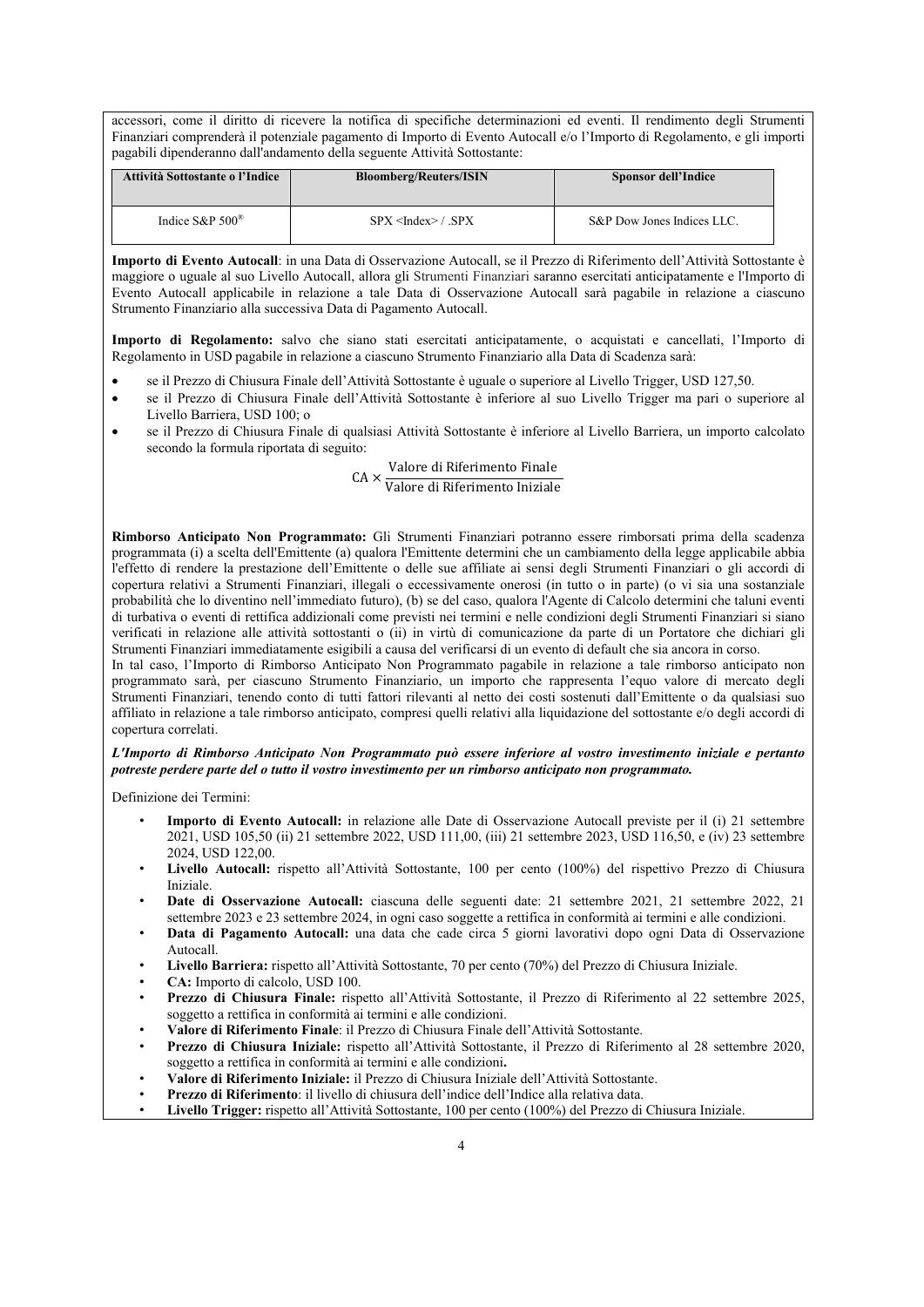*Legge applicabile*: Gli Strumenti Finanziari sono regolati dal diritto inglese.

*Stato degli Strumenti Finanziari*: Gli Strumenti Finanziari sono obbligazioni non subordinate e non garantite dell'Emittente e si classificheranno allo stesso modo tra di loro e con tutte le altre obbligazioni non subordinate e non garantite dell'Emittente di volta in volta in essere. L'adozione di qualsiasi azione da parte di un'autorità di risoluzione ai sensi della Direttiva sul Risanamento e la Risoluzione delle Crisi Bancarie, in relazione all'Emittente, potrebbe materialmente influenzare il valore dei, o qualsiasi rimborso collegato agli, Strumenti Finanziari, e/o rischiare una conversione in capitale degli Strumenti Finanziari.

*Descrizione delle restrizioni alla libera trasferibilità degli Strumenti Finanziari*: Gli Strumenti Finanziari non sono stati e non saranno registrati ai sensi dello U.S. Securities Act del 1933 (il "**Securities Act**") e non possono essere offerti o venduti all'interno degli Stati Uniti o a, o per conto o a beneficio di, persone statunitensi, tranne che in alcune operazioni esenti dagli obblighi di registrazione del Securities Act e dalle leggi statali applicabili in materia di strumenti finanziari. Nessuna offerta, vendita o consegna degli Strumenti Finanziari, o distribuzione di qualsiasi materiale d'offerta relativo agli Strumenti Finanziari, può essere effettuata in o da qualsiasi giurisdizione, salvo in circostanze che risultino conformi alle leggi e ai regolamenti applicabili. Fermo restando quanto sopra, gli Strumenti Finanziari saranno liberamente trasferibili.

#### **Dove verranno negoziati gli Strumenti Finanziari?**

E' stata presentata Istanza dall''Emittente (o per suo conto) affinché gli Strumenti Finanziari siano quotati e ammessi alla negoziazione sul mercato EuroTLX, un sistema multilaterale di negoziazione organizzato e gestito da Borsa Italiana S.p.A. (in precedenza organizzato e gestito da EuroTLX SIM S.p.A. fusa per incorporazione in Borsa Italiana S.p.A.)(il **"Mercato EuroTLX"**) con effetto dal più presto alla Data di Emissione.

**Quali sono i rischi principali che sono specifici per gli Strumenti Finanziari?**

*Fattori di rischio associati agli Strumenti Finanziari:* Gli Strumenti Finanziari sono soggetti ai seguenti principali rischi:

Il valore ed il prezzo stimato dei suoi Strumenti Finanziari (se de caso) in qualsiasi momento dipenderanno da molti fattori e non potranno essere prevedibili. A seconda della performance dell'/delle Attività Sottostanti Lei potrebbe subire la perdita di una parte o della totalità del suo investimento.

#### *Rischi relativi a determinate caratteristiche degli Strumenti Finanziari:*

 I termini e le condizioni dei suoi Strumenti Finanziari prevedono che gli Strumenti Finanziari siano soggetti ad un cap, quindi la sua capacità di partecipare in qualsiasi cambiamento nel valore dell'Attività Sottostante per tutta la durata degli Strumenti Finanziari sarà limitata, a prescindere da quanto il livello, il prezzo, il tasso o qualsiasi altro valore applicabile alle Attività Sottostanti sia superiore al livello del cap nel corso di vita degli Strumenti Finanziari. Di conseguenza, il rendimento sui suoi Strumenti Finanziari potrebbe essere significativamente inferiore a quello che sarebbe stato se avesse acquistato le Attività Sottostanti direttamente.

#### *Richi relativi ai Sottostanti:*

*Il valore ed il rendimento dei vostri Strumenti Finanziari dipendono dall'andamento delle Attività Sottostanti*

Il rendimento dei vostri Strumenti Finanziari può dipendere di uno o più Attività Sottostanti. Il livello, prezzo, tasso, valore netto o altri valori applicabili dell'Attività Sottostante(i) possono essere soggetti nel tempo a modifiche imprevedibili. Questo grado di cambiamento è noto come "volatilità". La volatilità di un'Attività Sottostante può essere condizionata da eventi nazionali ed internazionali di natura finanziaria, politica, militare o economica, incluse azioni governative, o da azioni da parte dei partecipanti al mercato rilevante. Uno qualunque di questi eventi o azioni può influenzare negativamente il valore ed il rendimento degli Strumenti Finanziari. La volatilità non implica una direzione del livello, prezzo, tasso, valore netto o altro valore applicabile, anche se un'Attività Sottostante che è più volatile è più probabile che aumenti o diminuisca di valore più spesso e/o in misura maggiore rispetto ad una che è meno volatile.

*L'andamento passato di un'Attività Sottostante non è indicativo dell'andamento futuro*

Non dovete considerare informazioni relative all'andamento passato di un'Attività Sottostante come indicative del *range*, delle tendenze, o di fluttuazioni delle Attività Sottostanti nelle Attività Sottostanti che possano verificarsi in futuro. Le Attività Sottostanti possono avere un andamento diverso (o uguale) rispetto al passato, e ciò può avere un significativo effetto negativo sul valore e sul rendimento dei Vostri Strumenti Finanziari.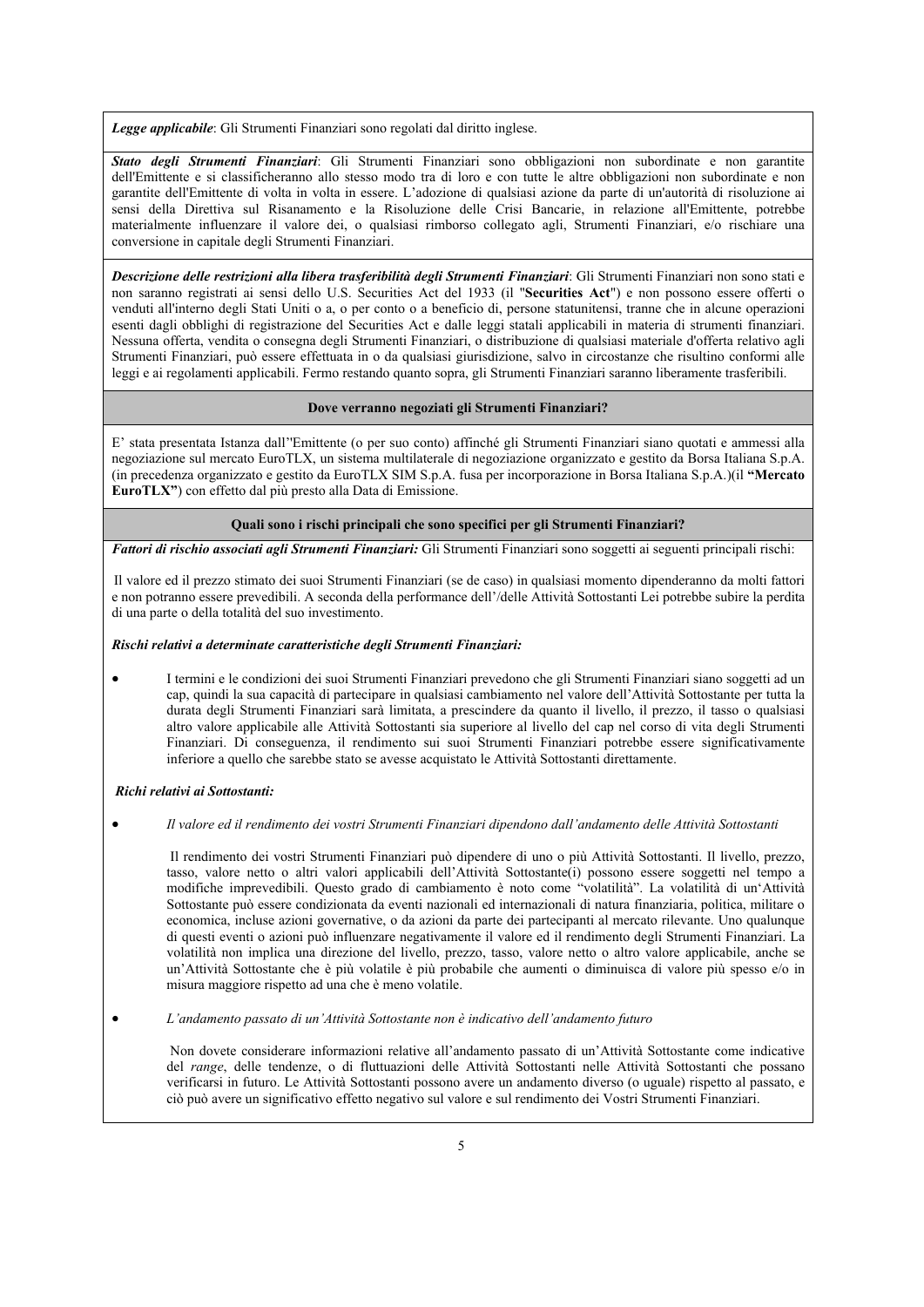Gli indici azionari sono costituiti da un portafoglio sintetico di azioni e, in quanto tale, la performance dell'Indice dipende dai fattori macroeconomici relativi alle azioni alla base di tale Indice, quali i livelli di interesse e di prezzo sui mercati dei capitali, l'andamento valutario, i fattori politici nonché i fattori specifici dell'azienda quali la *posizione* reddituale, la posizione di mercato, la situazione di rischio, la struttura dell'azionariato e la politica di distribuzione, nonché la composizione dell'indice, che può cambiare nel tempo.

#### **INFORMAZIONI CHIAVE SULL'OFFERTA DEGLI STRUMENTI FINANZIARI AL PUBBLICO E/O SULL'AMMISSIONE ALLE NEGOZIAZONI SU DI UN MERCATO REGOLAMENTATO**

#### **A quali condizioni e con quale tempistica posso investire nello Strumento Finanziario?**

#### **Regolamento dell'Offerta**:

Un'offerta degli Strumenti Finanziari è stata avviata all'Offerente Autorizzato con procedura diversa da quella prevista ai sensi dell'Articolo 1(4) del Regolamento Prospetti nella Repubblica Italiana (la "**Giurisdizione dell'Offerta al Pubblico**") durante il periodo a partire dal 5 agosto 2020 (incluso) e fino al 25 settembre 2020 (incluso) (il "**Periodo di Offerta**"), salvo chiusura anticipata o estensione del Periodo di Offerta.

Gli Investitori possono presentare domanda di sottoscrizione dei Certificati durante il normale orario di apertura delle banche in Italia presso le filiali dell'Offerente Autorizzato dal 5 agosto 2020 (incluso) e fino al 25 settembre 2020 (incluso), salvo chiusura anticipata o estensione del Periodo di Offerta.

I Certificati possono essere collocati in Italia in luogo diverso dalla sede legale o dalle dipendenze dei collocatori (c.d. "*offerta fuori sede*"), mediante consulenti finanziari abilitati all'offerta fuori sede, ai sensi dell'articolo 30 del D. Lgs. n. 58 del 24 febbraio 1998, come modificato (il "**Testo Unico della Finanza**"), dal 5 agosto 2020 (incluso) e fino al 18 settembre 2020 (incluso), salvo chiusura anticipata o estensione del Periodo di Offerta.

Ai sensi dell'articolo 30, comma 6, del Testo Unico della Finanza, gli effetti delle sottoscrizioni effettuate "fuori sede" sono sospesi per un periodo di sette giorni a partire dalla data di sottoscrizione. In tale periodo, gli investitori hanno diritto di recedere dalla sottoscrizione senza sostenere alcuna spesa o corrispettivo, dandone avviso direttamente al collocatore di riferimento.

I Certificati possono anche essere collocati in Italia mediante tecniche di comunicazione a distanza in conformità all'articolo 32 del Testo Unico della Finanza, incluse sottoscrizioni effettuate mediante un sito internet, dal 5 agosto 2020 (incluso) e fino all'11 settembre 2020 (incluso) salvo chiusura anticipata o estensione del Periodo di Offerta.

Ai sensi dell'articolo 67-*duodiecies* del D.Lgs. n. 206/2005), la validità e l'efficacia dei contratti sottoscritti mediante tecniche di comunicazione a distanza sono sospese per un periodo di quattordici (14) giorni dalla data di accettazione della sottoscrizione da parte dei collocatori rilevante. Durante tale periodo gli investitori hanno il diritto di recedere dalla sottoscrizione dandone comunicazione, secondo le modalità indicate nel rilevante sito internet dove la sottoscrizione è stata effettuata, al relativo collocatore senza sostenere alcuna spesa o corrispettivo o senza fornire alcuna motivazione.

Il Prezzo di Offerta è pari a USD 100 per Strumento Finanziario (il "**Prezzo di Emissione**").

L'Emittente si riserva il diritto, d'accordo con gli Offerenti Autorizzati, di aumentare il numero di Strumenti Finanziari che saranno emessi durante il Periodo di Offerta.

L'Offerta degli Strumenti Finanziari è condizionata alla loro emissione ed è subordinata all'ammissione alla negoziazione degli Strumenti Finanziari sul Mercato EuroTLX che avverrà entro la data di emissione, ovvero il 30 settembre 2020. Tra ciascun Offerente Autorizzato e i suoi clienti, le offerte degli Strumenti Finanziari sono inoltre soggette alle condizioni che possono essere concordate tra loro e/o che sono specificate negli accordi tra loro in essere.

*Stima delle spese caricate sull'investitore dall'Emittente/offerente:* Il Prezzo di Emissione di USD 100 per titolo include una commissione di vendita fino al 5,00 per cento. (5,00%) del Prezzo di Emissione che è stato pagato dall'Emittente

#### **Chi è l'offerente e/o il soggetto richiedente l'ammissione alle negoziazioni?**

Si veda il precedente punto intitolato "l'Offerente Autorizzato. L'Emittente è il soggetto richiedente l'ammissione alle negoziazioni degli Strumenti Finanziari.

#### **Perché viene prodotto il Prospetto?**

*Ragioni per l'offerta, incassi netti attesi e uso degli incassi:* Gli incassi netti dell'offerta saranno usati dall'Emittente per procurare fondi aggiuntivi alle proprie attività e per scopi societari generali (i.e., a fini di profitto e/o a copertura di certi rischi).